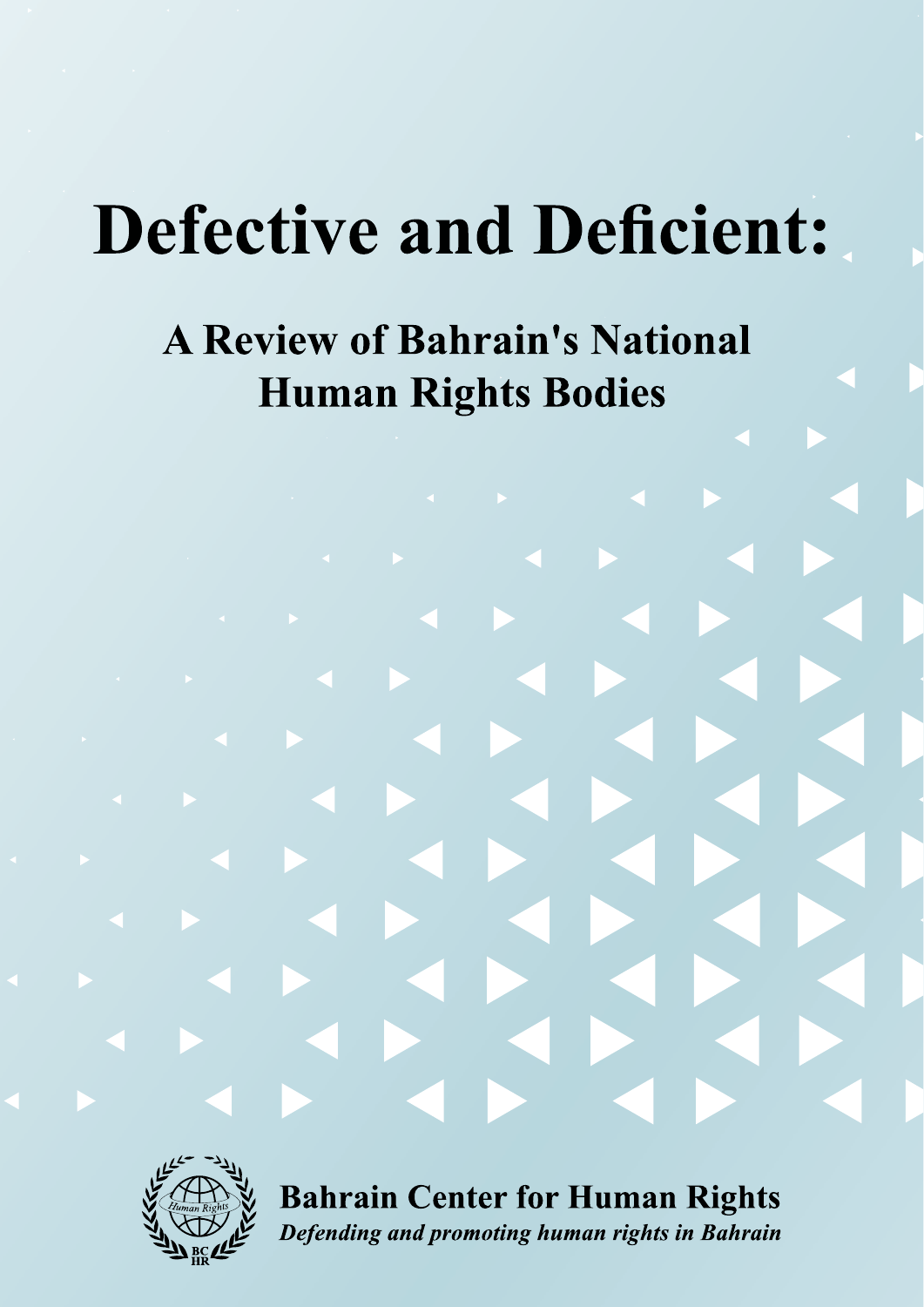If you like our work, please donate through www.bahrainrights.org

Copyright © 2021, Bahrain Center for Human Rights (BCHR) All rights reserved.

Bahrain Center for Human Rights (BCHR) is member with:









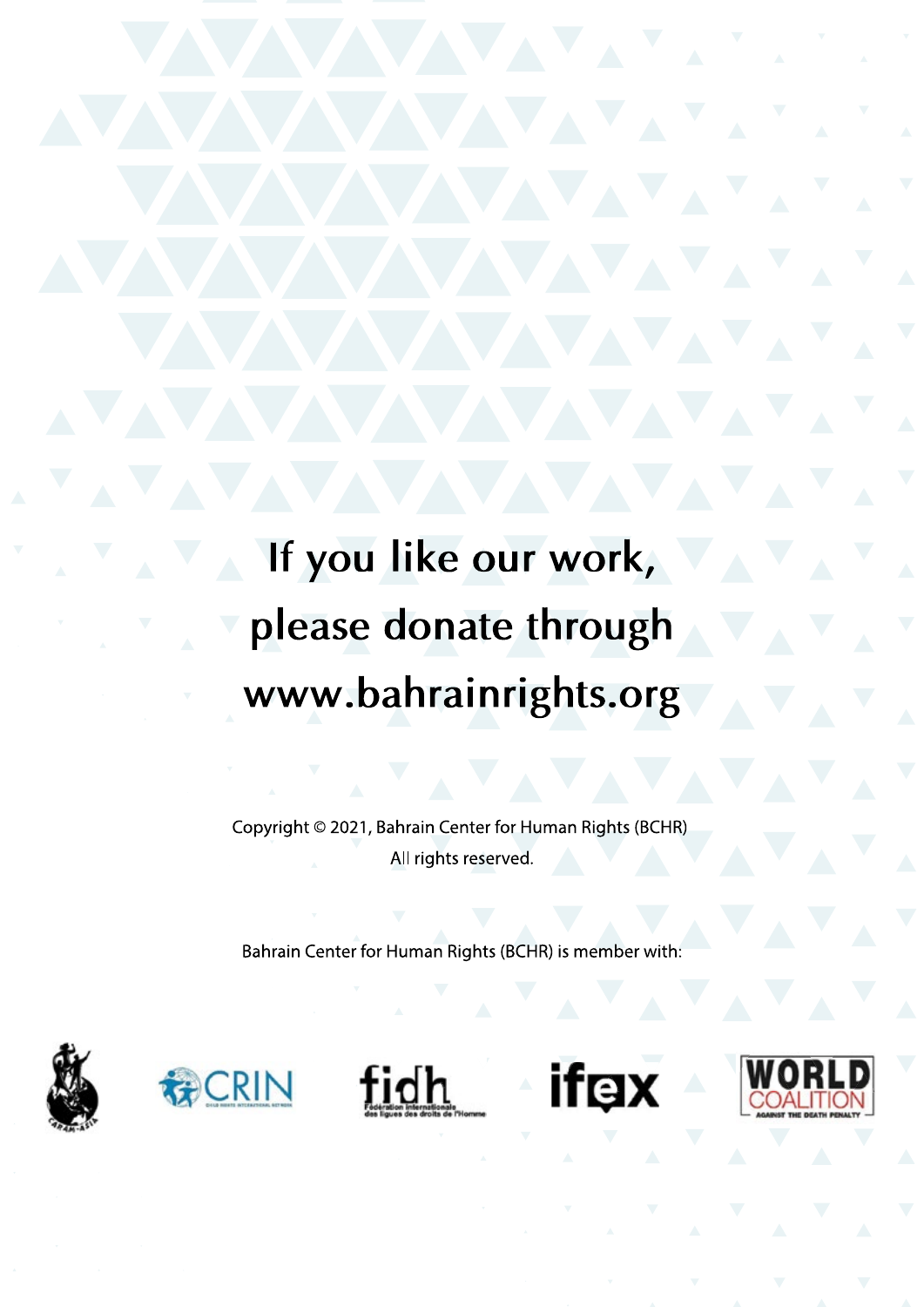#### **About Us**

The Bahrain Center for Human Rights (BCHR) is a non-profit, non-governmental organization, registered with the Bahraini Ministry of Labor and Social Services since July 2002. Despite an order by the authorities in November 2004 to close down, BCHR is still functioning after gaining wide local and international support for its struggle to promote human rights in Bahrain.

The vast majority of our operations are carried out in Bahrain, while a small office in exile, founded in 2011, is maintained in Copenhagen, Denmark, to coordinate our international advocacy program. For more than 18 years, BCHR has carried out numerous projects, including advocacy, online security trainings, workshops, seminars, media campaigns and reporting to UN mechanisms and international NGOs. BCHR has also participated in many regional and international conferences and workshops in addition to testifying in national parliaments across Europe, the EU parliament, and the United States Congress. BCHR receives its fund from the Norwegian Human Rights Fund (NHRF), National Endowment for Democracy (NED), Sigrid Rausing Trust (SRT), CIVICUS, the International Federation for Human Rights (FIDH), IFEX and Digital Defenders Partnership (DDP).

BCHR has received several awards for its efforts to promote democracy and human rights in Bahrain.

For more information on our work, or for donation, please visit our website through:

[www.bahrainrights.net](http://www.bahrainrights.net)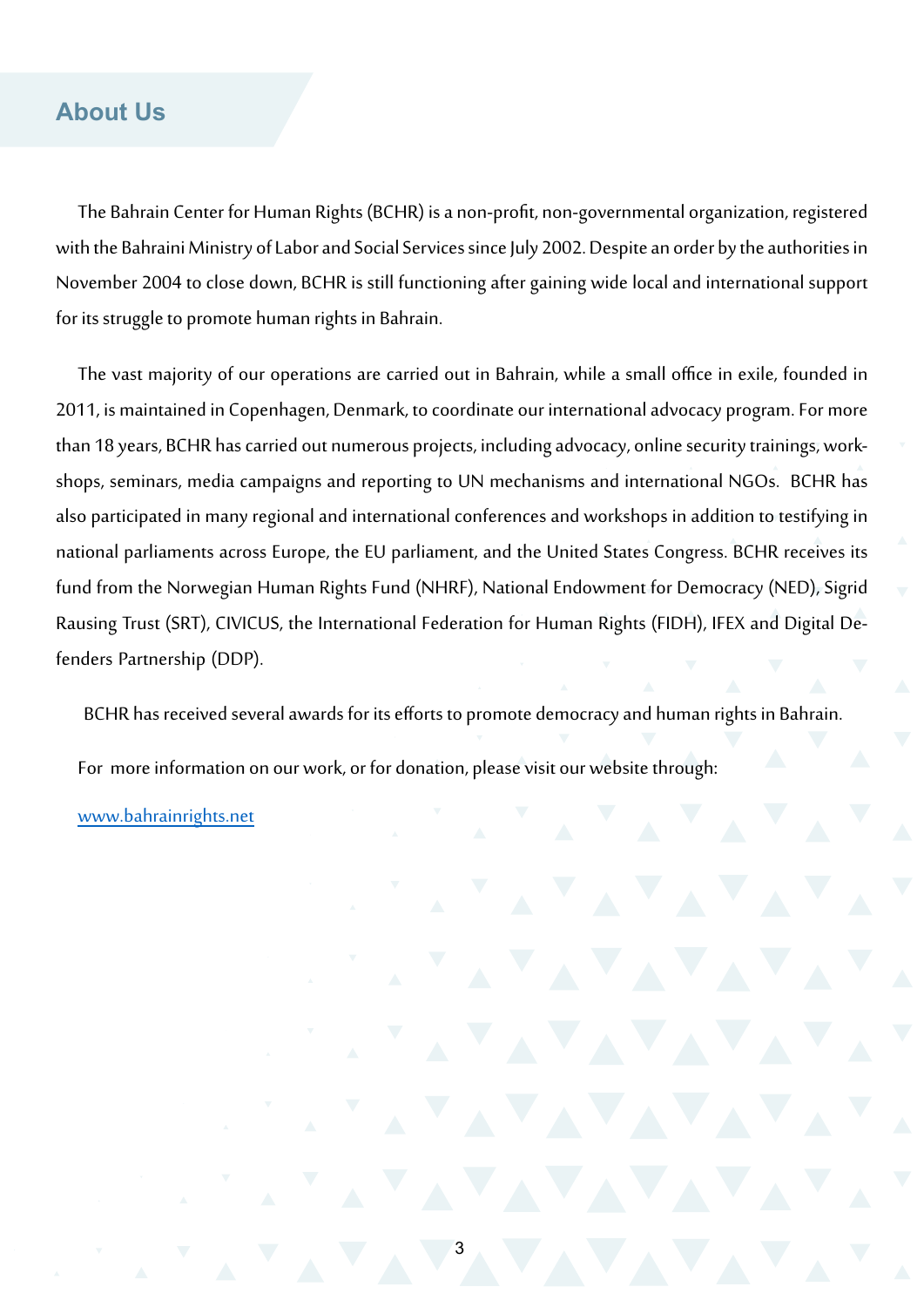# **Table of Contents**

| $\label{eq:1} \mbox{Introduction} \,\, \ldots \,\, \ldots \,\, \ldots \,\, \ldots \,\, \ldots \,\, \ldots \,\, \ldots \,\, \ldots \,\, \ldots \,\, \ldots \,\, \ldots \,\, \ldots \,\, \ldots \,\, \ldots \,\, \ldots \,\, \ldots \,\, \ldots \,\, \ldots \,\, \ldots \,\, \ldots \,\, \ldots \,\, \ldots \,\, \ldots \,\, \ldots \,\, \ldots \,\, \ldots \,\, \ldots \,\, \ldots \,\, \ldots \,\, \ldots \,\, \ldots \,\, \ldots \,\, \ldots \,\, \ldots \,\,$ |  |
|-----------------------------------------------------------------------------------------------------------------------------------------------------------------------------------------------------------------------------------------------------------------------------------------------------------------------------------------------------------------------------------------------------------------------------------------------------------------|--|
|                                                                                                                                                                                                                                                                                                                                                                                                                                                                 |  |
|                                                                                                                                                                                                                                                                                                                                                                                                                                                                 |  |
|                                                                                                                                                                                                                                                                                                                                                                                                                                                                 |  |
|                                                                                                                                                                                                                                                                                                                                                                                                                                                                 |  |
|                                                                                                                                                                                                                                                                                                                                                                                                                                                                 |  |
|                                                                                                                                                                                                                                                                                                                                                                                                                                                                 |  |
|                                                                                                                                                                                                                                                                                                                                                                                                                                                                 |  |
|                                                                                                                                                                                                                                                                                                                                                                                                                                                                 |  |
|                                                                                                                                                                                                                                                                                                                                                                                                                                                                 |  |

AVAVAVAVAVAV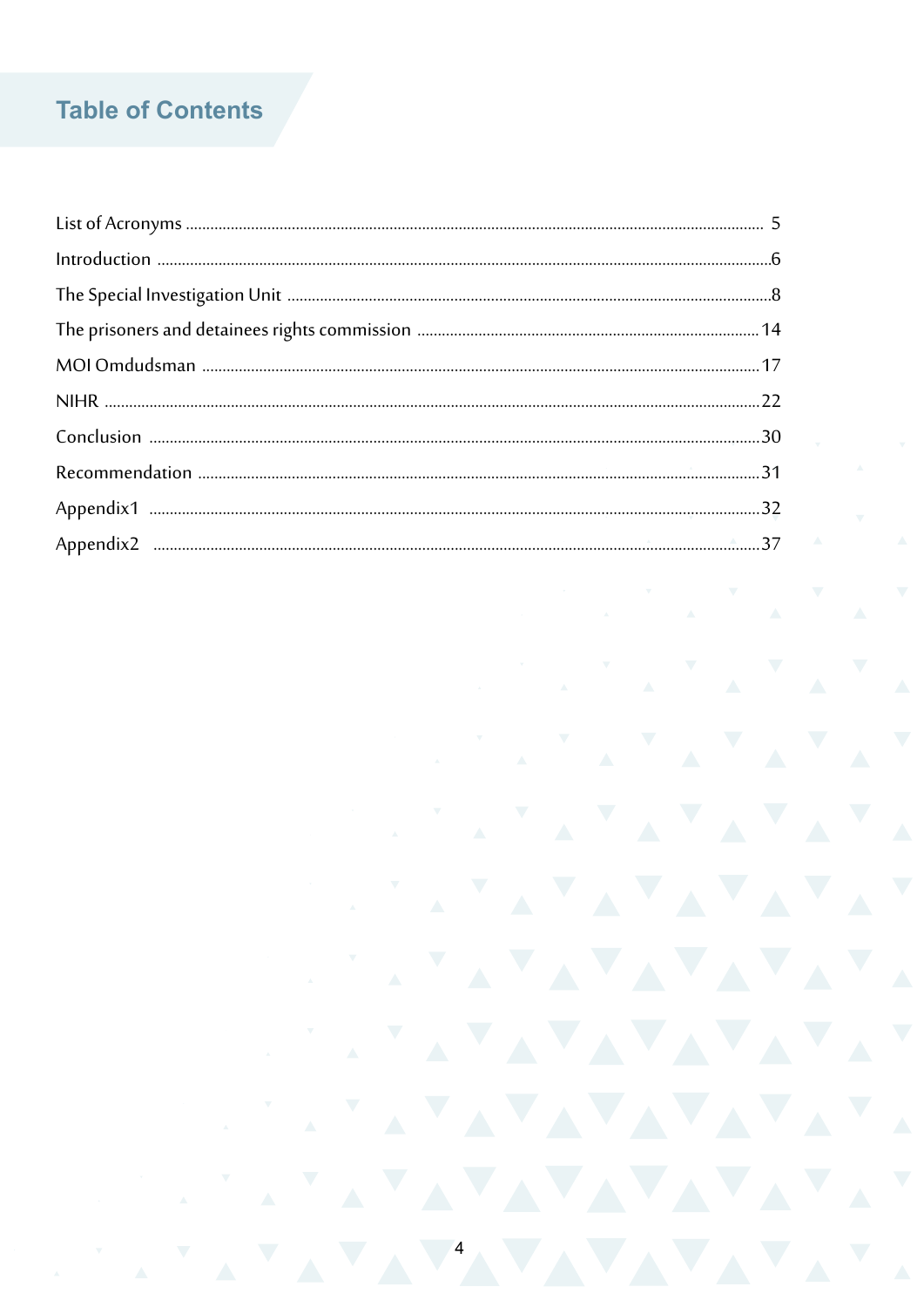# **List of Acronyms**

| <b>BICI</b>   | Bahrain Independent Commission of Inquiry                                      |
|---------------|--------------------------------------------------------------------------------|
| SIU           | Special Investigation Unit                                                     |
| <b>PPO</b>    | <b>Public Prosecution Office</b>                                               |
| <b>AIP</b>    | International Association of Prosecutors                                       |
| <b>MOI</b>    | Ministry of Interior                                                           |
| <b>CID</b>    | Criminal Investigation Directorate                                             |
| <b>NIHR</b>   | Bahrain's National Institution for Human Rights                                |
| <b>PDRC</b>   | Prisoners and Detainees Rights Commission                                      |
| MOI Ombudsman | Office of the Ombudsman at the Ministry of the Interior                        |
| <b>HMIP</b>   | Her Majesty's Inspectorate of Prisons in the UK                                |
| <b>OPCAT</b>  | Optional Protocol to the Convention against Torture                            |
| <b>NPM</b>    | National Preventive Mechanism                                                  |
| <b>SPT</b>    | Subcommittee on Prevention of Torture and other Cruel, Inhuman                 |
| <b>IOI</b>    | or Degrading Treatment or Punishment<br>△<br>International Ombudsman Institute |
| <b>IRCT</b>   | International Rehabilitation Council for Torture Victims                       |
| <b>NHRIs</b>  | National Human Rights Institutions                                             |
| <b>GANHRI</b> | Global Alliance of National Human Rights Institutions                          |
| <b>SCA</b>    | <b>GANHRI Sub-Committee on Accreditation</b>                                   |
| <b>BCHR</b>   | Bahrain Center for Human Rights                                                |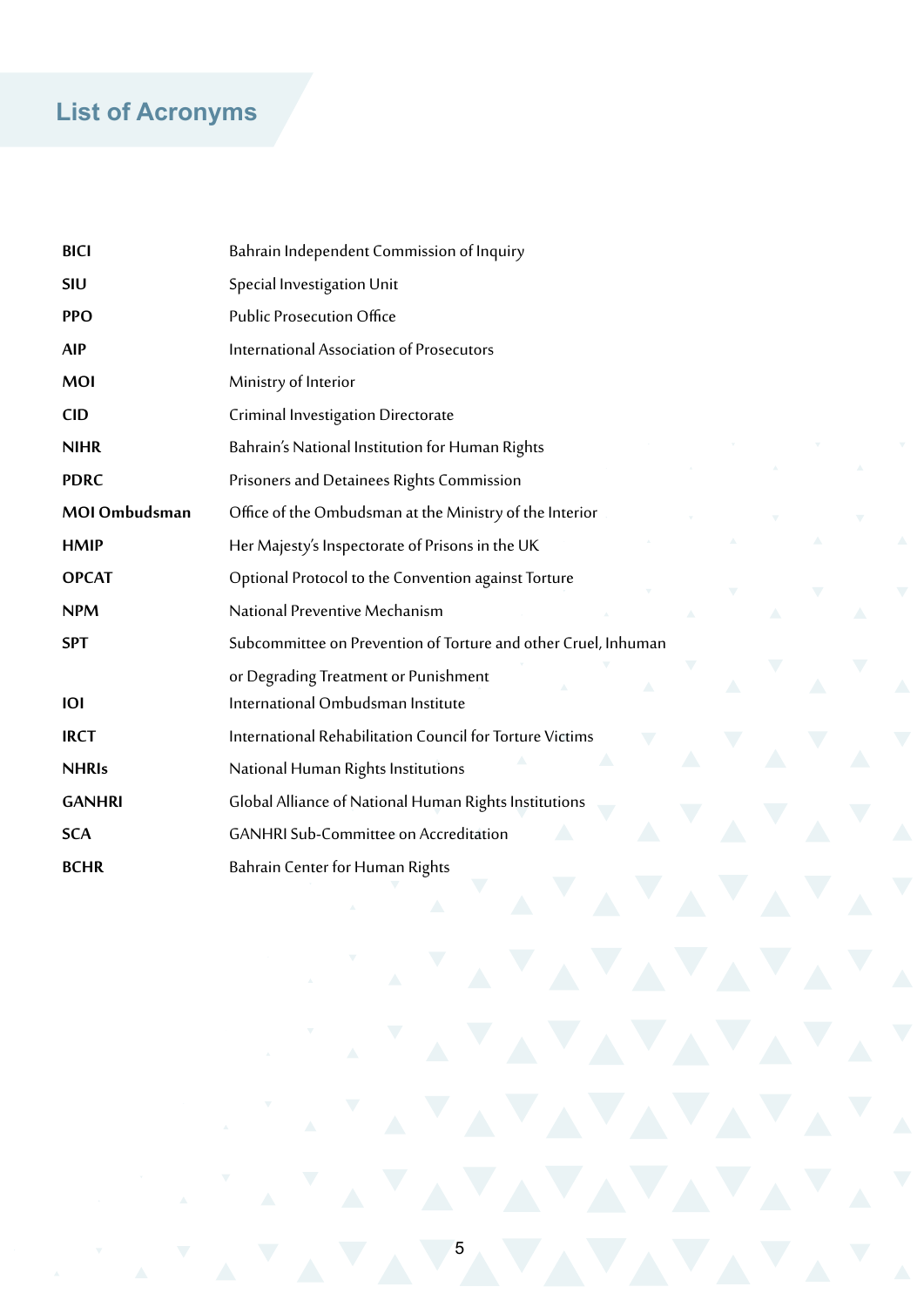#### **Introduction**

Bahrain has witnessed grave human rights violations during the 2011 Uprising. In response to the international outcry and as an attempt to pacify the domestic agitation, the King of Bahrain ordered the establishment of the Bahrain Independent Commission of Inquiry (BICI), issuing the Royal Order No. 28 of 2011. The BICI was created to "investigate and report on the events occurring in Bahrain in February/March 2011, and any subsequent consequences arising out of the aforementioned events, and to make such recommendations as it may deem appropriate." The BICI report concluded that the Bahraini Public Security Forces used "unnecessary and excessive force" against protesters, practiced systematic torture and mistreatment against individuals in their custody, and subjected them to coercion in signing confessions, which were subsequently used in criminal proceedings, among other due process violations. It also concluded that "the lack of accountability of officials within the security system in Bahrain has led to a culture of impunity."

The King's acceptance of the BICI findings and recommendations was followed by legal and institutional reforms. These recommendations have led to the establishment of several governmental human rights bodies and amending the mandates of others, including the Special Investigation Unit (SIU), the Prisoners and Detainees Rights Commission (PDRC), the Office of the Ombudsman at the Ministry of the Interior (MOI Ombudsman), and the National Institution for Human Rights (NIHR). Although the establishment of these bodies was notable progress in addressing human rights violations and impunity, the overall human rights situation has not improved, especially with regard to torture and ill-treatment in detention centers. Human rights violations related to freedom of expression and assembly have increased in recent years, and harassment of activists and human rights defenders continues. Most importantly, the "culture of impunity" that these bodies were supposed to address is still pervasive.

The SIU was established in 2012 specifically to hold government officials accountable for crimes of torture and ill-treatment. However, it has failed to practice independence and effectiveness, particularly in determining "superior responsibility." The average rate for case referrals to criminal courts was 7.72 percent of the total complaints received by the SIU during the last five years, most of which ended with acquittals and light sentences, besides most prosecutions have been of low-ranking officers. The majority of the SIU staff are seconded from the Public Prosecution Office (PPO), under which it functions. The SIU association with the PPO adversely affects its integrity and public trust in it with the latter disregard of torture allegations and

6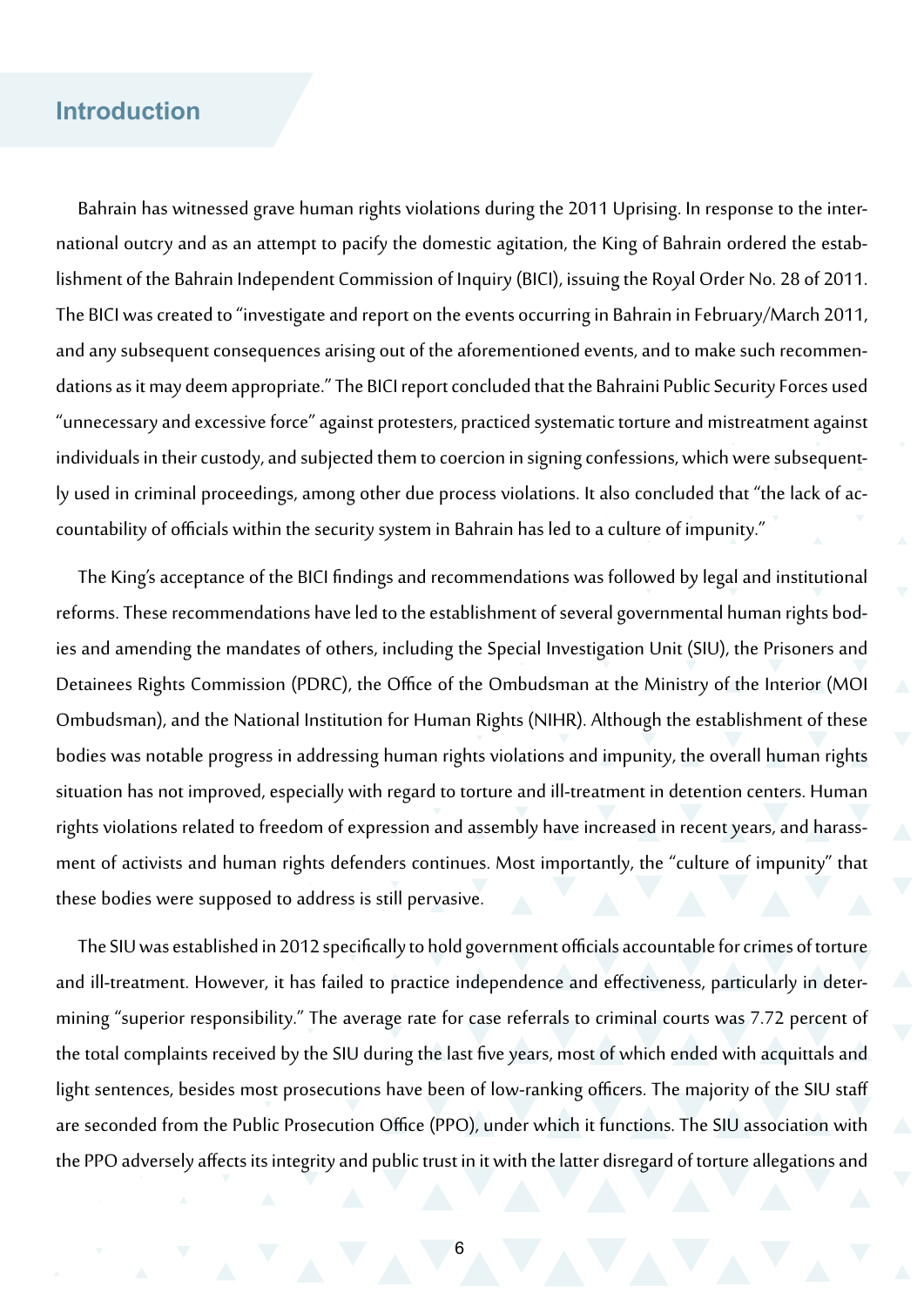prosecution of prisoners of conscience. Moreover, the SIU does not comply with many of the Istanbul Protocol provisions, with which it is supposed to be in line.

The PDRC was established in 2013 to monitor places of incarceration. It functions as a National Preventive Mechanism (NPM) and is empowered to verify the conditions of inmates and the treatment they receive. The PDRC's independence and effectiveness have been called into question with a lack of transparency in appointing its members, its financial dependency on the MOI Ombudsman, and lack of clear judgement in its reports. It failed to demonstrate rigor, seriousness, and persistence in addressing pressing issues in detention facilities, especially the ill-treatment of political prisoners.

In July 2013, the MOI Ombudsman became operational. It was created to ensure that the Ministry of Interior (MOI) personnel abide by the legal procedures and hold violators accountable. It is also mandated to receive, review, and examine complaints against members of the Public Security Forces. The MOI Ombudsman's independence is also questionable, where it works under the supervision of the MOI, and its employees are appointed upon the approval of the Minister of Interior. As for its effectiveness, the MOI Ombudsman practiced reluctance and disregard for the well-documented violations committed by the MOI personnel, which is demonstrated by the number of cases referred by the MOI Ombudsman for possible criminal prosecution and the fact that only one investigation was launched on its initiative in the last five years.

The NIHR mandate was amended in 2012 and 2013 to bring it in line with the Paris Principles. It has a broad mandate to protect and promote human rights in Bahrain. Nonetheless, over the past five years, the NIHR has failed to comment or act upon serious human rights violations, including allegations of torture, the executions that followed unfair trials, prosecution of human rights defenders, and the general criminalization of dissent. On more than one occasion, the NIHR has advocated for the government by justifying its abuses. It has been selective in addressing human rights violations. Overall, the NIHR has demonstrated a lack of independence and effectiveness in addressing the most pressing human rights issues in Bahrain.

This report examines the efficacy, independence, and transparency of the four mentioned institutions, focusing on their work over the last five years. It has mainly relied on statistics, information, and statements issued by these same institutions, besides extensive literature review. Their structure and functioning have been judged against agreed-upon international standards.

7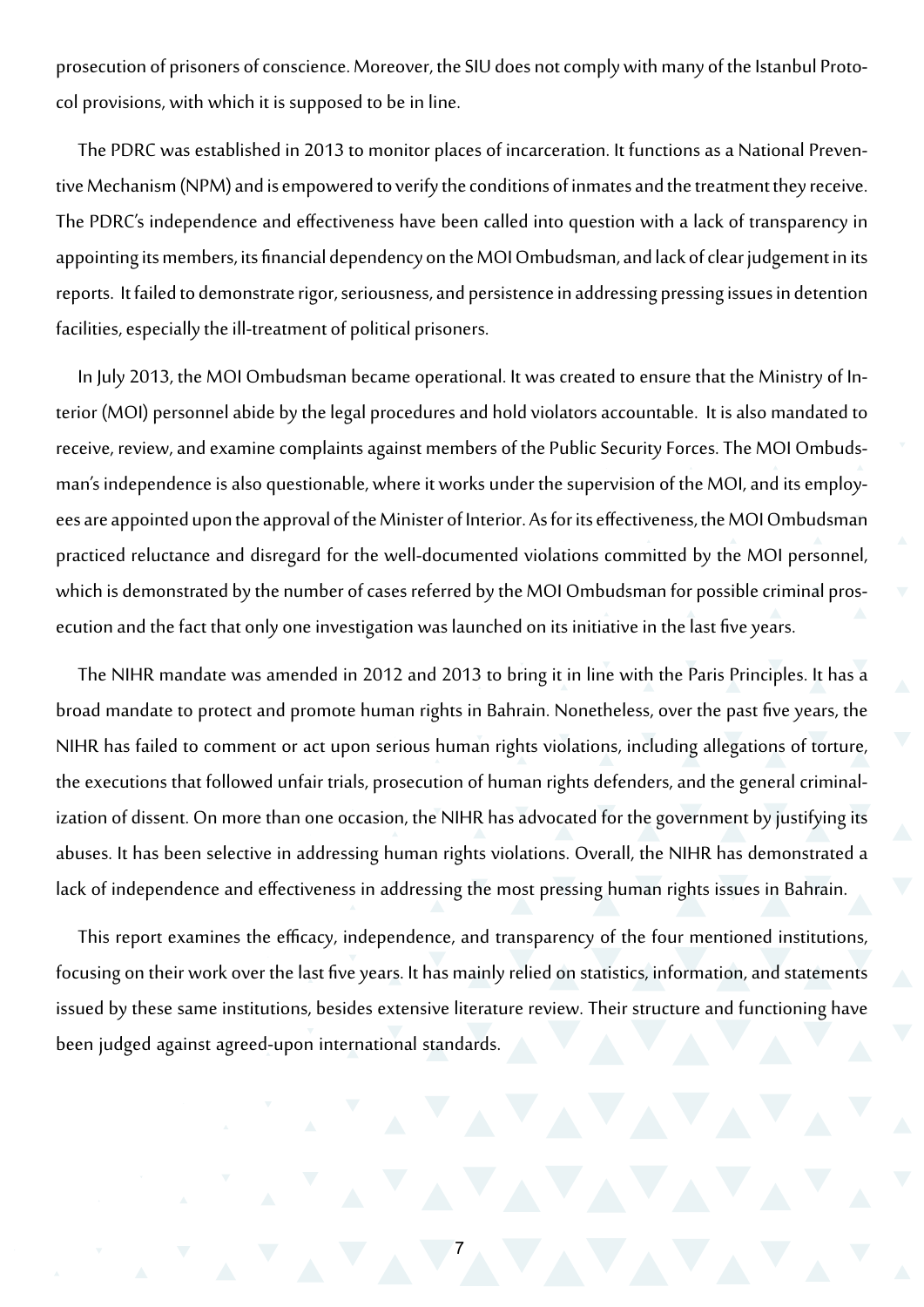### **The Special Investigation Unit**

The Attorney General issued Resolution No. 8 of 2012, creating the Special Investigation Unit (SIU) within the Public Prosecution Office (PPO). The establishment of the SIU was in response to the Bahrain Independent Commission of Inquiry's (BICI) recommendations No. 1716 and 1722 (a) and (b), which stated the creation of an independent and impartial mechanism to hold government officials accountable for unlawful acts, resulting in the deaths, torture, and mistreatment of civilians by conducting effective investigations into these acts. The SIU is responsible for "the determination of criminal accountability of those in government who have committed crimes of killing or torture or mistreatment of civilians, including those in the chain of command under the principle of superior responsibility.<sup>112</sup> The SIU is supposed to carry its mandate in accordance with international standards, particularly the Istanbul Principles on investigating and reporting torture.<sup>3</sup> In 2013, the Attorney General issued another Resolution No. 26 explicitly outlining the SIU jurisdiction, authorities, responsibilities, formation, and the code of conduct of its staff and experts.

A Head Prosecutor leads the SIU. It comprises seven full-time Public Prosecution Investigators, experts in forensic medicine and psychiatry, specialists in communications, media, and computers, in addition to judicial police and administrative staff.<sup>4</sup> According to Resolution No. 26 of 2013, it is a<u>n</u> independ<u>e</u>nt entity at Public Prosecution, where the Attorney General administratively supervises its activities. The SIU staff should be impartial, independent, and familiar with international human rights principles.<sup>5</sup>

As for how it functions, the SIU receives reports of torture and abuse through the media, individuals, and civil society organizations and conducts the required investigations to determine the parties involved.<sup>6</sup> The Attorney General may refer any case to the SIU for investigation. $^7$  The Office of the Ombudsman at the Ministry of the Interior (MOI Ombudsman) may also refer to the SIU "any complaint it receives and that proves, upon checking, that it constitutes or could constitute a crime that lies within the jurisdiction of the

5 - Ibid., Article 24.

<sup>1 -</sup> The superior responsibility could be defined as follows: "A superior, whether de jure or de facto, may be held criminally responsible in relation to crimes committed by subordinates where, at the time relevant to the charges, he/she was in a relationship of superior-subordinate with the perpetrators, knew or had reason to know that these crimes had been committed or were about to be committed and, with and despite that knowledge, willfully and culpably failed to prevent or punish these crimes." For more about the doctrine of superior responsibility, see https://www.peaceandjusticeinitiative.org/implementation-resources/command-responsibility#:~:text=In%20 sum%2C%20the%20doctrine%20of,in%20a%20relationship%20of%20superior%2D

<sup>2 -</sup> The Attorney General's Resolution No. 8 of 2012, Article 4, available at <http://www.biciunit.bh/en/decision-of-creating-SIU.html>

<sup>3</sup> - Ibid., Article 3.

<sup>4 -</sup> The Attorney General's Resolution No. 26 of 2013, Article 15, available at <http://www.biciunit.bh/en/pdf/Resolution-26-2.pdf>

<sup>6</sup> - Ibid., Articles 6 and 7.

<sup>7 -</sup> The Attorney General's Resolution No. 8 of 2012, Article 5.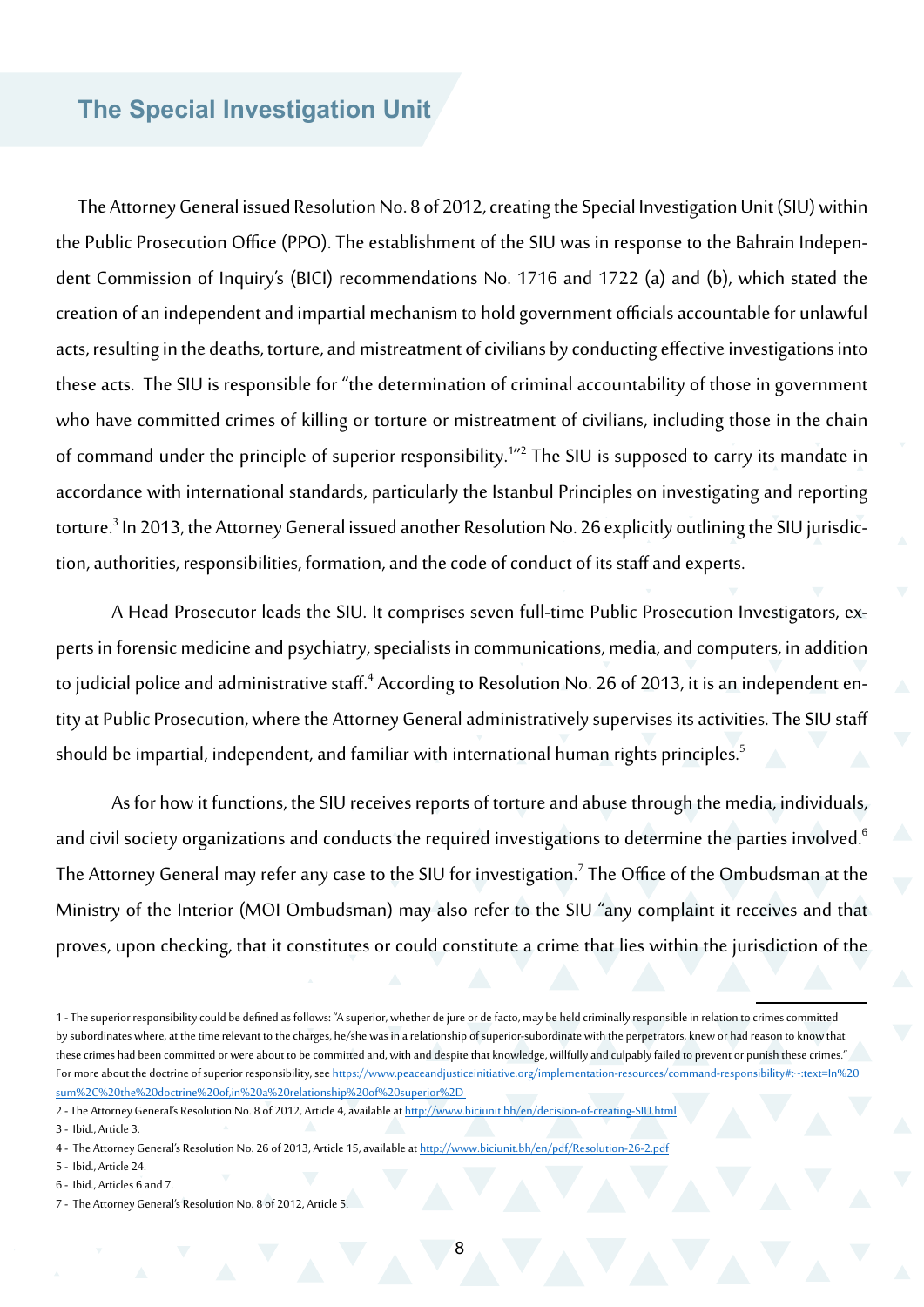Unit," according to a memorandum of understanding between the two, signed on 1 July 2013.<sup>8</sup> The SIU is mandated to summon any executive branch officer for interrogation during the course of an investigation and take legal action against any person who fails to appear before it.<sup>9</sup> It is also authorized to conduct periodic or sudden unannounced inspections of prisons and detention centers, examine victims in incidents under investigation, and precautionary transfer them to any other detention center.<sup>10</sup> The SIU collects evidence in crimes under investigation and prepares cases for referral to the relevant criminal court of jurisdiction, where it represents the prosecution or writes to authorities concerned for disciplinary action.<sup>11</sup>

Although creating the SIU within the PPO was a step forward in addressing impunity in Bahrain, the SIU's independence and effectiveness has been called into question since its inception.

The Special Investigation Unit, in its current form, does not have the aspired independence and impartiality to ensure effective investigations. The assignment of investigation into allegations of torture and other forms of ill-treatment to the public prosecution may not be consistent. The public prosecution initiates investigation with an individual who is accused of committing acts of criminal law, while being at the same time a victim subjected to torture or other forms of ill-treatment.<sup>12</sup>

The SIU's structure and formation have not changed since the National Institution for Human Rights (NIHR) above-mentioned comment on its independence in 2013. It is still a part of the PPO hierarchy, and its work statistics appear in the annual report of the Public Prosecution. The SIU had been even located in the PPO's premises until March 2020, when it was relocated to the Ministry of Justice and Islamic Affairs.<sup>13</sup> Many of the SIU staff are former PPO officials or seconded from the Ministry of Interior (MOI). The SIU functions under the supervision of the Attorney General, pursuant to its regulating resolution. It produces monthly reports to him and may make them public unless they contain any details that would compromise an investigation.<sup>14</sup> Most importantly, the SIU was not established by law but by a resolution of the Attorney General, meaning that the latter can make any amendment to its jurisdiction, formation, and powers without the need to refer to any competent judicial or legislative authority, thus making it closely associated with the PPO, and its independence is rightly questionable.

<sup>8 -</sup> Memorandum of Understanding Between the MOI Ombudsman and the Special Investigation Unit, Article 2, available at [http://www.biciunit.bh/en/pdf/MoU%20Om](http://www.biciunit.bh/en/pdf/MoU%20Ombudsman%20Investigation%201.pdf)[budsman%20Investigation%201.pdf](http://www.biciunit.bh/en/pdf/MoU%20Ombudsman%20Investigation%201.pdf)

<sup>9</sup> - The Attorney General's Resolution No. 26 of 2013, Article 6.

<sup>10 -</sup> Ibid.

<sup>11 -</sup> Ibid., Articles 10, 11, and 12.

<sup>12 -</sup> Annual Report of Bahrain National Institution for Human Rights 2013, p. 42, available at

[http://www.nihr.org.bh/en/MediaHandler/GenericHandler/documents/download/1st%20Annual%20Report%20of%20the%20NIHR%20-%20\(2013\).pdf](http://www.nihr.org.bh/en/MediaHandler/GenericHandler/documents/download/1st%20Annual%20Report%20of%20the%20NIHR%20-%20(2013).pdf)

<sup>13 -</sup> The SIU official Instagram account [https://www.instagram.com/p/B-RohYJg99c/?utm\\_source=ig\\_web\\_copy\\_link](https://www.instagram.com/p/B-RohYJg99c/?utm_source=ig_web_copy_link)

<sup>14 -</sup> The Attorney General's Resolution No. 8 of 2012, Article 6.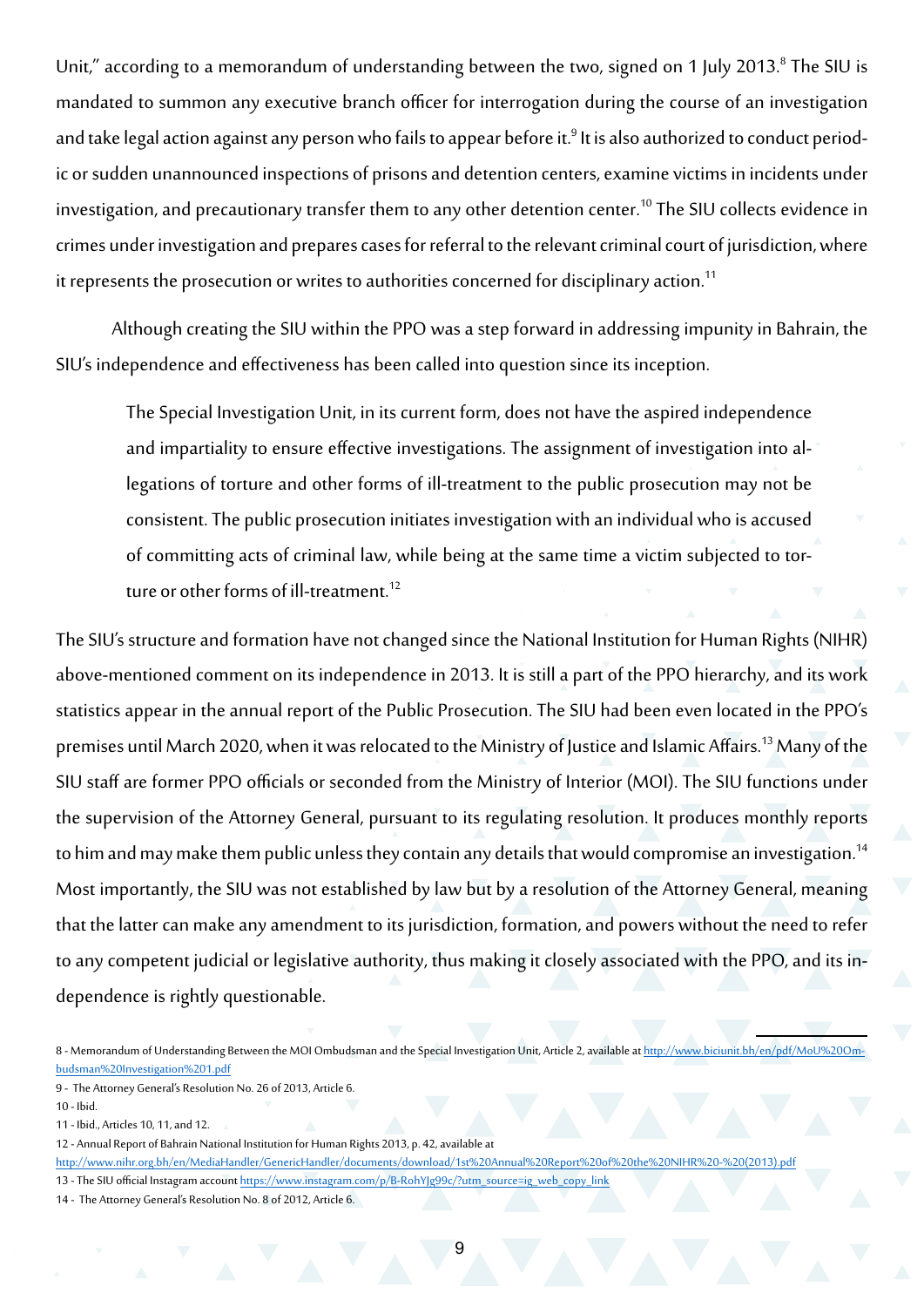In 2013, Irish Lawyers for Human Rights called for the expulsion of Bahrain's Attorney General from the International Association of Prosecutors (AIP) for his role in human rights violations in Bahrain. The report concluded that the PPO is not "capable of investigating matters of torture, nor is it in a position to investigate impartially. In addition, the office has shown patterns of failure in the use of its statutory powers to supervise and investigate state detention facilities, which in turn has fostered a culture of impunity towards torture."15 In September 2015, several international organizations reported and supported a complaint to Bern's Public Prosecutor against Bahrain's Attorney General while attending the annual conference of the AIP in Zurich. The complaint was filed by Jaafar al-Hasabi, who had been tortured into false confessions during an investigation by the PPO, where allegedly the Attorney General "had personally given the order to have the victim detained incommunicado."16

The SIU association with the PPO, which tolerates torture at the very least, adversely affects the former's integrity and the public trust in it. The PPO, besides its prosecution of prisoners of conscience, has condoned allegations of torture and ill-treatment over the years. It has also accepted coerced confessions through torture. Bahrain Center for Human Rights (BCHR) has documented numerous cases of torture survivors reporting their torture to the PPO to which no measures have been taken. For example, Mohammad Ramadan, a current death row inmate in Jau prison, was arrested on 18 February 2014 and tortured at the Criminal Investigation Directorate (CID) to extract confessions before he was taken to the PPO on 21 February 2014. At the PPO, Mohammad reported his torture to a Public Prosecutor and showed them signs of torture on his body, yet the PPO failed to take any action. He was later convicted and sentenced to death on 29 December 2014.

The cases of Mohammad Ramadan and Hussain Moosa, who were convicted and sentenced to death based on confessions extracted through torture for alleged involvement in al-Dair bombing in 2014, were investigated by the SIU. Mohammad submitted complaints regarding torture and ill-treatment to the MOI Ombudsman on 13 June 2016 and the SIU on 1 September 2016. Hussain submitted his complaints on 14 June 2014 to the former and on 4 October 2016 to the latter. On 8 January 2020, the death sentences of Mohammad and Hussain were upheld, in which "the Court of Appeal relied heavily on the SIU's investigation records." Both men now face imminent execution having exhausted all legal remedies.The result of the SIU's investigation was inconclusive, which the International Rehabilitation Council for Torture Victims (IRCT) re-

<sup>15 -</sup> Report of CEARTAS (Irish Lawyers for Human Right) on Bahrain's Attorney General, April 2013, available at [https://www.lrwc.org/ws/wp-content/uploads/2013/05/](https://www.lrwc.org/ws/wp-content/uploads/2013/05/CEARTAS-Report.April_.2013.pdf) [CEARTAS-Report.April\\_.2013.pdf](https://www.lrwc.org/ws/wp-content/uploads/2013/05/CEARTAS-Report.April_.2013.pdf)

<sup>16 -</sup> For more about this complaint, see <https://trialinternational.org/latest-post/ali-bin-fadhul-al-buainain/>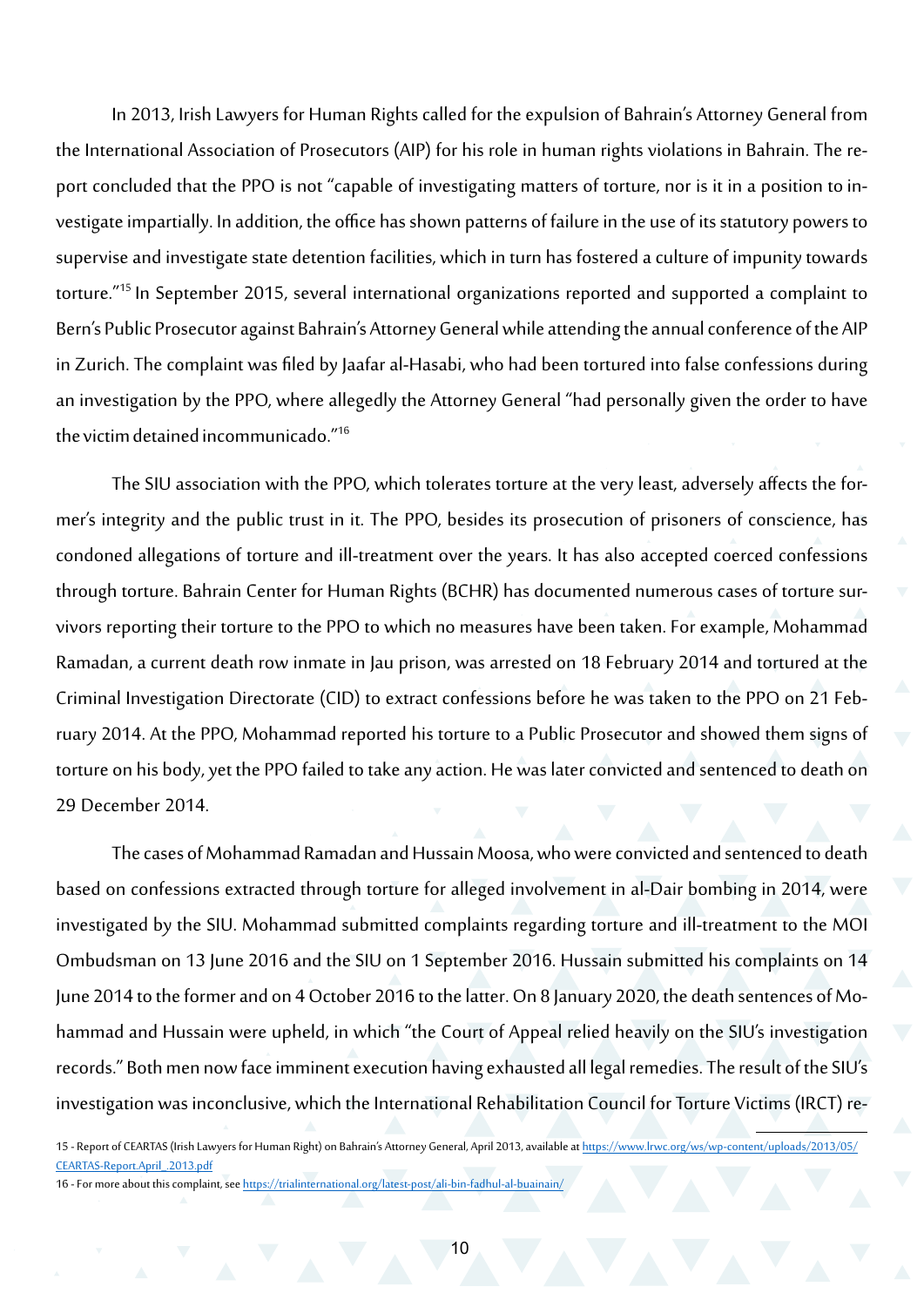viewed in July 2020. The IRCT concluded that the SIU's investigation of Mohammad Ramadan and Hussain Moosa's allegations of torture "fails to meet the minimum professional standards and minimum international legal standards to which the Kingdom of Bahrain is subject." It is "insufficient and thereby ineffective under law. Additionally, serious concerns are raised regarding the institutional independence and impartiality of the Special Investigation Unit and its investigation."<sup>17</sup>

Since the SIU become operational in July 2013, it has managed to bring many perpetrators of torture and ill-treatment to competent courts. However, there were numerous drawbacks to its effectiveness and ability to fulfill its mandate. First, the SIU has failed to uphold the principle of "superior responsibility" although the BICI found that the Bahraini security forces "followed a systematic practice of physical and psychological mistreatment, which in many cases amounted to torture, with respect to a large number of detainees in their custody."18 According to Istanbul protocol, to which the SIU is supposed to adhere, "the apparent existence of a pattern of abuse" is one of the factors that "support a belief that the state was involved in the torture."19 Yet, no high-ranking official has been held accountable, where most prosecutions have been of low-ranking officers. Second, the number of cases referred to criminal courts by the SIU is low compared to the total number of complaints, where the rate was as low as 2.9% in 2018, and no cases were referred to courts in 2020. The rates of prosecution were 4.8%, 14.7%, 2.9%, and 16.2% in the years 2016, 2017, 2018, and 2019, respectively, most of which ended with acquittals or lenient sentences.<sup>20</sup>

17 - Independent expert review of the Special Investigation Unit's investigation into torture allegations of Hussain Moosa and Mohammed Ramadhan, the International Rehabilitation Council of Torture Victims, 1 July 2020, available at

[https://irct.org/uploads/media/2020\\_07\\_01\\_PUB\\_IRCT\\_Statement\\_MRamadhan\\_HMoosa\\_FINAL.pdf](https://irct.org/uploads/media/2020_07_01_PUB_IRCT_Statement_MRamadhan_HMoosa_FINAL.pdf)

18 - Report of Bahrain Independent Commission of Inquiry (BICI) 2011, para. 1238, available at

<http://www.bici.org.bh/BICIreportEN.pdf>

19 - Istanbul Protocol of 1999 (Procedures of a Torture Investigation), para. 86, available at

<https://www.ohchr.org/documents/publications/training8rev1en.pdf>

20 - These statistics were based on the official numbers published by the SIU on its official Instagram account @[siu.bah.](https://www.instagram.com/siu.bah/) For more on the work of the SIU in numbers during the last five years, see Appendix 1.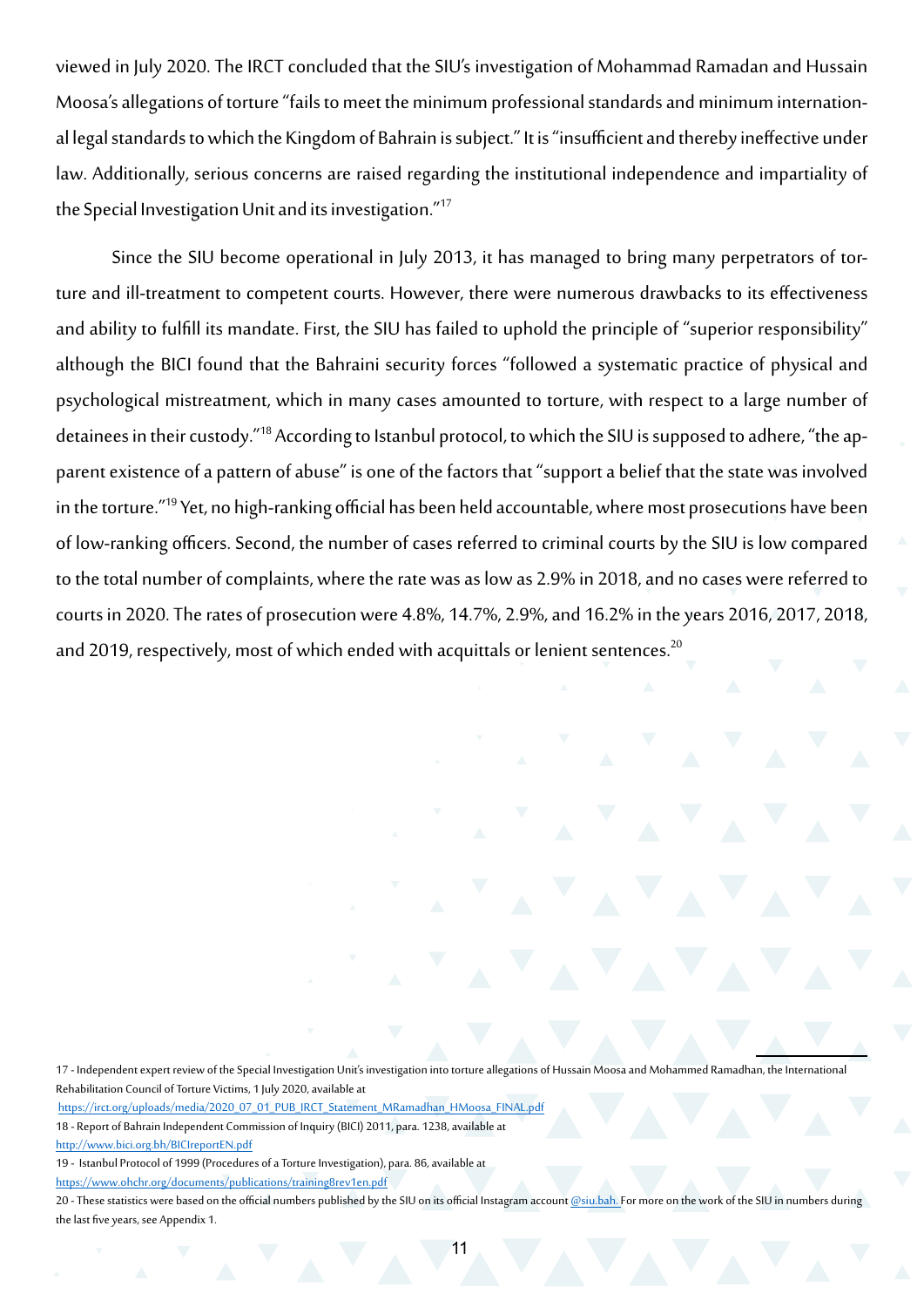

A gradual decline in the total number of torture and ill-treatment complaints to the SIU is evident over the last five years. However, it is unclear if this decline is due to improved performance of the security forces or the significant decrease in demonstrations and overall anti-government activities in Bahrain.

The SIU is supposed to function in conformity with Istanbul Protocol of 1999, which sets out internationally agreed-upon principles of effective investigation and documentation of torture and other cruel, inhumane, or degrading treatment or punishment; nevertheless, the SIU has failed to comply with many of its provisions. Although the BICI concluded the existence of a pattern of abuse in detention, the SIU has yet to establish the state responsibility in this regard and measures to prevent recurrence.<sup>22</sup> Istanbul Protocol stipulates that complaints and reports of torture or ill-treatment should be promptly and effectively investigated and victims or their legal representatives must be informed of the course of the investigation.<sup>23</sup> In 2016, Amnesty International reported many cases in which the SIU failed to comply with these principles. For example, the case of Ahmad Hassan Ali Mushaima, where it took the SIU two years to investigate his complaint of torture, in addition to many incidents in which the SIU closed its investigation without a detailed report explaining its decision nor a proper notification to those concerned, as in the case of Hussain Jawad and others.<sup>24</sup>

<sup>21 -</sup> These figures are based on the official periodic statements of the SIU on Instagram.

<sup>22 -</sup> Istanbul Protocol of 1999 (Principles on the Effective Investigation and Documentation of Torture and Other Cruel, Inhuman, or Degrading Treatment or Punishment), para. 78 (a) and (b), available at <https://www.ohchr.org/documents/publications/training8rev1en.pdf>

<sup>23 -</sup> Ibid., para. 79 and 81.

<sup>24 - &</sup>quot;Window- dressing or Pioneers of Change?" Amnesty International, 2016, pp. 33 -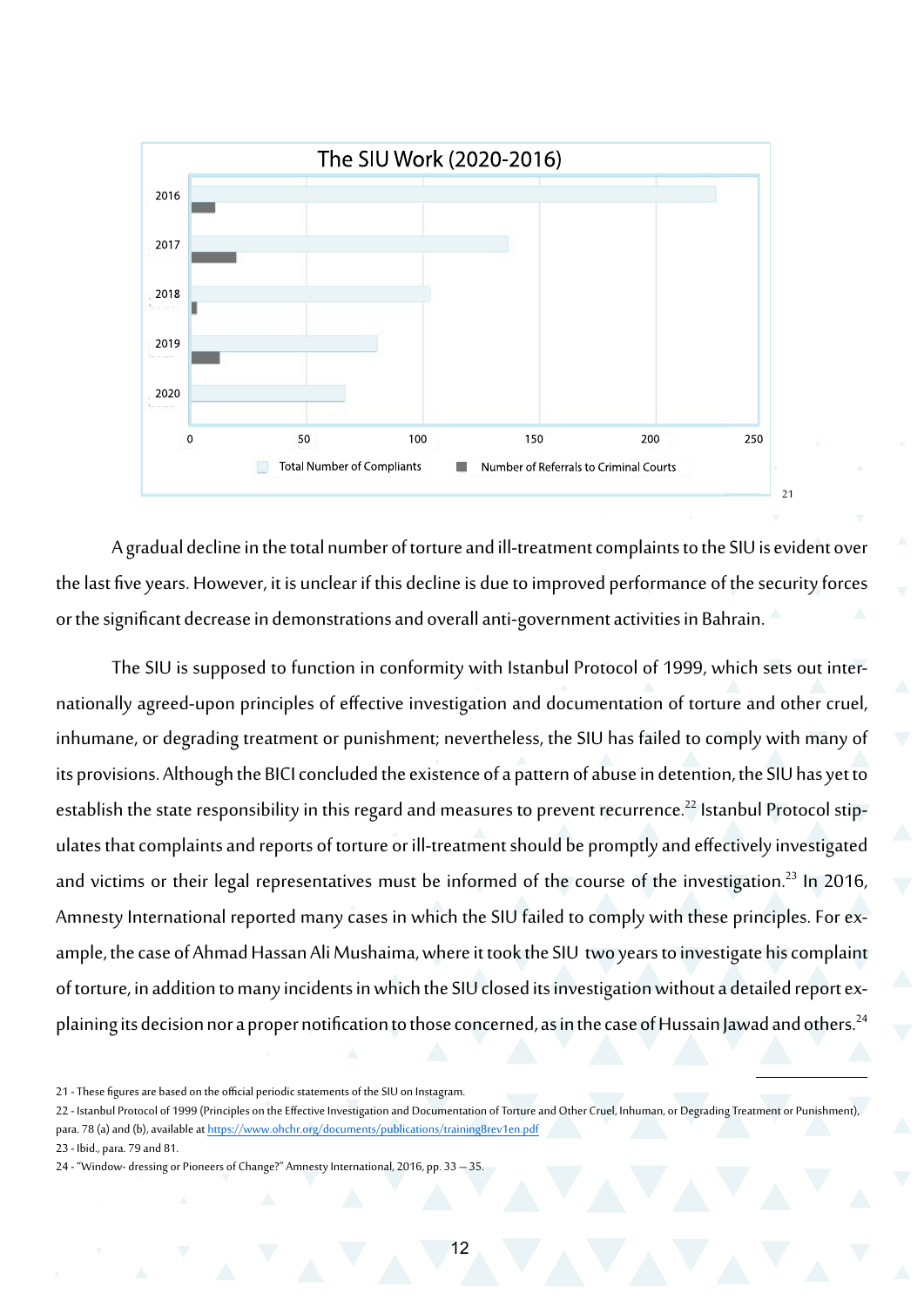It should be pointed out that the SIU announced in January 2021 the establishment of a new division within its organigram called "Victims and Witnesses Affairs Division," whose mission is to communicate with victims, their families, and witnesses.<sup>25</sup> The SIU stated that the purpose of this new division is to familiarize the victims, their families, and witnesses with the SIU legal procedures and receive requests for protection measures that ensure the safety of the aforementioned groups. It is supposed to keep those concerned informed of the investigation progress, as stipulated in Istanbul Protocol.

Finally, the torture investigators "shall be independent of the suspected perpetrators and the agency they serve," according to Istanbul Protocol.<sup>26</sup> However, most of the SIU staff are former government officials, and many of them are seconded and paid by the MOI, as mentioned earlier. Overall, the SIU, as a part of the PPO, does not observe many international standards on investigating and reporting torture, and it lacks the required independence and impartiality to conduct effective investigations into allegations of torture and ill-treatment committed by the government apparatuses.

25 - Bahrain News Agency, 10 January 2021, available at [https://www.bna.bh/en/OmbudsmanpraisesAttorneyGeneralsdecisiontosetupVictimsandWitnessesAffairsDivi](https://www.bna.bh/en/OmbudsmanpraisesAttorneyGeneralsdecisiontosetupVictimsandWitnessesAffairsDivision.aspx?cms=q8FmFJgiscL2fwIzON1%2BDggh9TnBmhBZJ1All%2FQMGqc%3D)[sion.aspx?cms=q8FmFJgiscL2fwIzON1%2BDggh9TnBmhBZJ1All%2FQMGqc%3D](https://www.bna.bh/en/OmbudsmanpraisesAttorneyGeneralsdecisiontosetupVictimsandWitnessesAffairsDivision.aspx?cms=q8FmFJgiscL2fwIzON1%2BDggh9TnBmhBZJ1All%2FQMGqc%3D) 26 - Istanbul Protocol of 1999, para. 79.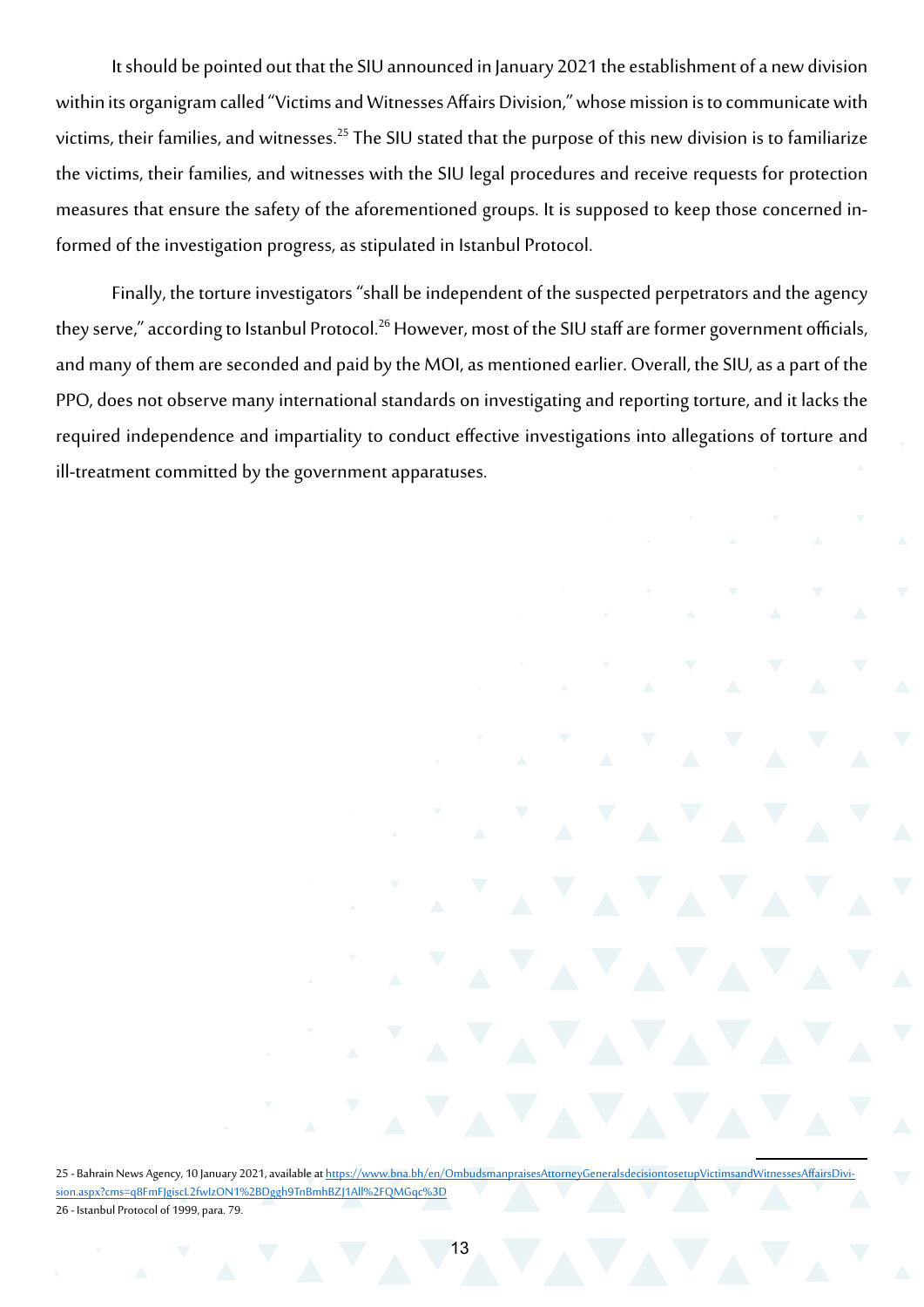#### **The Prisoners and Detainees Rights Commission**

The Prisoners and Detainees Rights Commission (PDRC) was established by the Royal Decree No. 61 of 2013. The MOI Ombudsman chairs the PDRC. It has eleven members, three of whom are nominated by the MOI Ombudsman, four by the NIHR, two by the Supreme Judicial Council, and two by the Public Prosecution; they should represent all sects and doctrines in Bahrain.27 The PDRC has the jurisdiction to "monitor prisons, detention centers, juvenile welfare and detention centers, and other places wherein persons may be incarcerated."28 It is empowered to interview inmates in prisons and detention centers, determine these places' compliance with international standards, and report cases of torture and ill-treatment to the relevant authorities. It is mandated to conduct announced and unannounced inspections to "verify the conditions of inmates and treatment they receive in order to ensure that they are not subjected to torture, inhumane treatment or indignity."29 The PDRC should compile and publish annual reports on its work in addition to a report after every visit it conducts, regarding its findings and recommendations, when appropriate, to the relevant authorities.<sup>30</sup>

The PDRC was created as a National Preventive Mechanism (NPM) set out in the Optional Protocol to the Convention against Torture (OPCAT) although Bahrain is not a signatory. The OPCAT stipulates the creation of the Subcommittee on Prevention of Torture and other Cruel, Inhuman or Degrading Treatment or Punishment (SPT), which is mandated to undertake visits to states parties' places of incarceration and advise them on the establishment of NPM that work on prevention of torture at the domestic level.<sup>31</sup> The PDRC is not formally an NPM within the meaning of the OPCAT and without the SPT oversight, but it functions as one. Bahrain announced that it took into consideration the principles of OPCAT in establishing the PDRC, as they are the international standards on torture prevention. However, the PDRC does not meet many of the basic OPCAT principles.

According to the SPT guidelines on national preventive mechanisms, the NPM should enjoy "complete financial and operational autonomy when carrying out its functions," and it should be identified by an open, transparent, and inclusive process.<sup>32</sup> The PDRC is financially dependent on the MOI Ombudsman

<sup>27 -</sup> Royal Decree No. 61 of 2013, Article 2, available at [file:///C:/Users/user/Downloads/Bahrain\\_OM\\_Decree%20of%20the%20Commission%20of%20the%20](file:///C:/Users/user/Downloads/Bahrain_OM_Decree%20of%20the%20Commission%20of%20the%20Rights%20of%20Detainees_20140828%20(2).pdf) [Rights%20of%20Detainees\\_20140828%20\(2\).pdf](file:///C:/Users/user/Downloads/Bahrain_OM_Decree%20of%20the%20Commission%20of%20the%20Rights%20of%20Detainees_20140828%20(2).pdf)

<sup>28 -</sup> Ibid., Article 1.

<sup>29 -</sup> Ibid., Article 3.

<sup>30 -</sup> Ibid., Article 10.

<sup>31 -</sup> For more about the SPT, see<https://www.ohchr.org/EN/HRBodies/OPCAT/Pages/OPCATIntro.aspx>

<sup>32 -</sup> The SPT guidelines on national preventive mechanisms, Geneva 2010, items 12 and 16, available at <file:///C:/Users/user/Downloads/G1047140.pdf>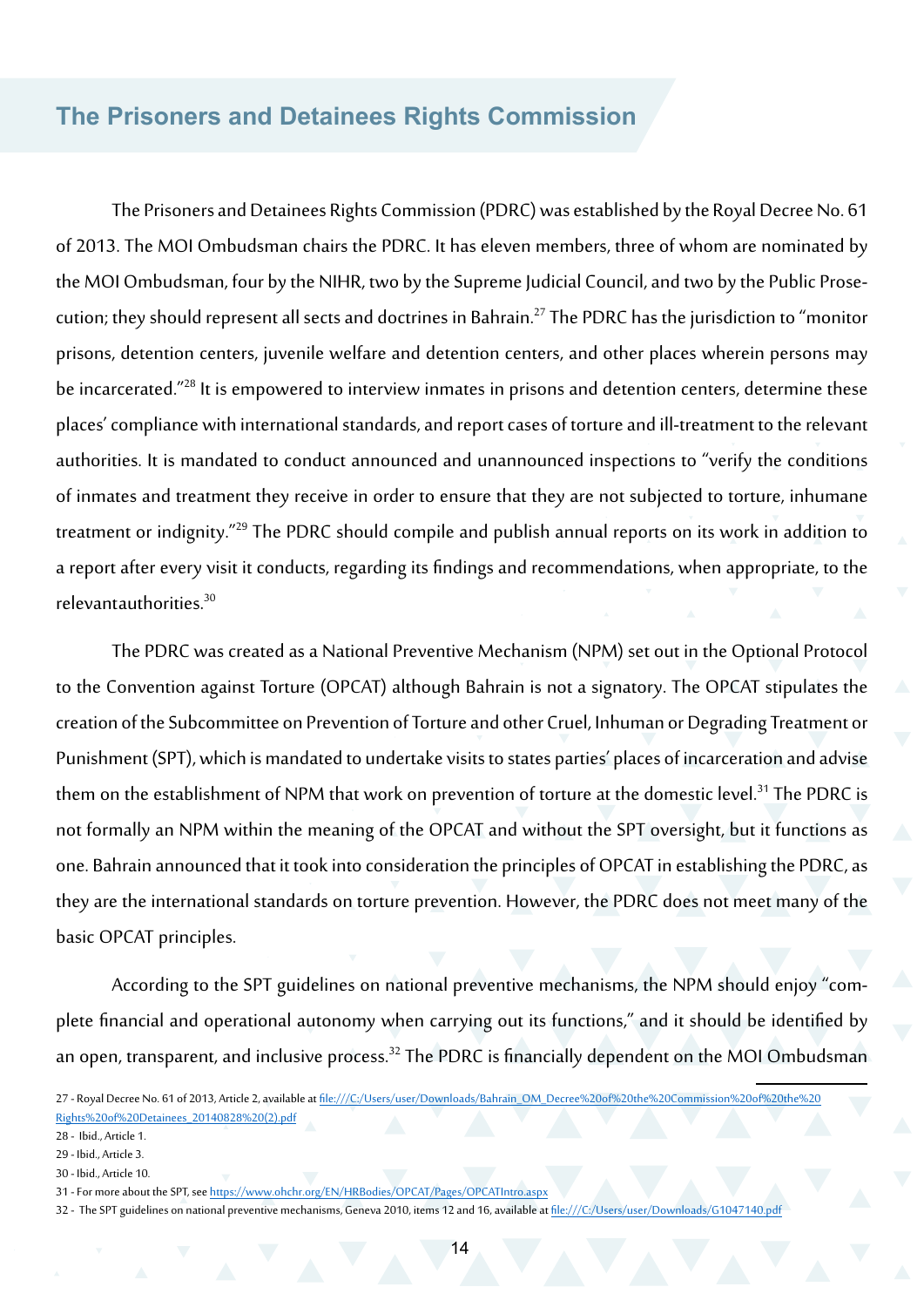pursuant to Article 9 of the Royal Decree No. 61 of 2013, and it works under its chairmanship. The MOI Ombudsman is part of the MOI hierarchy, and its effectiveness in addressing the MOI violations has been in question, as we will discuss later, which makes the PDRC independence also questionable. Moreover, the appointment of PDRC members lacks transparency, since there are no clear guidelines on how these members are nominated by the concerned bodies nor their selection mechanism besides being appointed by a Royal Decree. The PDRC should enter into a follow-up process with the relevant authorities regarding the implementation of its recommendations.<sup>33</sup> However, there is no mechanism in place regarding the follow-up with relevant authorities, including the regulatory or legal procedures to be followed in case the concerned government agencies do not implement these recommendations.

The SPT guidelines also emphasize the protection of people who engage with the NPM $34$ , which the PDRC does not guarantee. Although Article 4 of the Royal Decree No. 61 stipulates this principle, there is no clear implementation mechanism to enforce it. Finally, the PDRC has not conducted enough follow-up visits to ensure its recommendations have been implemented and the condition of detention has been improved. While PDRC has carried out a total of twenty visits since 2014, including four follow-up visits, notorious places of deprivation of liberty, such as Jau prison and the CID, were visited once throughout the seven years since its inception. The PDRC was also inactive during 2017.<sup>35</sup> The PDRC failure to follow-up is inconsistent with the principles governing effective NPM, which stipulates that it should "ensure that places of deprivation of liberty are visited in a manner and with sufficient frequency to make an effective contribution to the prevention of torture and other cruel, inhuman or degrading treatment or punishment."<sup>36</sup>

The PDRC has published both annual and visit reports in line with the SPT guidelines on national preventive mechanisms.37 However, these reports lacked clarity, precision, and depth. They failed to address significant concerns of torture and mistreatment at some places of deprivation of liberty. Her Majesty's Inspectorate of Prisons in the UK (HMIP) advised on the structure, legislation, and working methods of the PDRC over three years (2013 - 2015). Dr. Hindpal Singh Bhui, inspection team leader at HMIP, stated at a Public lecture in 2017 that

The [PDRC] reports tended to be vague and were very brief. There was little sense of the conditions in detention, and descriptions lacked detail. There was often a lack of considered judgement to follow the descriptions. The reports also did not focus sufficiently on key issues

33 - Ibid., items 13 and 38.

- 36 The SPT guidelines on national preventive mechanisms, item 34.
- 37 Ibid., item 36.

<sup>34 -</sup> Ibid., items 14 and 27.

<sup>35</sup> - For more on the PDRC's visits to places of incarceration in Bahrain since it became operational in 2014, see Appendix 2.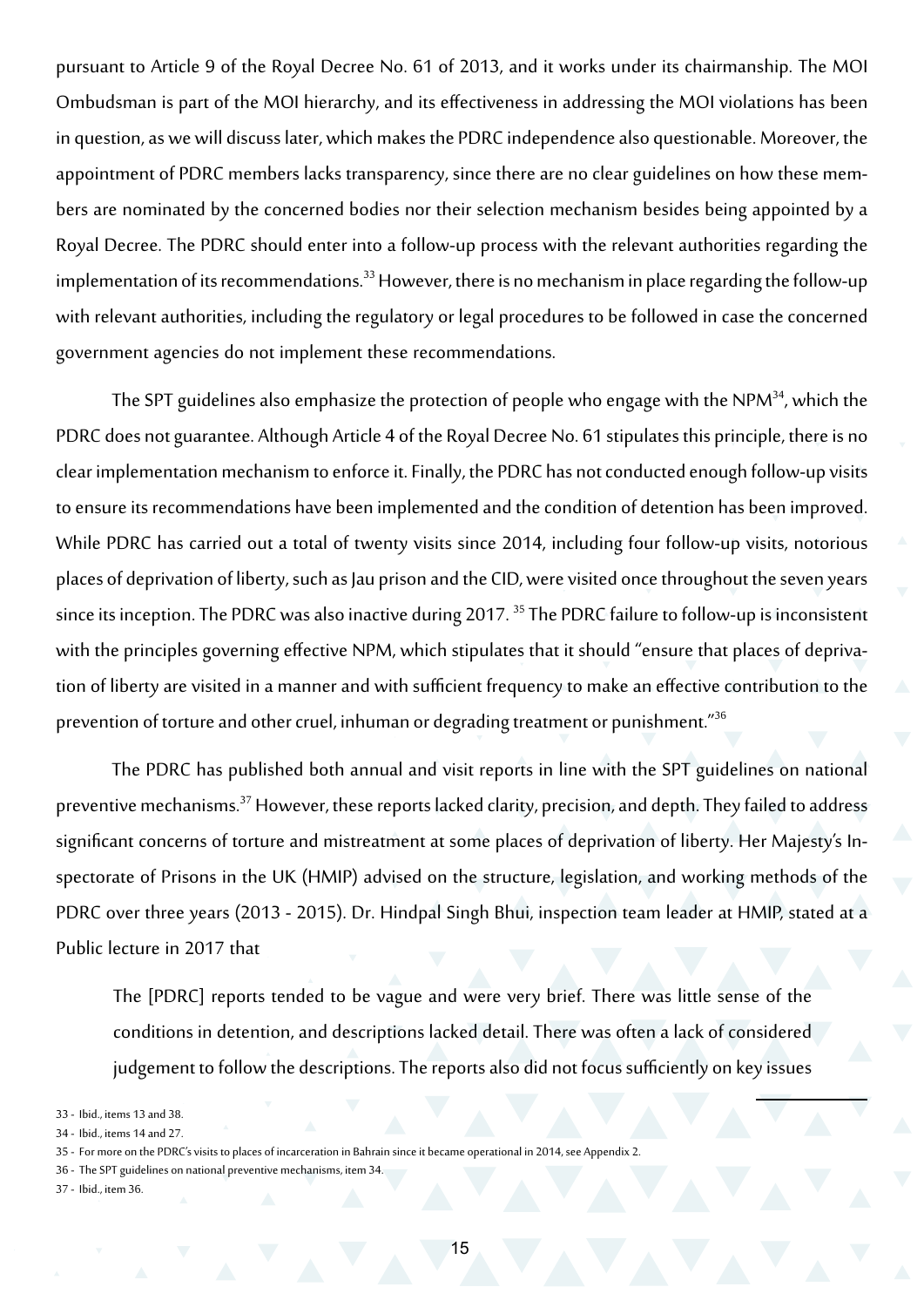that were already in the public domain and of concern, such as some allegations of abuse and hunger strikes. There was little attention to reporting prisoners' views. The currency and impact of the reports were also substantially reduced by the very long delays (up to a year) between the inspections and publication of the reports.<sup>38</sup>

He also pointed to the long-awaited report of Jau prison visit of 2015 as reflecting " a tendency to accept the views of the authorities too readily."<sup>39</sup> The PDRC has not contested any of the government claims. Dozens of abuse cases have been reported in some places of detention by BCHR and other local and international organizations. Yet, the PDRC has not been able to address any of them adequately. Its reports do not render a clear judgment, which raises questions on its independence and integrity.

The PDRC, with its current funding, composition, and approach, is unable to hold the government accountable for human rights violations. Since 2014, it has not demonstrated seriousness and persistence in addressing pressing issues, especially the ill-treatment of political prisoners. It has failed to challenge the government narratives regarding systematic torture and ill-treatment in places of incarceration. It has not meaningfully engaged with the Bahraini civil society nor won the trust of many Bahraini citizens. The PDRC lacks the independence, rigor, and impartiality to function as an NPM. It has yet to prove its worth.

38 - Dr. Hindpal Singh Bhui, Supporting Human Rights Based Prison Monitoring in Bahrain, Public lecture delivered at the University of Oxford Centre for Criminology on 29 June 2017, p. 6, available at <https://www.justiceinspectorates.gov.uk/hmiprisons/wp-content/uploads/sites/4/2018/01/Bahrain-talk-for-website-final.pdf> 39 - Ibid., p. 7.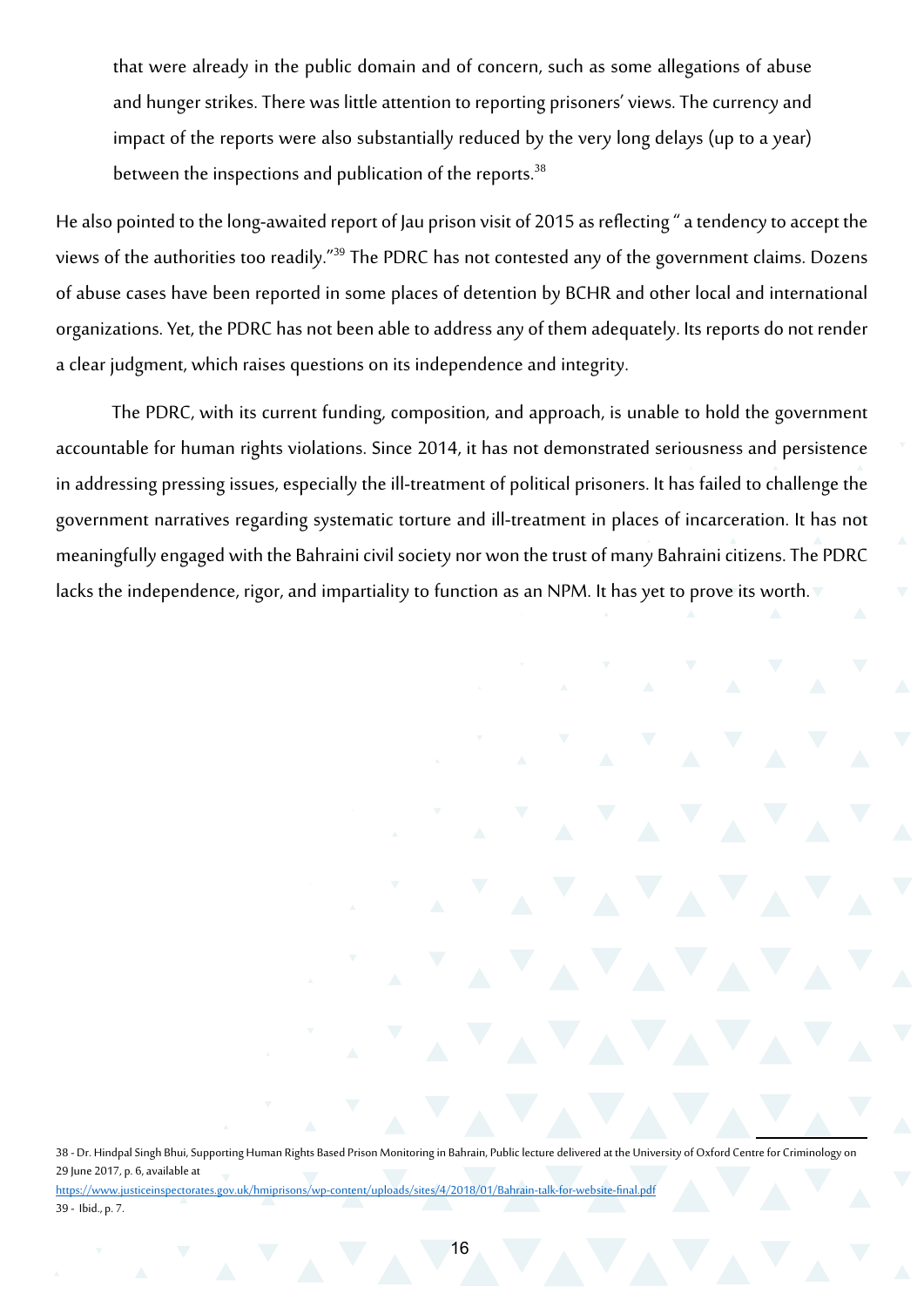#### **The Office of the Ombudsman at the Ministry of the Interior**

The office of the Ombudsman at the Ministry of Interior (MOI Ombudsman) was created by the Royal Decree No. 27 of 2012, amended by Royal Decree No. 35 of 2013. It became operational in July 2013. Its establishment was in response to the BICI recommendations No. 1717 and 1722 (d). The BICI recommended the creation of a "separate entity independent of the Ministry's [MOI] hierarchical control, whose tasks should include those of an internal ombudsman's office."40 It set clear guidelines for MOI Ombudsman work, in which the latter ensures that the MOI personnel abides by the legal procedures and holds violators accountable. It secures that those arrested and detained have the right to due process. It also asserted that the MOI Ombudsman's work should be in line with the UN Convention against Torture and Other Cruel, Inhuman or Degrading Treatment or Punishment (CAT), the International Covenant on Civil and Political Rights (ICCPR), and the Bahraini Criminal Code.

The head of the MOI Ombudsman, titled Secretary-General, and his/her deputy are appointed by Decree. The MOI Ombudsman consists of four directorates that report to the Secretary-General, which are the Complaints Directorate, the Monitoring of Prisons and Detention Facilities Directorate, the International Co-operation and Development Directorate, and the Human Resources and Finance Directorate.41 The MOI Ombudsman staff are appointed by the Secretary-General.<sup>42</sup>

The MOI Ombudsman also has the "ultimate oversight" over the Directorate of Audit and Internal Investigations at the MOI concerning handling and allocation of complaints.<sup>43</sup> The latter is responsible for receiving, reviewing and examining complaints submitted to any party against members of the Public Security Forces within the scope of their responsibilities for committing wrongful acts, in addition to the superior responsibility. It is also responsible for preserving evidence with regard to its investigations.<sup>44</sup> The Directorate of Audit and Internal Investigations examines complaints lodged against members of the Public Security Forces "which may justify disciplinary proceedings," and it is not obliged to refer them to the MOI Ombudsman except in the following cases: death or serious mistreatment, any police conduct that has a

<sup>40 -</sup> Report of Bahrain Independent Commission of Inquiry (BICI) 2011, para. 1717.

<sup>41 -</sup> Royal Decree No. 35 of 2013, amending Royal Decree No. 27 of 2012, Article 2, available at<https://www.legalaffairs.gov.bh/AdvancedSearchDetails.aspx?id=11323> 42 - Ibid.

<sup>43 -</sup> Royal Decree No. 27 of 2012, Article 3, available at [file:///C:/Users/user/Downloads/Decree%20Nr.%2027%20of%202012%20concerning%20the%20Office%20](file:///C:/Users/user/Downloads/Decree%20Nr.%2027%20of%202012%20concerning%20the%20Office%20of%20the%20Independent%20Ombudsman%20at%20the%20Ministry%20of%20Interior%20(2).pdf) [of%20the%20Independent%20Ombudsman%20at%20the%20Ministry%20of%20Interior%20\(2\).pdf](file:///C:/Users/user/Downloads/Decree%20Nr.%2027%20of%202012%20concerning%20the%20Office%20of%20the%20Independent%20Ombudsman%20at%20the%20Ministry%20of%20Interior%20(2).pdf)

<sup>44 -</sup> Royal Decree No. 35 of 2013, amending Royal Decree No. 27 of 2012, Article 4.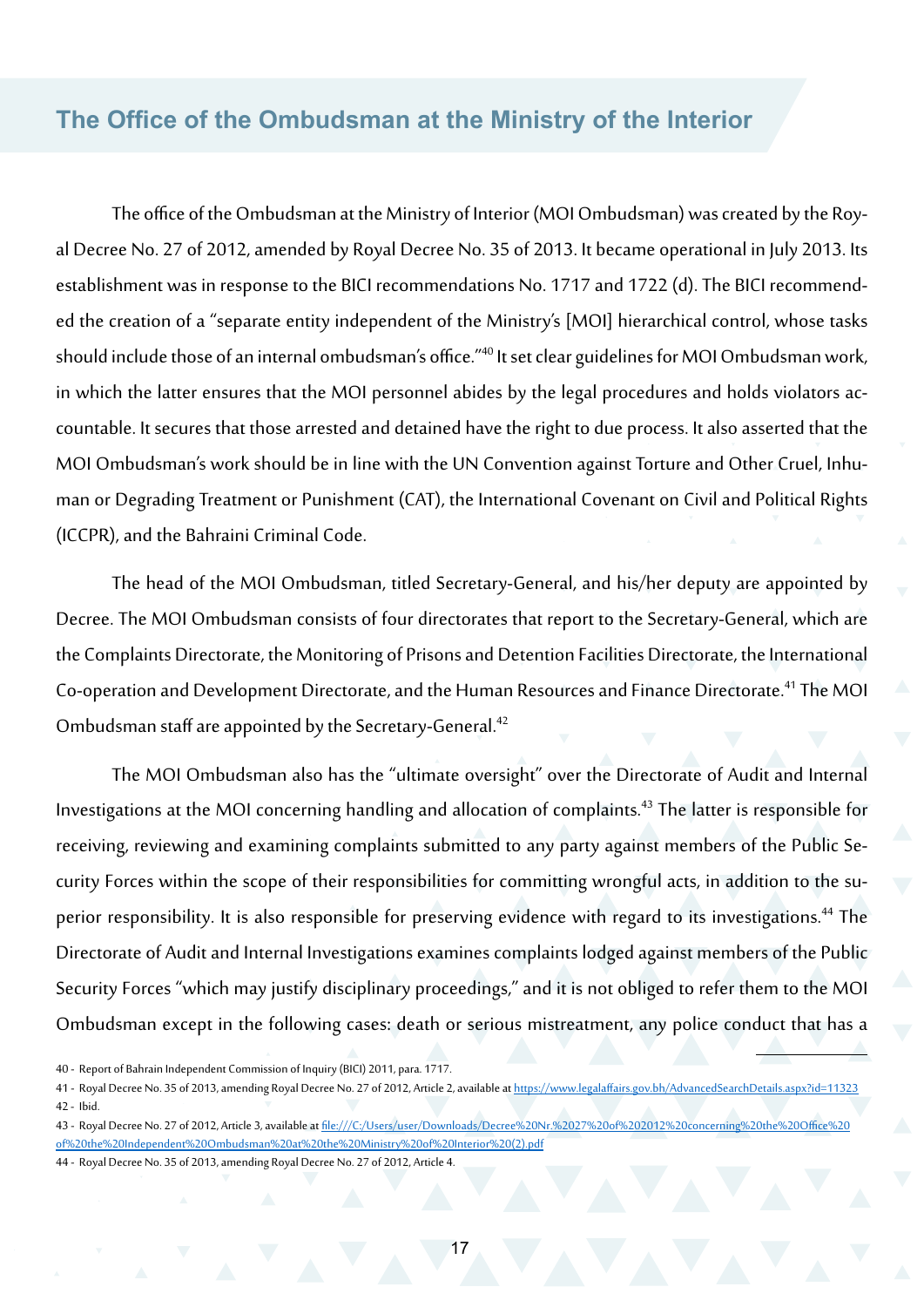serious negative impact on public confidence in policing, and upon the request of the Secretary-General of the MOI Ombudsman.<sup>45</sup>

The MOI Ombudsman is mandated to receive, review, and examine complaints against members of the Public Security Forces besides the complaints referred to it by the Directorate of Audit and Internal Investigations. It is empowered to review serious violations upon the request of the Secretary-General even if they fall within the competence of the Directorate of Audit and Internal Investigations. The MOI Ombudsman can also initiate an investigation without receiving a complaint in the event of a "wrongful act that leads to a negative impact on the public's confidence in the employees of the Ministry of Interior." Moreover, it is authorized to visit prisons and detention facilities to ensure compliance with the law and that the detainees are not subjected to torture or degrading treatment. Death in detention should be immediately reported to the MOI Ombudsman.46 Any citizen, expatriate, or visitor can lodge a complaint to the MOI Ombudsman or the Directorate of Audit and Internal Investigations at the MOI. The complaint can be filed by the complainant personally, or their representatives, or by a member of the civil society on behalf of those affected.<sup>47</sup>

After concluding its investigation, the MOI Ombudsman either directs the competent authority in the MOI to bring disciplinary proceedings against violators or refer the case to the SIU if it would justify a criminal prosecution.48 In return, the SIU notifies the MOI Ombudsman of any case where an employee of the MOI is accused of committing a crime, also "in case of hindrance or inefficiency in the implementation of its decisions by the employees of the MOI."49 The memorandum of understanding between the MOI Ombudsman and the SIU provides for the exchange of information to determine the responsibility of the MOI employees or for the benefit of any ongoing investigation conducted by either of them.<sup>50</sup>

According to the International Ombudsman Institute (IOI), of which Bahrain MOI Ombudsman is a voting member, the Venice Principles, adopted by the Venice Commission in March 2019, represent the international standards for the Ombudsman institution. "They are the equivalent of the Paris Principles, which set out the standards against which national human rights institutions are judged."51 The Venice Principles set out 25 principles on the protection and promotion of the Ombudsman institution. By judging Bahrain MOI Ombudsman against these principles, it does not fully comply with a number of them.

51 - For more about the IOI, visit their website at [https://www.theioi.org/the-](https://www.theioi.org/the-i-o-i)i-o-i

18

<sup>45 -</sup> Royal Decree No. 35 of 2013, amending Royal Decree No. 27 of 2012, Article 9 & Royal Decree No. 27 of 2012, Article 11.

<sup>46 -</sup> Royal Decree No. 35 of 2013, amending Royal Decree No. 27 of 2012, Article 12.

<sup>47 -</sup> For more on the MOI Ombudsman complaint process, see <https://www.ombudsman.bh/en/about/>

<sup>48 -</sup> Royal Decree No. 27 of 2012, Article 10.

<sup>49 -</sup> Memorandum of Understanding Between the MOI Ombudsman and the Special Investigation Unit, Articles 3 and 4.

<sup>50 -</sup> Ibid., the Exchange of Information Articles 6 – 11.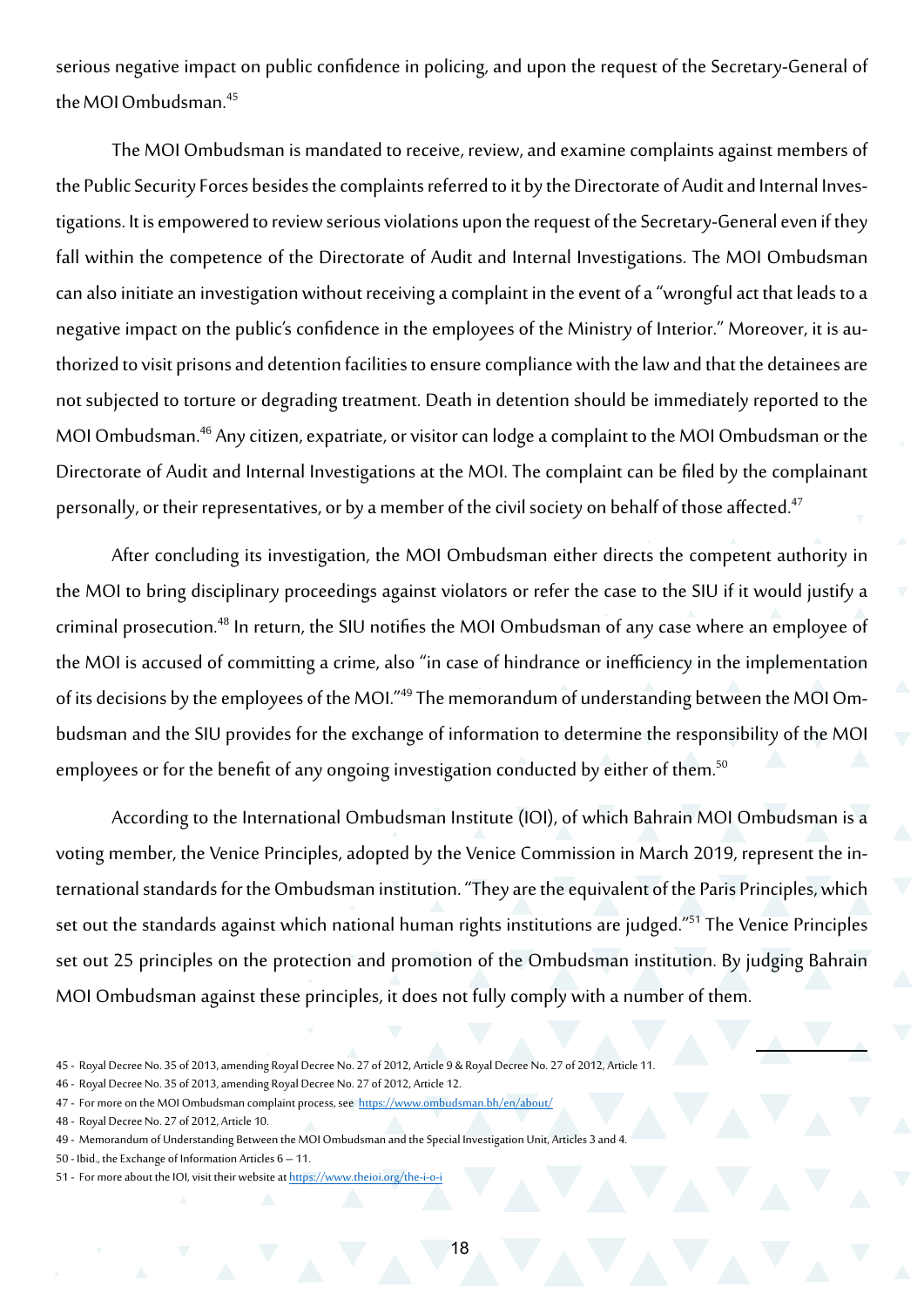The Venice Principles emphasize the impartiality and independence of the Ombudsman. To this end, "the Ombudsman shall preferably be elected by Parliament by an appropriate qualified majority."52 Bahraini MOI Ombudsman head and staff are not only unelected but also appointed upon the approval of the Minister of Interior whom they are supposed to hold accountable. Under Article 2 of the MOI Ombudsman founding Royal Decree, the Secretary-General and his/her deputy are appointed upon the advice of the Minister of Interior, and the staff are appointed by the head of the MOI Ombudsman "in accordance with procedures set out by him/her and agreed upon by the Minister of the Interior." Moreover, Public Security Forces personnel may be seconded to the MOI Ombudsman upon the request of its head, under the same Article. The fact that some of the MOI Ombudsman are members of the Public Security Forces raises concern. Even the Directorate of Audit and Internal Investigations work and functions are "determined by a decision of the Minister of Interior."<sup>53</sup> The MOI Ombudsman submits its reports to the Minister of Interior, meaning that it practically functions under the MOI supervision,<sup>54</sup> whereas its reports should be submitted to the parliament according to the Venice Principles.<sup>55</sup> Its budget is also part of the overall budget of the MOI.<sup>56</sup>

The Secretary-General of the MOI Ombudsman, his/her deputy, the directors of the four MOI Ombudsman Directorates, and all their staff are not appointed under a clear and transparent mechanism. Royal Decree No. 27 of 2012 does not set clear guidelines for transparent appointment of the MOI Ombudsman staff. These appointments require the approval of the Minister of Interior but do not involve any public or civil society participation. There are no provisions in the law that specify clear procedures to be followed in these appointments nor dismissals. This is contrary to the Venice Principles, which explicitly state "the procedure for selection of candidates shall include a public call and be public, transparent, merit based, objective, and provided for by the law,"<sup>57</sup> and "the criteria for being appointed Ombudsman shall be sufficiently broad as to encourage a wide range of suitable candidates."<sup>58</sup> Furthermore, there are no clear and comprehensive self-regulatory codes of ethics for the MOI Ombudsman personnel as stipulated in Principle 9 of the Venice Principle. The Bahraini law provides for the independence, impartiality, and integrity of the MOI Ombudsman without elaboration.

- 56 Royal Decree No. 27 of 2012, Article 16.
- 57 The Venice Principles, Principle 7.
- 58 Ibid., Principle 8.

<sup>52 -</sup> The Principles on the Protection and Promotion of the Ombudsman Institution (the Venice Principles), adopted by the Venice Commission in March 2019, Principle No. 6, available at [https://www.venice.coe.int/webforms/documents/default.aspx?pdffile=CDL-AD\(2019\)005-e](https://www.venice.coe.int/webforms/documents/default.aspx?pdffile=CDL-AD(2019)005-e)

<sup>53</sup> - Royal Decree No. 27 of 2012, Article 4.

<sup>54 -</sup> Ibid., Article 15.

<sup>55</sup> - The Venice Principles, Principle 20.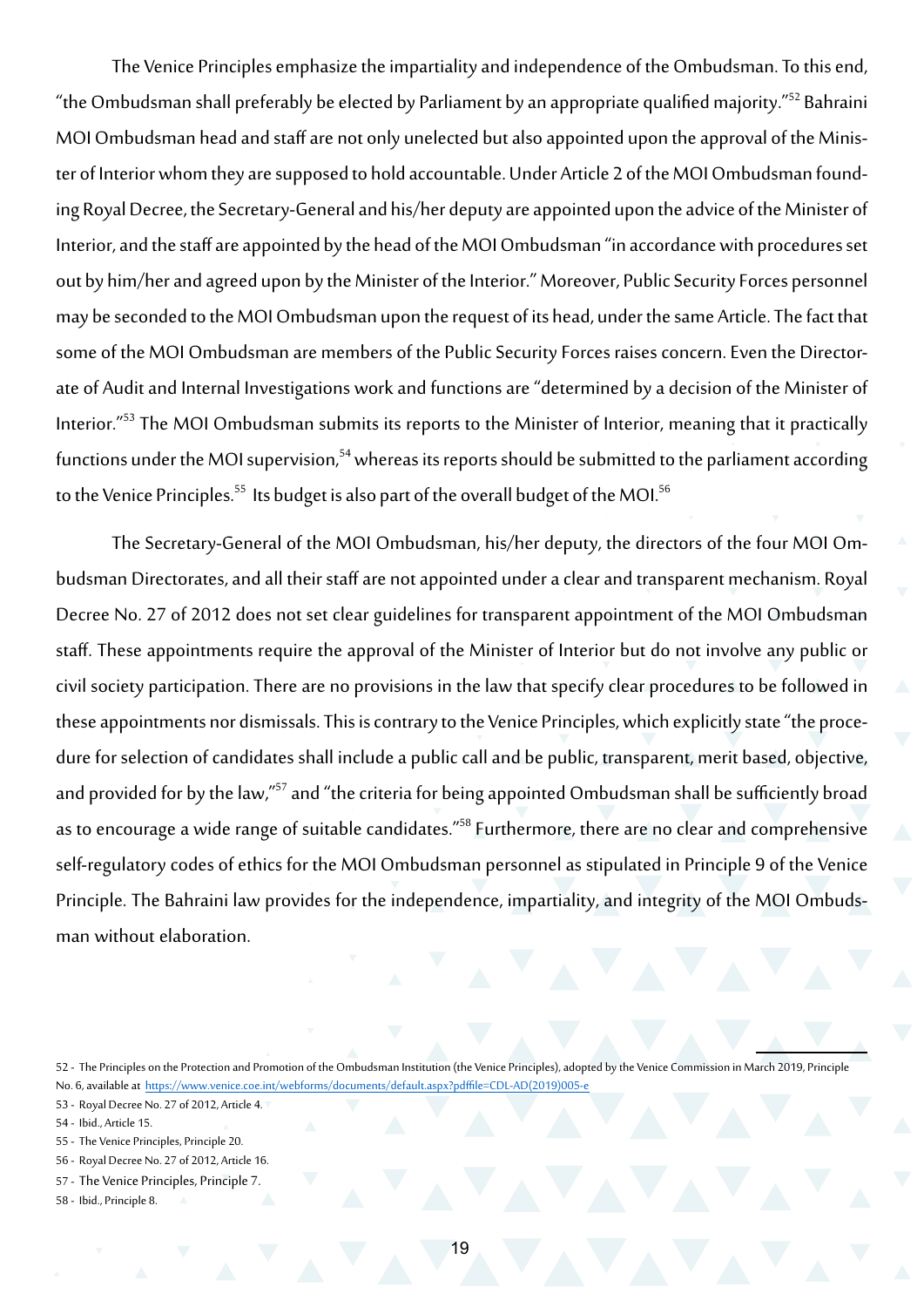While Principle 10 of the Venice Principles limits the term of the Ombudsman to one term, with no option for re-election and renewable only once, Bahraini law limits the term of the Secretary-General of the MOI Ombudsman and his/her deputy to five years, indefinitely renewable.<sup>59</sup> The term limit is one of the fundamental principles governing democratic and effective institutions. Moreover, the Secretary-General or his/her deputy are removed by Royal Decree upon the proposal of the Minister of the Interior and the approval of the Prime Minister in case they failed to carry out their functions.<sup>60</sup> This provision is loose and does not adequately clarify the reasons that lead to removal from office, besides, it is carried out at the request of the Minister of Interior. On the other hand, the Venice Principles set a clear guideline for the Ombudsman removal, in which

The Ombudsman shall be removed from office only according to an exhaustive list of clear and reasonable conditions established by law. These shall relate solely to the essential criteria of "incapacity" or "inability to perform the functions of office", "misbehavior" or "misconduct", which shall be narrowly interpreted. The parliamentary majority required for removal – by Parliament itself or by a court on request of Parliament- shall be equal to, and preferably higher than, the one required for election. The procedure for removal shall be public, transparent and provided for by law.<sup>61</sup>

The removal of the Secretary-General and his/her deputy at the request of the Minister of Interior with no stipulation of clear conditions seriously compromises the work and independence of the MOI Ombudsman and adversely affects its ability to carry out its mandate.

The effectiveness of the MOI Ombudsman has also been in question. The MOI Ombudsman has issued seven annual reports since it became operational in 2013, providing statistics on its work. Each report covers the period from May to April the following year, detailing sources of complaints, the directorates/ institutions against which the complaints have been filed, and actions taken by the MOI Ombudsman to address these complaints, among other details. The reports distinguish between complaints and assistance requests received by the MOI Ombudsman. With regard to complaints, the number of complaints referred to relevant bodies for possible criminal prosecution is low compared to the total number of complaints.

In the past five years, the MOI Ombudsman referred only two cases directly to the PPO, and the referral to the SIU was also low. The referral rates to the SIU were 3.22%, 8.98%, 3.11%, and 11.11%, according

<sup>59</sup> - Royal Decree No. 35 of 2013, amending Royal Decree No. 27 of 2012, Article 2.

<sup>60 -</sup> Royal Decree No. 27 of 2012, Article 7.

<sup>61 -</sup> The Venice Principles, Principle 11.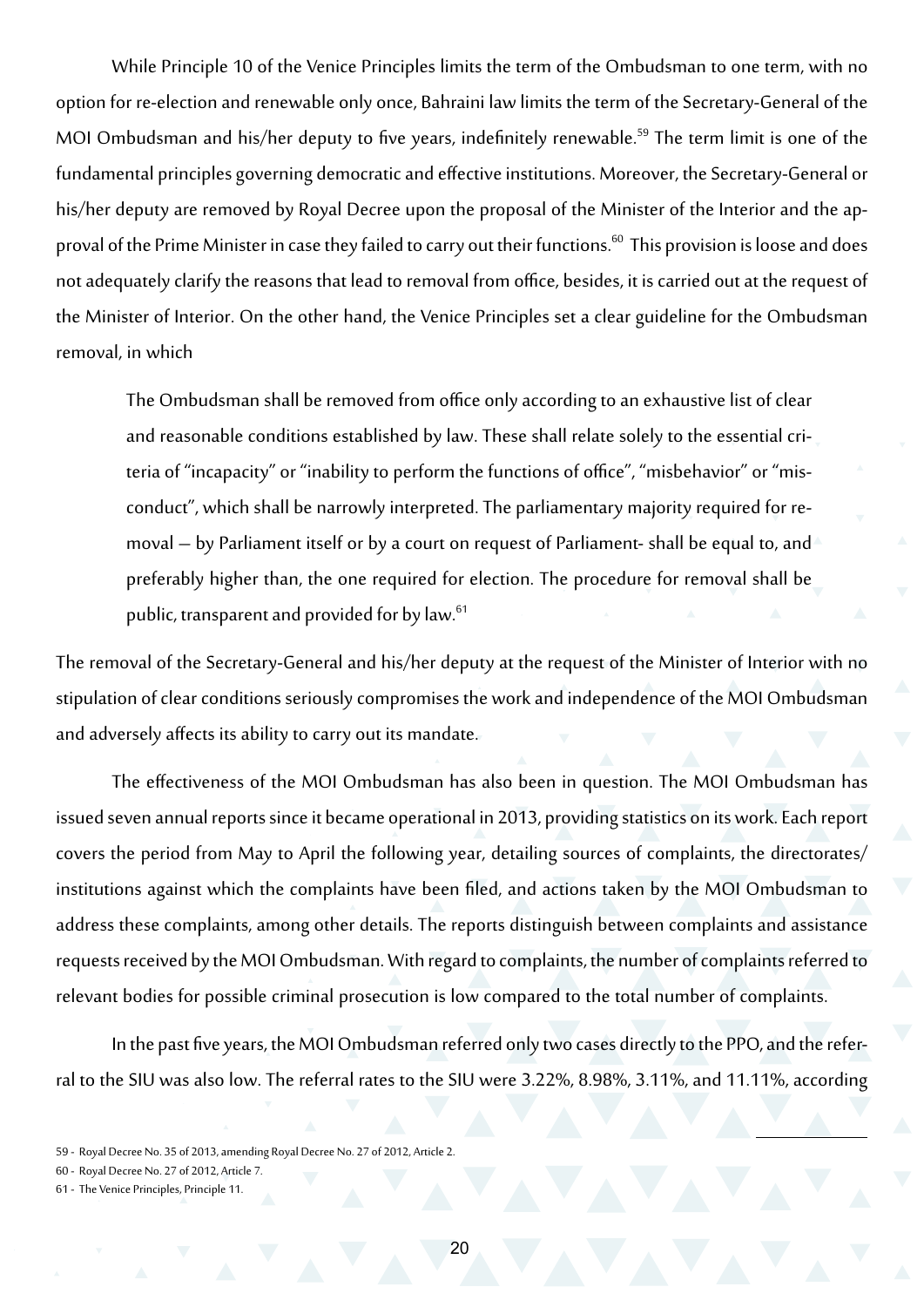to the last four MOI Ombudsman reports (2016-2017 till 2019-2020), respectively.<sup>62</sup> Moreover, the cases referred from the MOI Ombudsman to the SIU are not necessarily referred to criminal courts by the latter, as demonstrated earlier, meaning that the actual rate of criminal prosecution concerning the complaints submitted to the MOI Ombudsman is much lower. The other bodies to which the MOI Ombudsman refers cases are the Security Prosecution and the Disciplinary Committee, both are MOI's internal entities.

Although the MOI Ombudsman is authorized to initiate investigations in Public Security Personnel misconduct, only one investigation was launched on its initiative in the last five years. This raises questions of the MOI Ombudsman's willingness and ability to carry out its mandate in light of extensive documentation of human rights violations carried out by employees of the Ministry of Interior, especially in detention centers. Despite the fear of retaliation, the largest number of complaints submitted to the MOI Ombudsman were from Jau Prison during the past five years, followed by the CID.



As with the SIU, the decline in the total number of complaints filed with the MOI Ombudsman over the last five years does not necessarily indicate an improvement in the human rights situation in Bahrain.

Overall, The MOI Ombudsman formation and functioning indicate that it is under the MOI's control, which is not in line with the BICI recommendation No. 1717. The MOI Ombudsman in its current structure is either unable or unwilling to challenge the MOI, hold its staff accountable for their human rights violations, and uphold the principle of superior responsibility. The number of cases that ended in criminal prosecution reflects reluctance and disregard for the well-documented torture and ill-treatment carried out by the MOI personnel. Although the MOI Ombudsman has been operational for over seven years, it has not managed to

62 - These rates are based on the statistics provided by the MOI Ombudsman in its annual reports (2016-2017), (2017-2018), (2018-2019), (2019-2020), available at <https://www.ombudsman.bh/en/periodic-public-reports/>

63 - These figures are based on the statistics provided by the MOI Ombudsman in its annual reports (2016-2017), (2017-2018), (2018-2019), (2019-2020)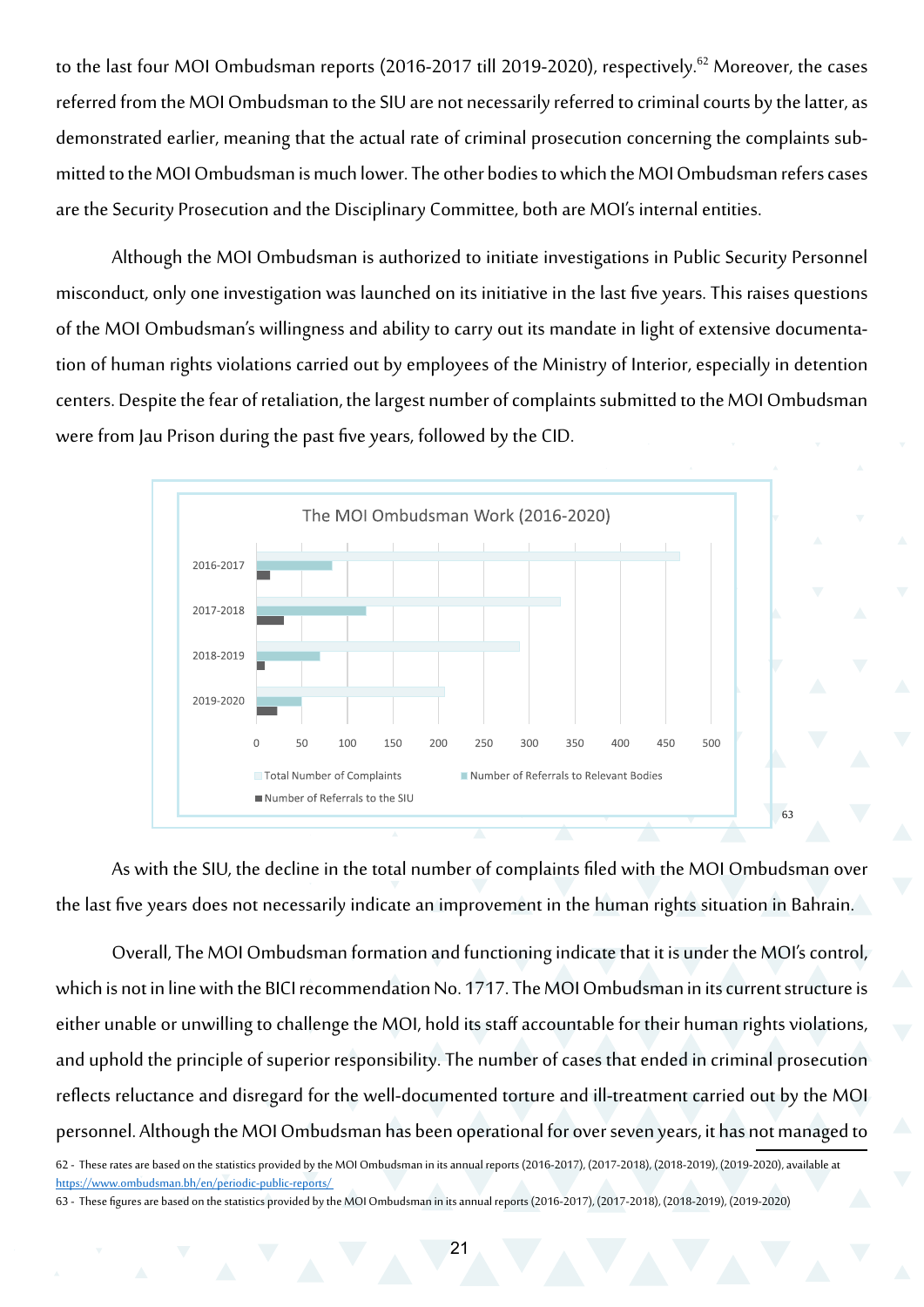end or even improve the state of impunity prevalent in the country. The current state of its work renders its ability to end impunity improbable.

#### **The National Institution for Human Rights**

The National Institution for Human Rights (NIHR) was established in 2009 by the Royal Decree No. 46. Its mandate was amended by Law No. 26 of 2014 considering the Paris Principles of 1993. The work of the NIHR is regulated by Law No. 26 of 2014, amended by Decree-Law No. 20 of 2016, besides Royal Order No. 17 of 2017.

Bahrain's NIHR is headed by the Chairperson. It is composed of eleven members, including the Chairperson and the Vice-Chairperson, constituting the Council of Commissioners (the decision-making body). Members of the Council of Commissioners are selected from "advisory firms, academic organizations, civil society organizations, unions, social, economic and professional institutions, and human rights defenders." They may be selected from parliamentarians as well, who can participate in the discussion as non-voting members.<sup>64</sup> They are appointed by Royal Decree for four years, renewable for similar terms, after consultation with civil society. <sup>65</sup>The Council of commissioners' decisions are passed by the majority votes of members present.<sup>66</sup> The Membership in the Council of Commissioners may be terminated by Royal Decree upon the recommendation of the Council by the majority of two-thirds of its Members in cases stipulated in the law.<sup>67</sup> The NIHR has an administrative body, the NIHR Secretariat, headed by the Secretary-General, who is appointed by resolution of the Chairperson based on the approval of the majority of the Members.<sup>68</sup> The Secretariat staff are appointed by resolution of the Chairperson upon recommendation of the Secretary-General.<sup>69</sup> The NIHR has a separate item of the state budget, and it manages and controls its financial resources with independence.<sup>70</sup>

The NIHR is mandated to promote and protect human rights in Bahrain by examining legislation and regulations related to human rights and recommend amendments in line with Bahrain's international obligations in this field, also by examining their conformity with regional and international human rights treaties,

- 68 Ibid., Article 16.
- 69 Ibid., Article 15.
- 70 Ibid., Article 20.

<sup>64 -</sup> Decree-Law No. 20 of 2016, amending Law No. 26 of 2014, Article 3, available at [http://www.nihr.org.bh/EN/MediaHandler/GenericHandler/documents/Download/](http://www.nihr.org.bh/EN/MediaHandler/GenericHandler/documents/Download/LawDecree20-2016_amendingLaw26-2014.pdf) [LawDecree20-2016\\_amendingLaw26-2014.pdf](http://www.nihr.org.bh/EN/MediaHandler/GenericHandler/documents/Download/LawDecree20-2016_amendingLaw26-2014.pdf)

<sup>65</sup> - Ibid., Article 5 (a).

<sup>66</sup> - Ibid., Article 6 (b).

<sup>67 -</sup> Law No. 26 of 2014, Article 10, available at [http://www.nihr.org.bh/EN/MediaHandler/GenericHandler/documents/Download/LawNo26-of2014\\_engl.pdf](http://www.nihr.org.bh/EN/MediaHandler/GenericHandler/documents/Download/LawNo26-of2014_engl.pdf)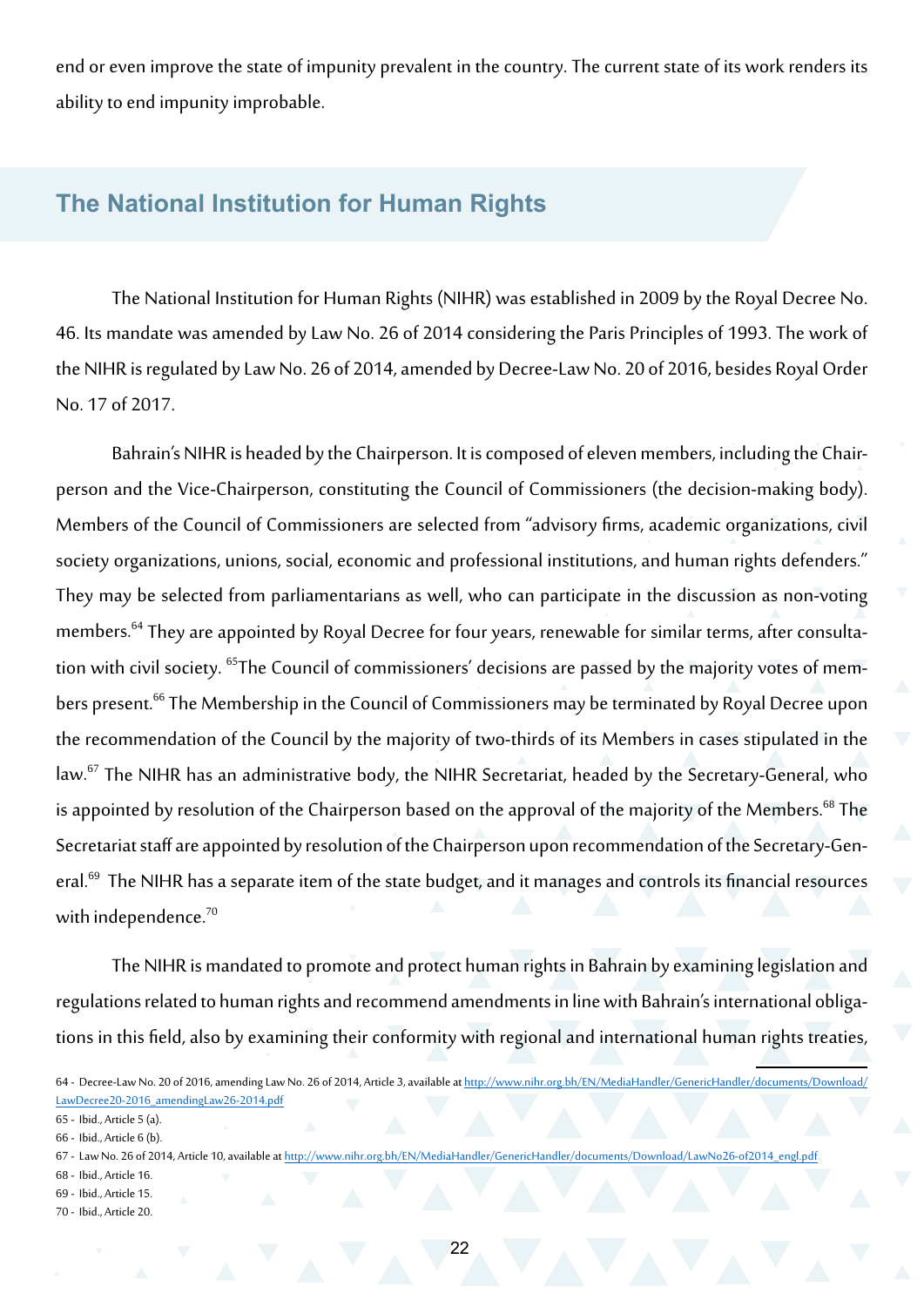and make recommendations in this regard, including recommendations to accession to regional and international human rights conventions and treaties.<sup>71</sup> The NIHR is authorized to submit parallel reports to regional and international bodies concerning human rights.<sup>72</sup> It is also empowered to monitor and investigate human rights violations and draw the attention of the competent authorities, receive and examine complaints related to human rights and refer them to relevant bodies, and conduct announced and unannounced field visits to public places in which it is suspected that human rights violations are committed, including detention centers.73 The NIHR has a broad mandate that includes protection, promotion, raising awareness of human rights, and making recommendations related to them, besides, monitoring, investigating, reporting, and prevention of human rights violations.

The Paris Principles provide for the international standards for the formation and function of National Human Rights Institutions (NHRI). They require NHRIs to protect and promote human rights. They set out six main criteria for NHRIs to meet: "1- Mandate and competence: a broad mandate, based on universal human rights norms and standards. 2- Autonomy from the Government. 3- Independence guaranteed by statute or Constitution. 4- Pluralism. 5- Adequate resources. 6- Adequate powers of investigation." These criteria are used by the Sub-Committee on Accreditation (SCA) of the Global Alliance of National Human Rights Institutions (GANHRI) to grant accreditation to NHRIs. The UN General Assembly and Human Rights Council encourage NHRIs to seek accreditation status through the GANHRI. There are currently two levels of accreditation: "A" Fully compliant with the Paris Principles. "B" Partially compliant with the Paris Principles.<sup>74</sup>

In May 2016, the SCA recommended that Bahrain's NIHR be accredited with "B" status, meaning that it may "participate as observer in the international and regional work and meetings of the NHRIs," and it "cannot hold office with the GANHRI Bureau or sub-committees."75 The SCA justified its decision by commenting on several issues, most notably the selection and appointment of the NIHR Council of Commissioners. Although the law stipulates consultation with civil society for the appointments, it is not "sufficiently broad and transparent." The law does not establish a clear mechanism for the screening, selection, and appointment process.<sup>76</sup> The SCA pointed to the political representatives in the NIHR, where four members of the Council of Commissioners were sitting parliamentarians at the time, which is not in line with the Paris Principles that "require an NHRI to be independent from government in its structure, composition, decision-making, and method of operation."77

- 71 Ibid., Article 12 (a), (b), and (c).
- 72 Ibid., item (d).
- 73 Ibid., items (e), (f), and (g).
- 74 For more on the NHRI accreditation by the SCA, see <https://nhri.ohchr.org/EN/AboutUs/GANHRIAccreditation/Pages/default.aspx>
- 75 Ibid.

77 - Ibid., p. 9.

<sup>76 -</sup> GANHRI Sub-Committee on Accreditation Report, May 2016, p. 8, available at [https://nhri.ohchr.org/EN/AboutUs/GANHRIAccreditation/Documents/SCA%20](https://nhri.ohchr.org/EN/AboutUs/GANHRIAccreditation/Documents/SCA%20FINAL%20REPORT%20-%20MAY%202016-English.pdf) [FINAL%20REPORT%20-%20MAY%202016-English.pdf](https://nhri.ohchr.org/EN/AboutUs/GANHRIAccreditation/Documents/SCA%20FINAL%20REPORT%20-%20MAY%202016-English.pdf)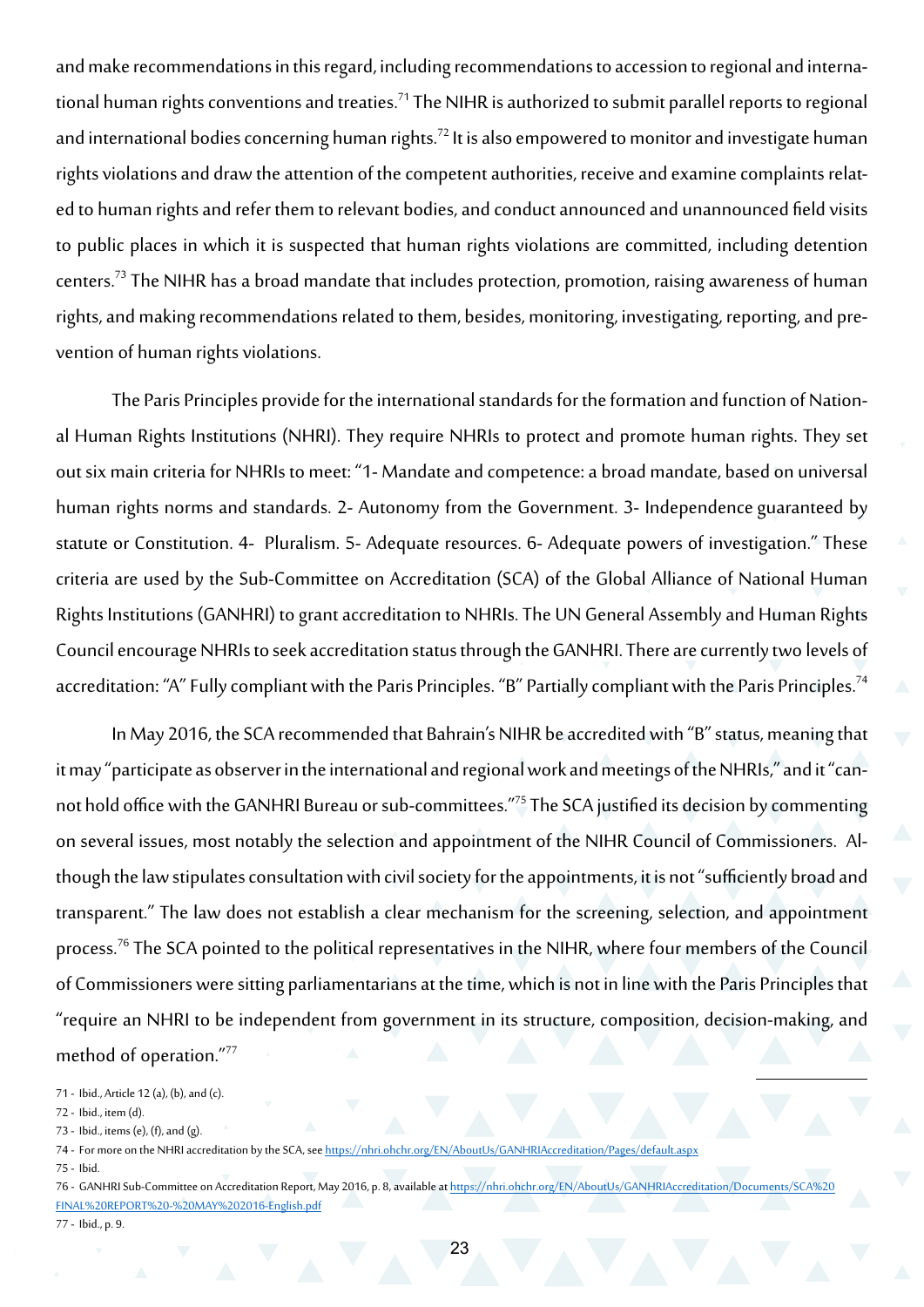The SCA commented on the NIHR's "responsiveness to complaints and its willingness to support and protect human rights defenders." It encouraged the NIHR to "interpret its mandate in a broad and purposive manner, and to promote and protect human rights of all." The SCA also encouraged the NIHR to carry out unannounced visits to public places and to "effectively monitor, investigate, and report on the human rights situation in a timely manner, and to undertake systematic follow-up activities and advocate for the consideration and implementation of its finding and recommendations in order to ensure the protection of those detained."<sup>78</sup>

The Bahraini government implemented some of the SCA recommendations by amending law No. 26 of 2014 on Establishing the NIHR and issuing Royal Decree No. 17 of 2017 on Determining the Controls governing the Appointment of Members of the Council of Commissioners at the NIHR. However, the amendments have not substantially improved the work and effectiveness of the NIHR.

 In addressing the selection and appointment of the NIHR Council of Commissioners' shortcomings, the Bahraini government set additional requirements to be met by members, such as not belonging to any political society, having higher academic qualification, and having a clear and concrete contribution to the area of human rights, among others.<sup>79</sup> Besides, the law stipulates that the selection of the NIHR members to be inclusive, representing all spectrums of society and women and minorities to be properly represented.<sup>80</sup> The government also addressed the issue of political representatives in the NIHR By adopting a provision that prevents parliamentarians from forming a majority in the NIHR Council of Commissioners and makes their participation limited to discussions, not voting.<sup>81</sup> Nonetheless, these amendments have not made the selection and appointment process more transparent nor equitable. Although the criteria for the appointments are clearer, the vacancies have not been publicized, and It is unclear how the candidates are nominated and screened, how the consultations are held, and who is involved in this process.

Appointment mechanism is one of the most important guarantees of any NHRI's independence. According to the Office of the United Nations High Commissioner for Human Rights (OHCHR), appointment of NHRI by the executive branch of government is undesirable. Appropriate models of appointment include: nomination by civil society organizations, appointment by parliament, and appointment by another autonomous institution<sup>82</sup>

78 - Ibid., p. 10.

<sup>79 -</sup> Royal Order No. 17 of 2017, Article 1, available at [http://www.nihr.org.bh/en/MediaHandler/GenericHandler/documents/PDF/Royal%20Order%20No%20%20](http://www.nihr.org.bh/en/MediaHandler/GenericHandler/documents/PDF/Royal%20Order%20No%20%20(17)%20of%202017%20English.pdf) [\(17\)%20of%202017%20English.pdf](http://www.nihr.org.bh/en/MediaHandler/GenericHandler/documents/PDF/Royal%20Order%20No%20%20(17)%20of%202017%20English.pdf)

<sup>80 -</sup> Ibid., Article 2.

<sup>81 -</sup> Decree-Law No. 20 of 2016, amending Law No. 26 of 2014, Article 3.

<sup>82 -</sup> Assessing the Effectiveness of National Human Rights Institutions, the International Council on Human Rights Policy and the Office of the United Nations High Commissioner for Human Rights, 2005, available at<https://www.ohchr.org/Documents/Publications/NHRIen.pdf>

 $24$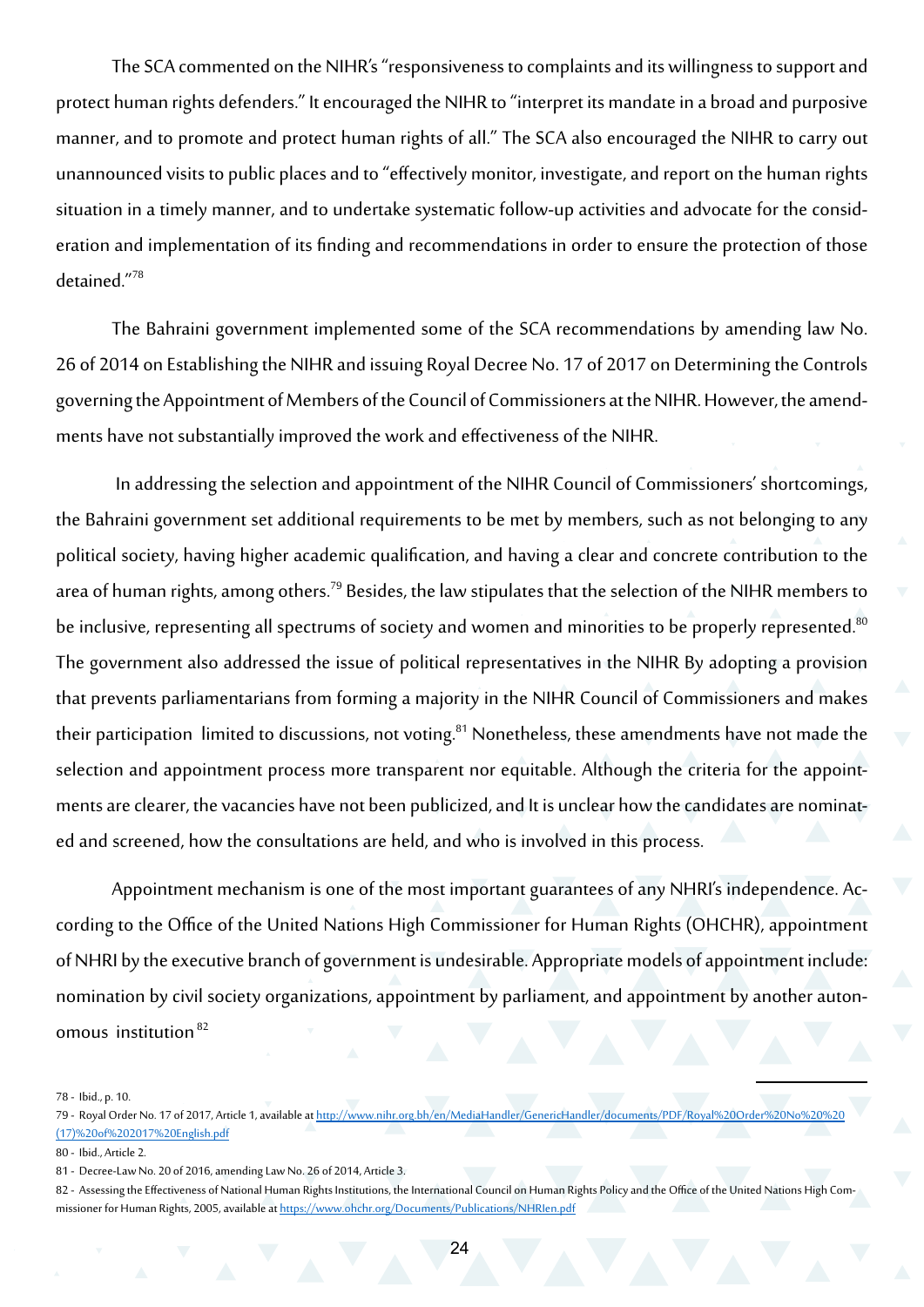Bahrain's NIHR has not practiced much independence in carrying out its mandate, and this corresponds to the SCA's other comment on the NIHR's responsiveness. Since it became operational, the NIHR has remained silent on many of the government's human rights violations, and even at times it has justified government abuses. For example, the NIHR annual report of 2016 praised the positive steps taken by the government, while did not make any remarks on many violations committed regarding freedom of expression and assembly, among others, during the period covered by the report.<sup>83</sup> It did not comment on a Bahraini court order to dissolve al-Wefaq National Islamic Society on 14 June 2016. The dissolution steered local and international condemnation as an escalation campaign against dissent, even the UN Secretary-General at the time called the decision "the latest in a series of restrictions of the rights to peaceful assembly, freedom of association, and freedom of expression in Bahrain."<sup>84</sup> Yet, the NIHR failed to comment, as it failed to comment on the arrest of the prominent human rights defender Nabeel Rajab on 12 June 2016 on charges related to freedom of expression, arbitrarily stripping Sheikh Isa Qasim, the most prominent Shia cleric in the country, of his citizenship in the same month for allegedly inciting sectarianism, and many other violations.<sup>85</sup>

The deficiencies in the NIHR's responsiveness, independence, and ability to perform its mandate, are more evident in its 2017 annual report. While the year 2017 witnessed a notable escalation in human rights violations, the NIHR turned a blind eye to most of them. The NIHR did not comment on Royal Decree No. 1 of 2017, by which the National Security Agency (NSA), currently the National Intelligence Agency (NIA), restored its law enforcement powers contrary to the BICI recommendation No. 1718 nor on April constitutional amendment paving the way for military trials of civilians, which was described by Amnesty International as "a disaster for the future of fair trials and justice in Bahrain."86 Moreover, The closure of the country's only independent newspaper, al-Wasat, in June 2017 did not even induce a statement from the NIHR nor the dissolution of the National Democratic Action Society (Waad), on 31 May 2017, accusing it of "advocating violence, supporting terrorism and incitement to encourage crimes."

The NIHR's annual report of 2017 commented on Nabeel Rajab's trial as consistent with "the basic principles of human rights and the legal rules and parameters."<sup>87</sup> This trial was condemned by the UN and international human rights organizations around the world. The UN Working Group on Arbitrary Detention rendered Nabeel Rajab's deprivation of liberty arbitrary, "as it resulted from his exercise of the rights or free-

<sup>83 -</sup> Fourth Annual Report – 2016, National Institution for Human Rights – Kingdom of Bahrain, available at [http://www.nihr.org.bh/en/MediaHandler/GenericHandler/](http://www.nihr.org.bh/en/MediaHandler/GenericHandler/documents/download/NIHR_2016_En.pdf) [documents/download/NIHR\\_2016\\_En.pdf](http://www.nihr.org.bh/en/MediaHandler/GenericHandler/documents/download/NIHR_2016_En.pdf)

<sup>84 -</sup> Bahrain: UN chief condemns the dissolution of al-Wefaq political party, available at [https://news.un.org/en/story/2016/07/534722-bahrain-un-chief-condemns-dis](https://news.un.org/en/story/2016/07/534722-bahrain-un-chief-condemns-dissolution-al-wefaq-political-party)[solution-al-wefaq-political-party](https://news.un.org/en/story/2016/07/534722-bahrain-un-chief-condemns-dissolution-al-wefaq-political-party)

<sup>85 -</sup> Bahrain Events of 2016, Human Rights Watch, available at <https://www.hrw.org/world-report/2017/country-chapters/bahrain>

<sup>86 -</sup> Bahrain: Disastrous move towards patently unfair military trials of civilians, Amnesty International, 3 April 2017, available at [https://www.amnesty.org/en/latest/](https://www.amnesty.org/en/latest/news/2017/04/bahrain-disastrous-move-towards-patently-unfair-military-trials-of-civilians/) [news/2017/04/bahrain-disastrous-move-towards-patently-unfair-military-trials-of-civilians/](https://www.amnesty.org/en/latest/news/2017/04/bahrain-disastrous-move-towards-patently-unfair-military-trials-of-civilians/)

<sup>87 -</sup> Fifth Annual Report of the National Institution for Human Rights on the Progress Achieved in the Human Rights Situation in the Kingdom of Bahrain 2017, p. 53, para 10, available at [http://www.nihr.org.bh/en/MediaHandler/GenericHandler/documents/download/NIHR\\_2017\\_En.pdf](http://www.nihr.org.bh/en/MediaHandler/GenericHandler/documents/download/NIHR_2017_En.pdf)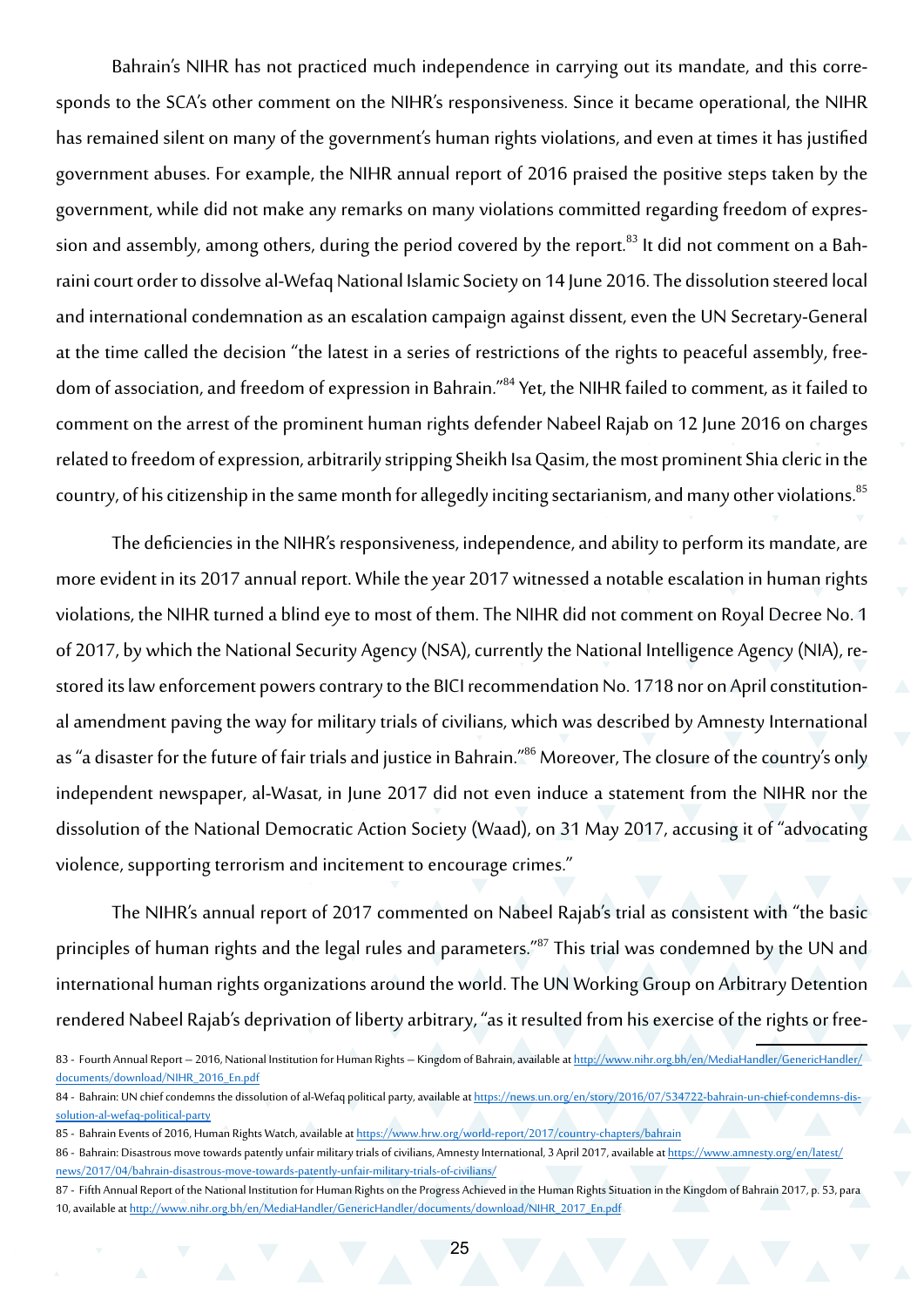doms," and that "no such trial of Mr. Rajab should have taken place or take place in the future."88 Paradoxically, the same report discusses the role of human rights defenders and the responsibility of the state to "ensure respecting and not tampering with or restricting [their rights] in a manner affecting their substance."89

The report also failed to address the use of excessive force by Public Security Forces to disperse the peaceful sit-in in Diraz on 23 May 2017. The raid resulted in five deaths and the arrest of 286 persons, many of whom were later convicted for terrorism charges. The NIHR issued a statement commending "the security efforts in spreading out security and safety, through the arrest of 286 people who are security-wanted and convicted in terrorism cases that pose a security threat to the Kingdom of Bahrain," and calling "for the urgent need to investigate the death of a number of fugitives."<sup>90</sup> On the other hand, the UN human rights chief at the time called on the Bahraini government to "promptly launch an independent, effective investigation into the deaths of five protestors during a security operation," and to "to release any individuals being detained for peacefully exercising their rights to freedom of expression and assembly," expressing concern that "the violence and arrests occurred as part of a wider crackdown on dissent in the country."<sup>91</sup> In effect, the NIHR adopted the government's narrative, even with the terminology used. It described the demonstrators killed as "fugitives" and those who were arrested as "security-wanted (…) that pose a security threat to the Kingdom of Bahrain," besides depicting the use of excessive violence to disperse the peaceful sit-in as a security operation "aiming at removing a number of legal violations."

Most importantly, the NIHR failed to comment on the execution of three young men, Abbas al-Samea, Ali al-Singace, and Sami Mushaima, for the alleged killing of a police officer, ending a seven-year moratorium on the death penalty. The executions were condemned by the UN's special rapporteur on extrajudicial killings and many international organizations. Their trials lacked due process, and their convictions marred by torture allegations. Yet, the NIHR chose to remain silent about resuming the death penalty as well as the execution of persons following unfair trials that did not conform to international standards.

The UN Human Rights Committee,<sup>92</sup> on its Concluding observations on the initial report of Bahrain on 15 November 2018, expressed concern that the NIHR "lacks the independence to perform its functions." Also, it pointed out "the lack of information on the complaints it has received and the investigations it has

<sup>88 -</sup> Opinion No. 13/2018 adopted by the UN Working Group on Arbitrary Detention concerning Nabeel Ahmed Abdulrasool Rajab at its eighty-first session, 17–26 April 2018, available at [https://www.ohchr.org/Documents/Issues/Detention/Opinions/Session81/A\\_HRC\\_WGAD\\_2018\\_13.pdf](https://www.ohchr.org/Documents/Issues/Detention/Opinions/Session81/A_HRC_WGAD_2018_13.pdf)

<sup>89 -</sup> Fifth Annual Report of the NIHR, Role of Human Rights Advocates in the Field of Promoting and Protecting Human Rights, pp. 64-68.

<sup>90 -</sup> Statement by the NIHR on Injury of a Number of Security Personnel and Death of a Number of Fugitives, 24 May 2017, available at [http://www.nihr.org.bh/EN/Ad](http://www.nihr.org.bh/EN/Administrator/MediaHandler/GenericHandler/documents/Statements/24May2017.pdf)[ministrator/MediaHandler/GenericHandler/documents/Statements/24May2017.pdf](http://www.nihr.org.bh/EN/Administrator/MediaHandler/GenericHandler/documents/Statements/24May2017.pdf)

<sup>91 -</sup> Zeid calls for investigation of protestors deaths in Bahrain, June 2017, available at [https://www.ohchr.org/EN/NewsEvents/Pages/DisplayNews.aspx?News](https://www.ohchr.org/EN/NewsEvents/Pages/DisplayNews.aspx?NewsID=21684&LangID=E)-[ID=21684&LangID=E](https://www.ohchr.org/EN/NewsEvents/Pages/DisplayNews.aspx?NewsID=21684&LangID=E)

<sup>92</sup> - The Human Rights Committee is the body of independent experts that monitors the implementation of the International Covenant on Civil and Political Rights by its State parties.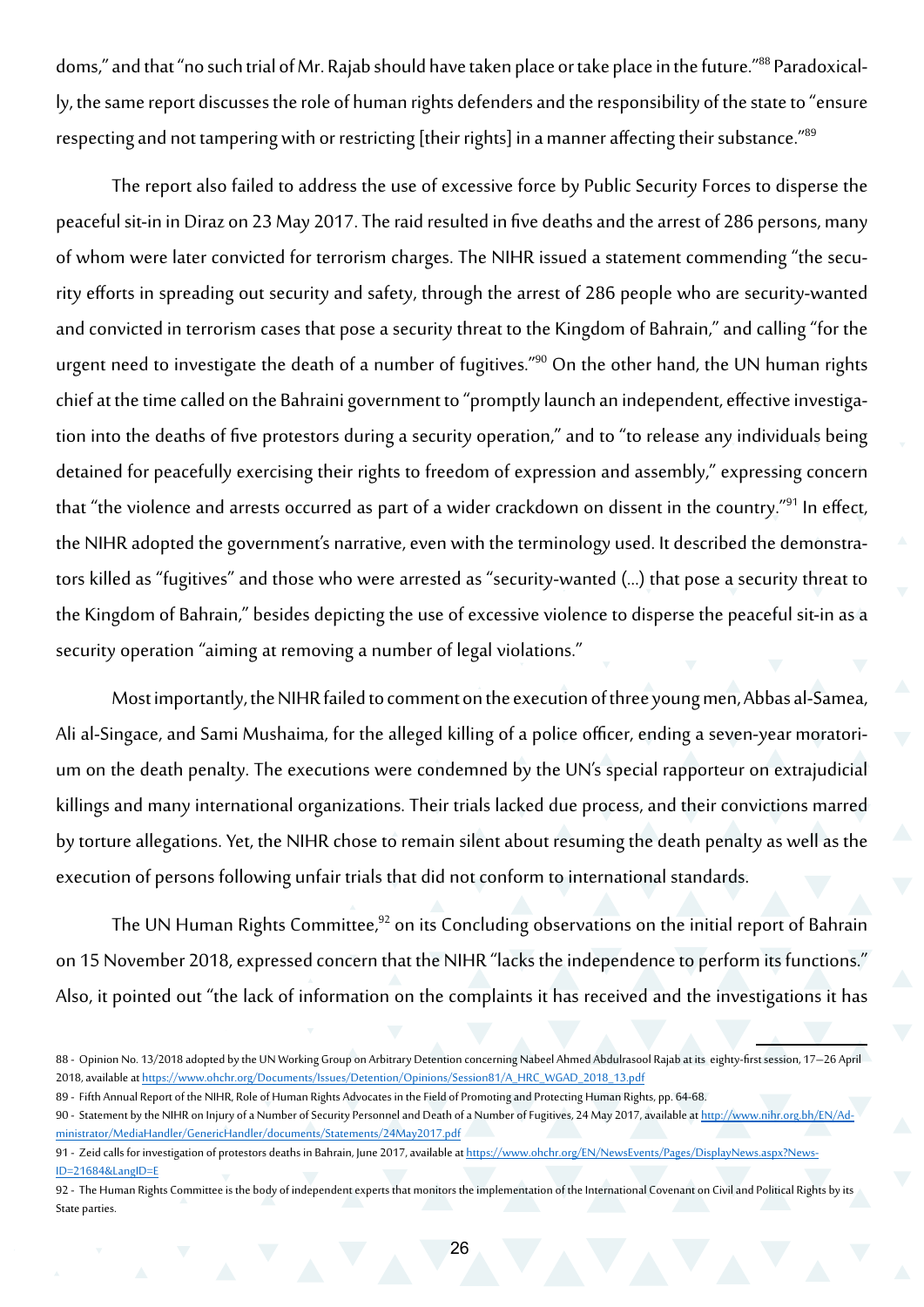carried out in response to those complaints."<sup>93</sup> The two mentioned NIHR reports (2016 and 2017) contained the number of complaints received by the NIHR with no further elaboration. In 2016, the number of complaints received by the NIHR regarding civil and political rights reached 116, and those related to economic, social, and cultural rights were 21,<sup>94</sup> while these numbers amounted to 50 and 91 in 2017, respectively.<sup>95</sup> However, the two reports did not provide any information on the outcomes of these complaints or the steps taken to resolve them if any. The failure to include this information negatively affects the NIHR's transparency and the ability to accurately assess its effectiveness.

On more than one occasion, the NIHR seems to even advocate for the government and justify its human rights violations. In December 2017, a military court sentenced six men to death and revoked their citizenship on charges of forming a "terrorist cell;" the death penalty of four of them was later commuted to life imprisonment by the King of Bahrain. Seven other people linked to the case were sentenced to seven years in prison with their citizenship revoked. There were serious allegations of enforced disappearance, torture, and coerced confessions. In response to the breach of due process allegations, the NIHR released a fact-finding report in 2018, refuting these allegations.

First, the NIHR considered that "the referral of the case to the Military Justice is in accordance with the law."<sup>96</sup> It also initiated an investigation into the torture claims, relying entirely on documents, reports, and forensic reports received by the Public Prosecution, the Military Prosecution, and the Military Court, concluding lack of evidence of torture. In other words, the NIHR only endorsed the official narrative of the government, using documents issued by its apparatuses. Furthermore, the NIHR relied on delayed forensic reports. For example, it cited a forensic report of 28 December 2016 in refuting the torture allegations of Al Sayed Alawi Hussain Alawi Hussain, more than two months after his arrest on 24 October 2016, and a forensic report of 30 October 2016 concerning Fadhel Al Sayed Abbas Hassan Radhi after one month of his arrest on 29 September 2016.<sup>97</sup> The delay in a forensic examination risks the disappearance of torture signs and consequently adversely affects the accuracy of the forensic report, especially that the majority of detainees in Bahrain have been reporting severe torture particularly in the first days of arrest.

[http://www.nihr.org.bh/en/MediaHandler/GenericHandler/documents/download/nihrt1r\\_en.pdf](http://www.nihr.org.bh/en/MediaHandler/GenericHandler/documents/download/nihrt1r_en.pdf)

97 - Ibid., p. 29.

<sup>93 -</sup> Concluding observations on the initial report of Bahrain, the Human Rights Committee, 2018, para. 9, available at [http://docstore.ohchr.org/SelfServices/File](http://docstore.ohchr.org/SelfServices/FilesHandler.ashx?enc=6QkG1d%2FPPRiCAqhKb7yhsiMkkhmRBkQVNcBdFYxdTy6GQja8djUQQUivDIkVKQlmvIZ%2BgwjT2jYggAyZn1IEZ2xZ7Toz4WtpBozJ3jO9lHJFL35H4amdve496VIjbPAP)[sHandler.ashx?enc=6QkG1d%2FPPRiCAqhKb7yhsiMkkhmRBkQVNcBdFYxdTy6GQja8djUQQUivDIkVKQlmvIZ%2BgwjT2jYggAyZn1IEZ2xZ7Toz4WtpBozJ3jO9lHJ](http://docstore.ohchr.org/SelfServices/FilesHandler.ashx?enc=6QkG1d%2FPPRiCAqhKb7yhsiMkkhmRBkQVNcBdFYxdTy6GQja8djUQQUivDIkVKQlmvIZ%2BgwjT2jYggAyZn1IEZ2xZ7Toz4WtpBozJ3jO9lHJFL35H4amdve496VIjbPAP)-[FL35H4amdve496VIjbPAP](http://docstore.ohchr.org/SelfServices/FilesHandler.ashx?enc=6QkG1d%2FPPRiCAqhKb7yhsiMkkhmRBkQVNcBdFYxdTy6GQja8djUQQUivDIkVKQlmvIZ%2BgwjT2jYggAyZn1IEZ2xZ7Toz4WtpBozJ3jO9lHJFL35H4amdve496VIjbPAP)

<sup>94 -</sup> Fourth Annual Report – 2016, National Institution for Human Rights – Kingdom of Bahrain, pp. 48 – 50.

<sup>95</sup> - Fifth Annual Report of the National Institution for Human Rights on the Progress Achieved in the Human Rights Situation in the Kingdom of Bahrain 2017, pp. 55 – 57.

<sup>96</sup> - Fact-Finding Report of the National Institution for Human Rights on the Allegations of Torture and Enforced Disappearance Crimes against a number of Convicts in the case known as (1/Terrorism/2017), 2018, available at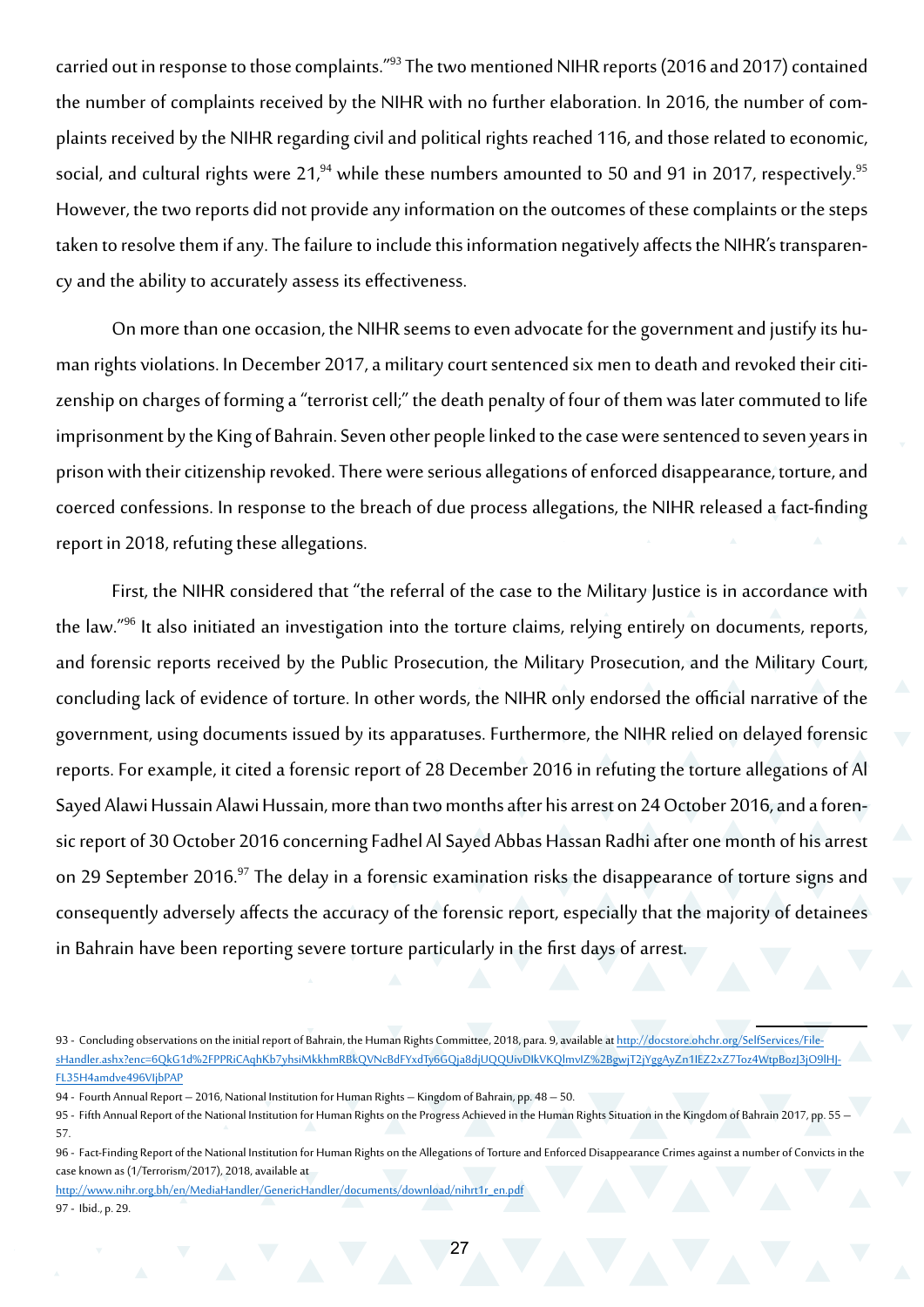The NIHR also listed dates for submitting a visit request to substantiate that applicants were aware of the detainees' whereabouts. Despite these dates were provided by the Public Prosecution, and despite submitting a visit request to the Public Prosecution does not prove that the applicants were aware of the detainees' exact location or their well-being, the dates of some applications and the first visit log of their families were months after the date of the concerned person's arrest. For example, in the case of Al Sayed Alawi Hussain Alawi Hussain, who was arrested on 24 October 2016, the first application to visit was on 23 November 2016 to the Public Prosecution, 24 July 2017 to the Military Prosecution, and the first log of visit was on 2 November 2017. The first date of application to visit Fadhel Al Sayed Abbas Hassan Radhi was on 26 October 2016 to the Public Prosecution, 21 May 2017 to the Military Prosecution, and the first log of visit was on 2 November 2017, while he was arrested on 29 September 2016. Yet, the NIHR fact-finding report concluded that no enforced disappearances had taken place.<sup>98</sup>

Regarding this case, UN human rights experts have called for the retrial of the four men sentenced to death and considered their collective trial a breach of fair trial and due process guarantees as their confessions obtained under torture. They stated that "they should have never been convicted on the basis of flawed trials, let alone sentenced to death, and they still face life sentences."<sup>99</sup> Contrastingly, the NIHR has accepted the reports of the Public and Military Prosecution too readily, and it has not even tried to challenge and independently investigate the government narrative, which is the NIHR duty as a National Human Rights Institute within the meaning of the Paris Principles. Furthermore, nothing in the report indicates that the NIHR has conducted interviews with the victims or listened to their testimonies.

On 27 July 2017, the NIHR issued a statement commenting on the UK Foreign and Commonwealth Office (FCO) Human Rights and Democracy Report - 2016 about Bahrain. Twenty days later, the NIHR commented on the US Department of State 2016 International Religious Freedom Report on Bahrain. While the NIHR welcomed the former because it praised Bahrain "as the most progressive country in the region in relation to human rights reforms,"100 it accused the latter of relying on "unreliable sources" and including "unsubstantiated allegations," as it raised issues of religious discrimination and violations in the country.<sup>101</sup> Moreover, the NIHR provided observations on some issues raised by the UK report, justifying violations by listing the legal provisions that had been invoked by the government to dissolve political societies and prosecute people on charges related to freedom of expression. The NIHR focused on the ostensible adherence

98 - Ibid., pp. 32 – 37.

<sup>99 -</sup> Bahrain: UN rights experts condemn military court convictions, cite torture allegations, 30 April 2018, available at [https://www.ohchr.org/en/NewsEvents/Pages/Dis](https://www.ohchr.org/en/NewsEvents/Pages/DisplayNews.aspx?NewsID=23010&LangID=E)[playNews.aspx?NewsID=23010&LangID=E](https://www.ohchr.org/en/NewsEvents/Pages/DisplayNews.aspx?NewsID=23010&LangID=E)

<sup>100</sup> - Statement by National Institution for Human Rights to the UK Foreign and Commonwealth Human Rights and Democracy Report – 2016, 27 July 2017, available at <http://www.nihr.org.bh/EN/Administrator/MediaHandler/GenericHandler/documents/Statements/27%20July%202017.pdf>

<sup>101 -</sup> See the full statement of the NIHR on 16 August 2017 at [http://www.nihr.org.bh/EN/Administrator/MediaHandler/GenericHandler/documents/Statements/16Au](http://www.nihr.org.bh/EN/Administrator/MediaHandler/GenericHandler/documents/Statements/16August2017.pdf)[gust2017.pdf](http://www.nihr.org.bh/EN/Administrator/MediaHandler/GenericHandler/documents/Statements/16August2017.pdf)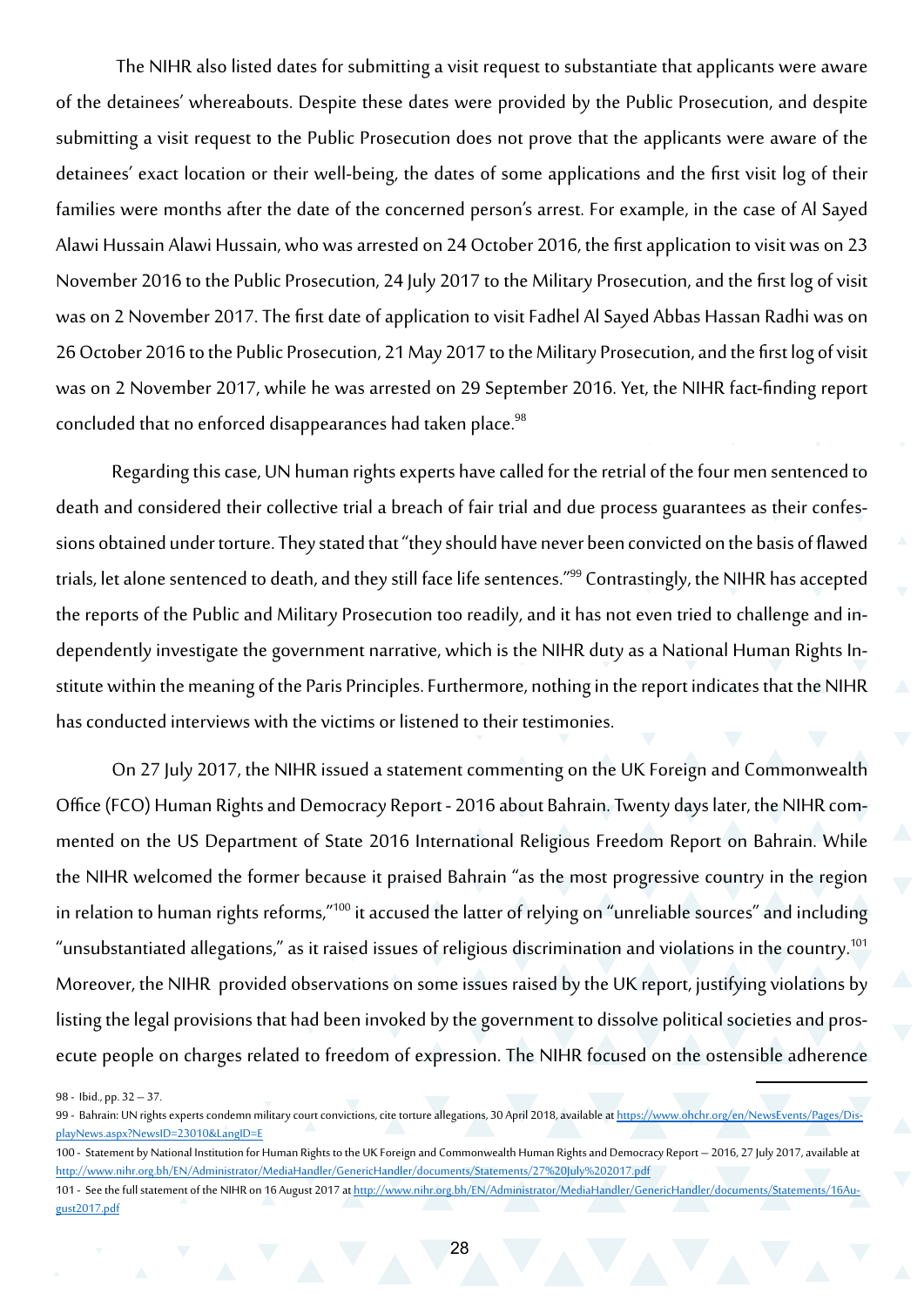to Bahraini laws without looking more deeply into their consistency with international human rights standards and how these laws have been instrumentalized to eliminate opponents and criminalize dissent. The NIHR, as a National Human Rights Institution within the meaning of the Paris Principles, is in no position to advocate for the government nor justify its violations even though it is a governmental body. It should only advocate for human rights as an impartial body.

Amending the mandate and activating the role of the NIHR in 2014 was generally a step forward. The NIHR has been conducting workshops, roundtable discussions, training sessions, among others, to promote human rights in Bahrain. It has also provided many legal opinions opposing legal amendments that undermined acquired rights in the Kingdom regardless of whether or not the government adopted these opinions. For example, the NIHR provided a legal opinion on Draft Law on the amendment of some provisions of Decree-by-Law No. (18) of 1973 on Public Meetings, Processions, and Gatherings, objecting to some of the new restrictions contained therein to the right to peaceful assembly.<sup>102</sup> The NIHR also disagreed with many amendments to the Citizenship law of 1963 proposed by the legislative authority in 2014, rejecting that the withdrawal of nationality to be dependent upon a resolution from the administrative authority and not a court ruling. 103 However, the NIHR has declined to comment and act upon the most pressing human rights issues in Bahrain, especially the prevalence of torture and impunity, admissibility of coerced confessions in the Bahraini judicial system, prosecuting individuals on charges related to freedom of expression and assembly, harassment of human rights defenders, and generally outlawing dissent. The NIHR's selectivity in addressing human rights violations and sidelining some of the serious ones committed by the government ruin its credibility and call into question its impartiality and independence.

<sup>102 -</sup> Opinions of National Institution for Human Rights On Draft Law on the amendment of some provisions of Decree-by-Law No. (18) of 1973 on public meetings, processions and gatherings, available at [http://www.nihr.org.bh/EN/Administrator/MediaHandler/GenericHandler/PDF/PDF2016/amendment%20of%20some%20pro](http://www.nihr.org.bh/EN/Administrator/MediaHandler/GenericHandler/PDF/PDF2016/amendment%20of%20some%20provisions%20of%20Decree-by-Law%20No.%20(18)%20of%201973%20on%20public%20meetings,%20processions%20and%20gatherings%20(1)%20%20.pdf)[visions%20of%20Decree-by-Law%20No.%20\(18\)%20of%201973%20on%20public%20meetings,%20processions%20and%20gatherings%20\(1\)%20%20.pdf](http://www.nihr.org.bh/EN/Administrator/MediaHandler/GenericHandler/PDF/PDF2016/amendment%20of%20some%20provisions%20of%20Decree-by-Law%20No.%20(18)%20of%201973%20on%20public%20meetings,%20processions%20and%20gatherings%20(1)%20%20.pdf) 103 - Opinions of National Institution for Human Rights On Draft Law on Amendment of Some Provisions of the Bahraini Citizenship Law of 1963 accompanied to Decree No. (46) of 2014, available at

http[://www.nihr.org.bh/EN/Administrator/MediaHandler/GenericHandler/PDF/PDF2016/Amendment%20of%20Some%20Provisions%20of%20the%20Bahraini%20](http://www.nihr.org.bh/EN/Administrator/MediaHandler/GenericHandler/PDF/PDF2016/Amendment%20of%20Some%20Provisions%20of%20the%20Bahraini%20Citizenship%20Law%20of%201963%20(2)%20%20.pdf) [Citizenship%20Law%20of%201963%20\(2\)%20%20.pdf](http://www.nihr.org.bh/EN/Administrator/MediaHandler/GenericHandler/PDF/PDF2016/Amendment%20of%20Some%20Provisions%20of%20the%20Bahraini%20Citizenship%20Law%20of%201963%20(2)%20%20.pdf)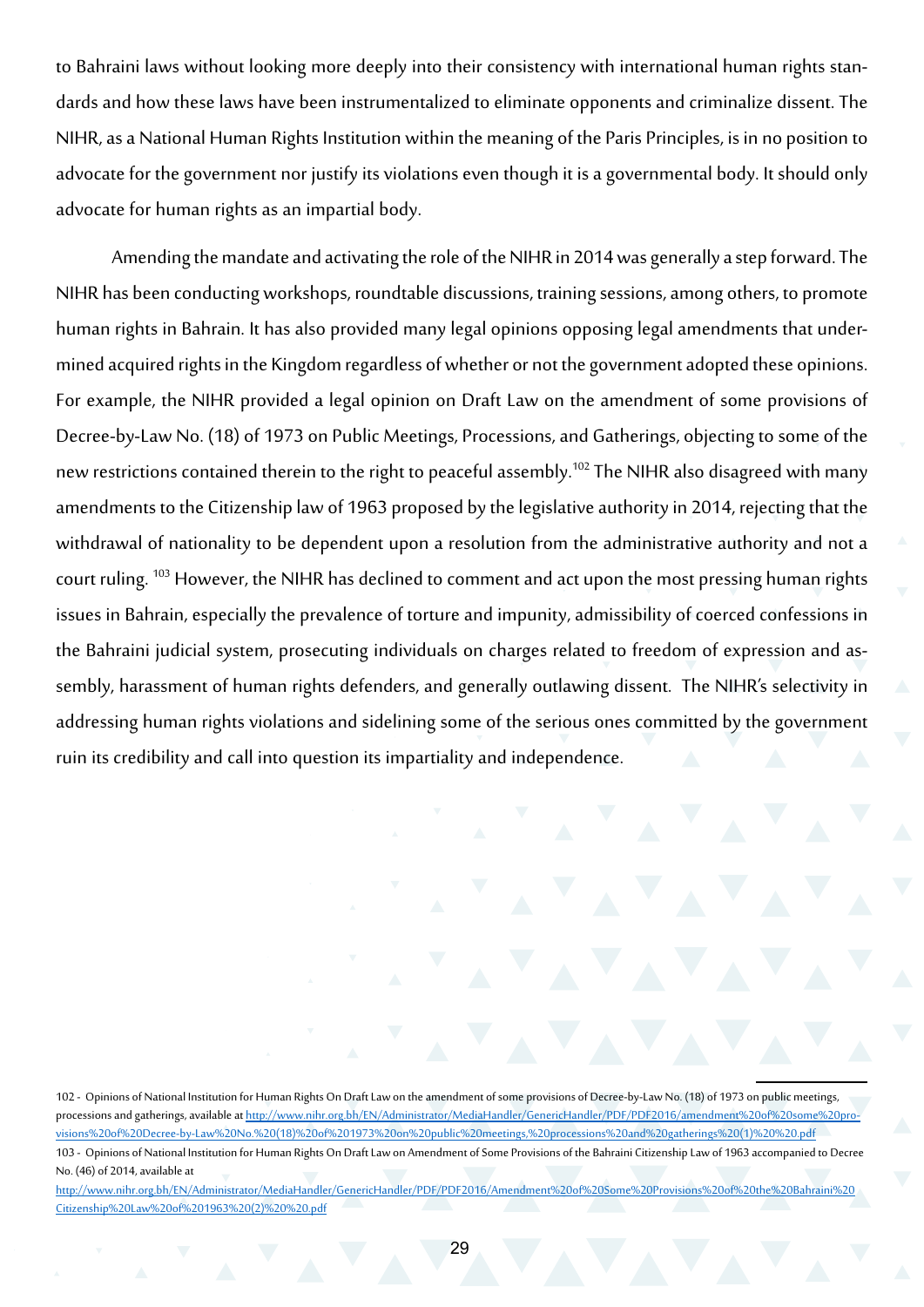#### **Conclusion**

The establishment of the SIU, the PDRC, and the MOI Ombudsman, besides amending the mandate of the NIHR, seemed propitious in improving the human rights scene in Bahrain; nonetheless, their work has not achieved tangible results so far. In addition to problems with the structure, formation mechanisms, and method of work, there is a lack of rigor, courage, and seriousness in addressing violations and holding those responsible accountable. The real problem is the independence of these bodies and their staff.

The lack of transparency in appointment mechanisms is shared between the four bodies, as none of them involves real and active participation by the civil society or even parliament, and if any, it is unclear. These bodies are formed by the government and report to it, which renders their ability to challenge the government security apparatuses unlikely. Moreover, none of them adopted clear follow-up procedures, whether for complaints or implementing their recommendations by concerned governmental bodies, negatively impacting their effectiveness.

The small number of individuals who have been brought to justice in the past five years, the failure to uphold the principle of superior responsibility, and the reluctance to address certain human rights violations indicate that these bodies, in their current state, are neither independent nor effective. They have not been designed to genuinely guarantee effectiveness and independence in addressing human rights violations. Three out of four of them are associated with the MOI.

The opinion presented by the UN Committee against Torture concerning these bodies reflects well their state:

The Committee is concerned that those bodies [Bahraini national human rights bodies] are not independent, that their mandates are unclear and overlap, and that they are not effective given that complaints ultimately pass through the Ministry of the Interior. It is also concerned that their activities have had little or no effect, and that the authorities provided negligible information regarding the outcome of their activities. The Committee is further concerned about the loopholes in the existing complaints mechanisms whereby prison inmates have to submit complaints regarding torture or ill-treatment through prison wardens, the prison Director or Deputy Director, which does not guarantee that the complaints will be submitted to the competent authorities.<sup>104</sup>

104 - Committee against Torture (CAT), Concluding observations on the second and third periodic reports of Bahrain, 29 May 2017, available at [http://docstore.ohchr.](http://docstore.ohchr.org/SelfServices/FilesHandler.ashx?enc=6QkG1d%2FPPRiCAqhKb7yhsqYPuFZC34VM6MoD0MvS%2BS%2BhcJl3TUrOvvF%2FGuWWUtDMNTj4lYASRqLw7nbC8IcS25V04LGI8FMQttufqvlxyVSqBsgx3LVglkkCx%2BAgXg%2BL) [org/SelfServices/FilesHandler.ashx?enc=6QkG1d%2FPPRiCAqhKb7yhsqYPuFZC34VM6MoD0MvS%2BS%2BhcJl3TUrOvvF%2FGuWWUtDMNTj4lYASRqLw7n](http://docstore.ohchr.org/SelfServices/FilesHandler.ashx?enc=6QkG1d%2FPPRiCAqhKb7yhsqYPuFZC34VM6MoD0MvS%2BS%2BhcJl3TUrOvvF%2FGuWWUtDMNTj4lYASRqLw7nbC8IcS25V04LGI8FMQttufqvlxyVSqBsgx3LVglkkCx%2BAgXg%2BL)[bC8IcS25V04LGI8FMQttufqvlxyVSqBsgx3LVglkkCx%2BAgXg%2BL](http://docstore.ohchr.org/SelfServices/FilesHandler.ashx?enc=6QkG1d%2FPPRiCAqhKb7yhsqYPuFZC34VM6MoD0MvS%2BS%2BhcJl3TUrOvvF%2FGuWWUtDMNTj4lYASRqLw7nbC8IcS25V04LGI8FMQttufqvlxyVSqBsgx3LVglkkCx%2BAgXg%2BL)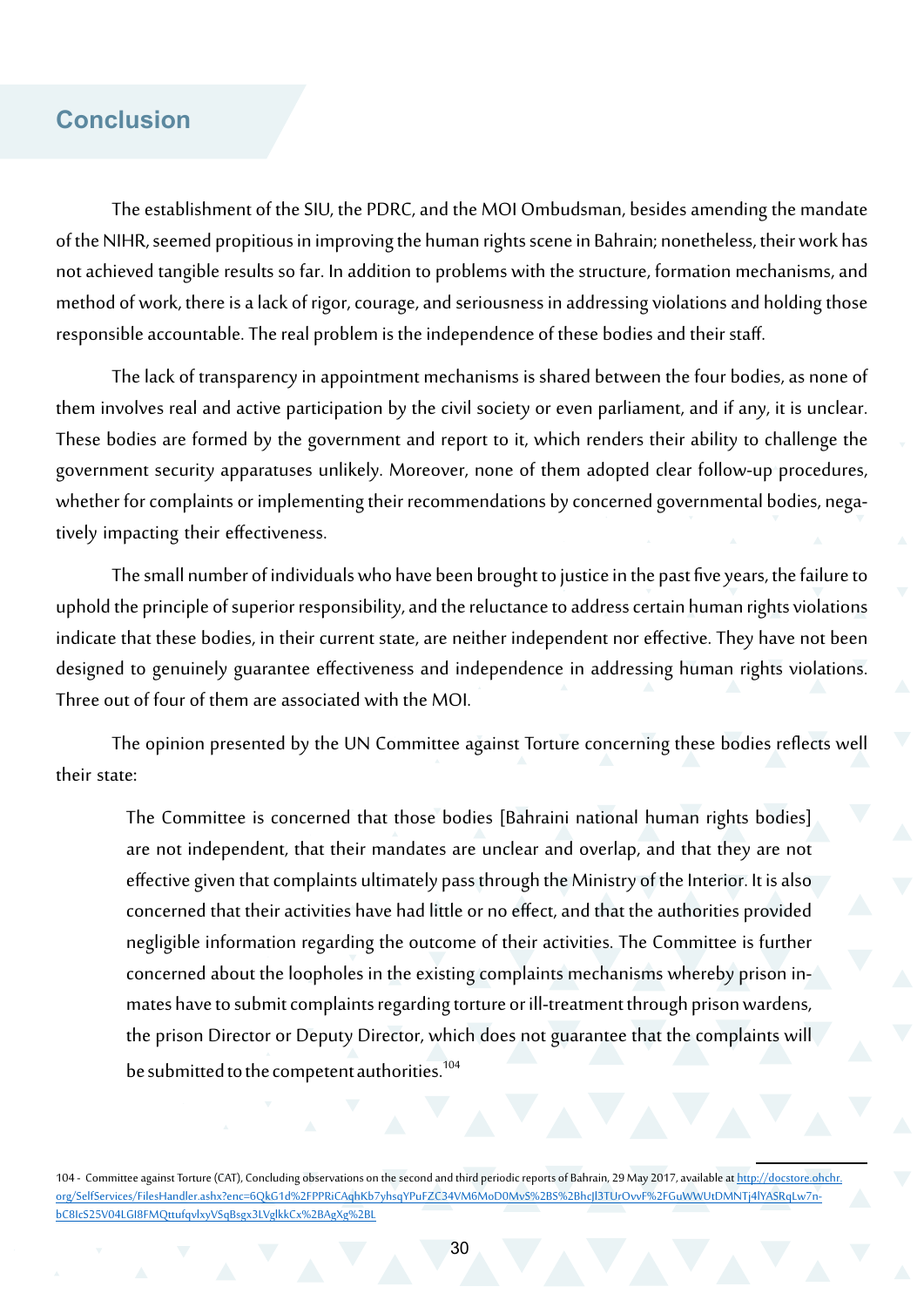#### **Recommendations**

Based on the above, BCHR calls on the government of Bahrain to:

Ensure redress for human rights violations victims and an end to the "culture of impunity."

Ensure the complete independence of the Special Investigation Unit (SIU) from the Public Prosecution Office by amending its statutory status and adopting a transparent mechanism for appointing impartial staff;

Adopting greater transparency in clarifying the outcomes of complaints received by the SIU and the follow-up procedures taken, as well as justifying its decisions regarding complaints;

Ratify the Optional Protocol to the Convention against Torture (OPCAT);

Ensure the independence and effectiveness of the Prisoners and Detainees Rights Commission by modifying it into a National Preventive Mechanism within the meaning of the OPCAT and which functions under the Subcommittee on Prevention of Torture (SPT) oversight;

Ensure the independence of the Office of the Ombudsman at the Ministry of the Interior (MOI Ombudsman) by ending the Ministry of Interior's oversight of its work and the appointment and dismissal of its employees;

Adopt a transparent and merit-based mechanism for the MOI Ombudsman staff appointment for limited terms that involves a public call;

Ensure the MOI Ombudsman reports are more detailed and transparent in terms of the reasons for dismissing complaints and detailed results of its investigations;

Establish a clear mechanism for the screening, selection, and appointment process of the National Institution for Human Rights (NIHR) Council of Commissioners;

Ensure the NIHR independence and responsiveness in carrying out its mandate;

Establish a transparent follow-up mechanism for the recommendations of these institutions, ensuring that responsibility for failure to address the violations committed is determined;

Allow a periodic impartial review of their work by an autonomous body;

31 Issue an invitation to the United Nations Special Rapporteur on torture to conduct a country visit;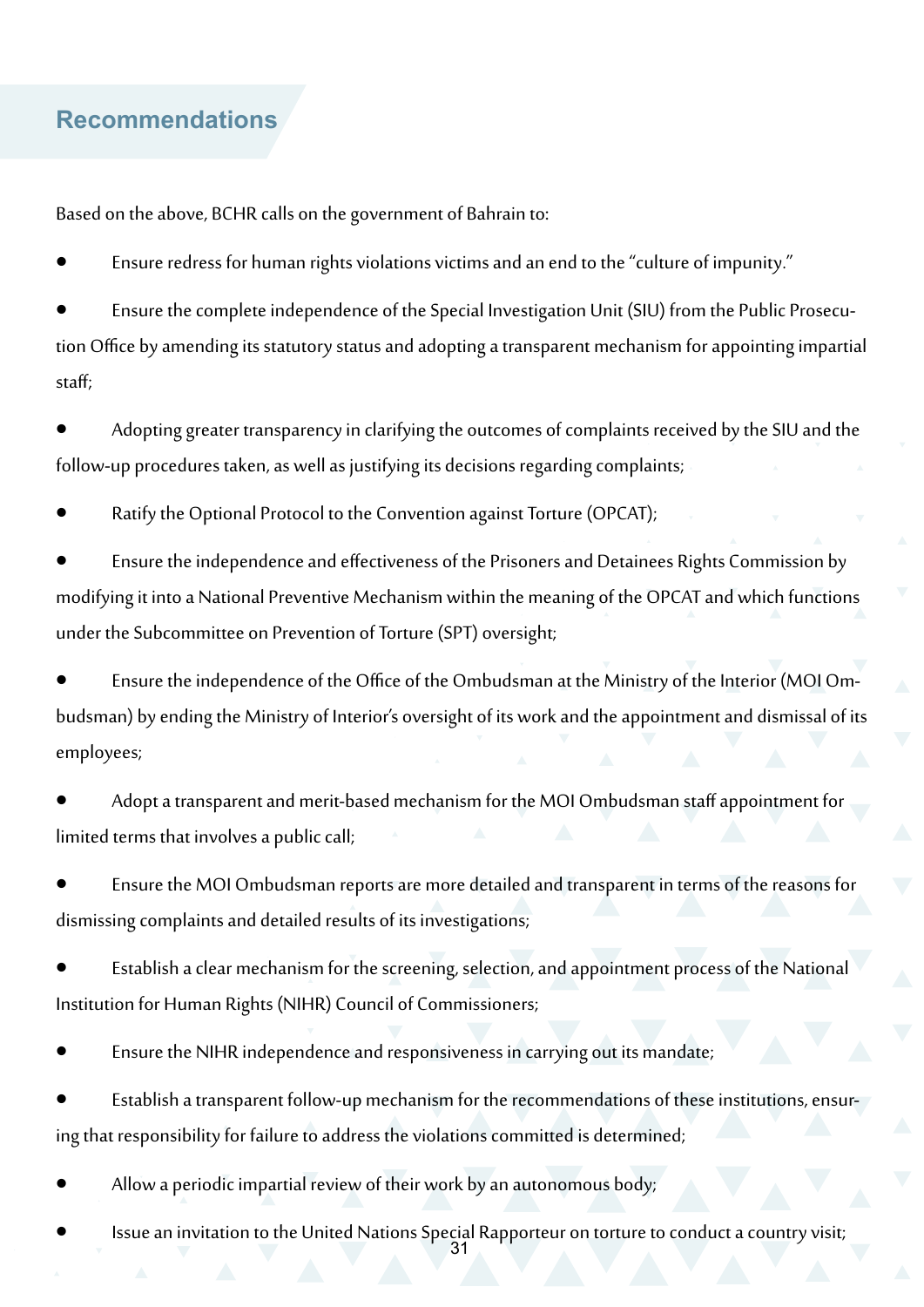# **Appendix 1**

This table contains statistics on the SIU's work during the last five years (2016-2020), according to periodic statements published by the unit on its official Instagram account [@siu.bah.](https://www.instagram.com/siu.bah/)

| Time period   | Number of  | Number of    | Number of | Number of  | Number         | Number of   | Sentences for      |
|---------------|------------|--------------|-----------|------------|----------------|-------------|--------------------|
|               | complaints | complainants | witnesses | suspects   | of forensic    | psychiatry  | convicted securi-  |
|               |            | interviewed  | inter-    | questioned | referrals      | referrals   | ty forces' person- |
|               |            |              | viewed    |            |                |             | nel / SIU accom-   |
|               |            |              |           |            |                |             | plishments         |
| January 2016  | 17         | 54           |           | 26         | $\overline{3}$ | N/A         | - Seven years'     |
|               |            |              |           |            |                |             | imprisonment       |
|               |            |              |           |            |                |             | for two members    |
|               |            |              |           |            |                |             | of the security    |
|               |            |              |           |            |                |             | forces for tortur- |
|               |            |              |           |            |                |             | ing a detainee to  |
|               |            |              |           |            |                |             | death.             |
|               |            |              |           |            |                |             | - Six months for   |
|               |            |              |           |            |                |             | another two for    |
|               |            |              |           |            |                |             | torturing a pris-  |
|               |            |              |           |            |                |             | oner.              |
| February 2016 | 35         | 44           |           | 16         | $\overline{2}$ | N/A         | - Referred five    |
|               |            |              |           |            |                |             | members of the     |
|               |            |              |           |            |                |             | security forces to |
|               |            |              |           |            | Δ              | $\triangle$ | criminal courts.   |
|               |            |              |           |            |                |             |                    |
|               |            |              |           |            |                |             |                    |
|               |            |              |           |            |                |             |                    |
|               |            |              |           |            |                |             |                    |
|               |            |              |           |            |                |             |                    |
|               |            |              | Δ         |            |                |             |                    |
|               |            |              |           |            |                |             |                    |
|               |            |              |           |            |                |             |                    |
|               |            |              |           |            |                |             |                    |
|               |            |              |           |            |                |             |                    |
|               |            |              |           |            |                |             |                    |
|               |            |              |           |            |                |             |                    |
|               |            |              |           |            |                |             |                    |
|               |            |              |           |            |                |             |                    |
|               |            |              |           |            |                |             |                    |
|               |            |              |           |            |                |             |                    |
|               |            |              |           |            |                |             |                    |
|               |            |              |           |            |                |             |                    |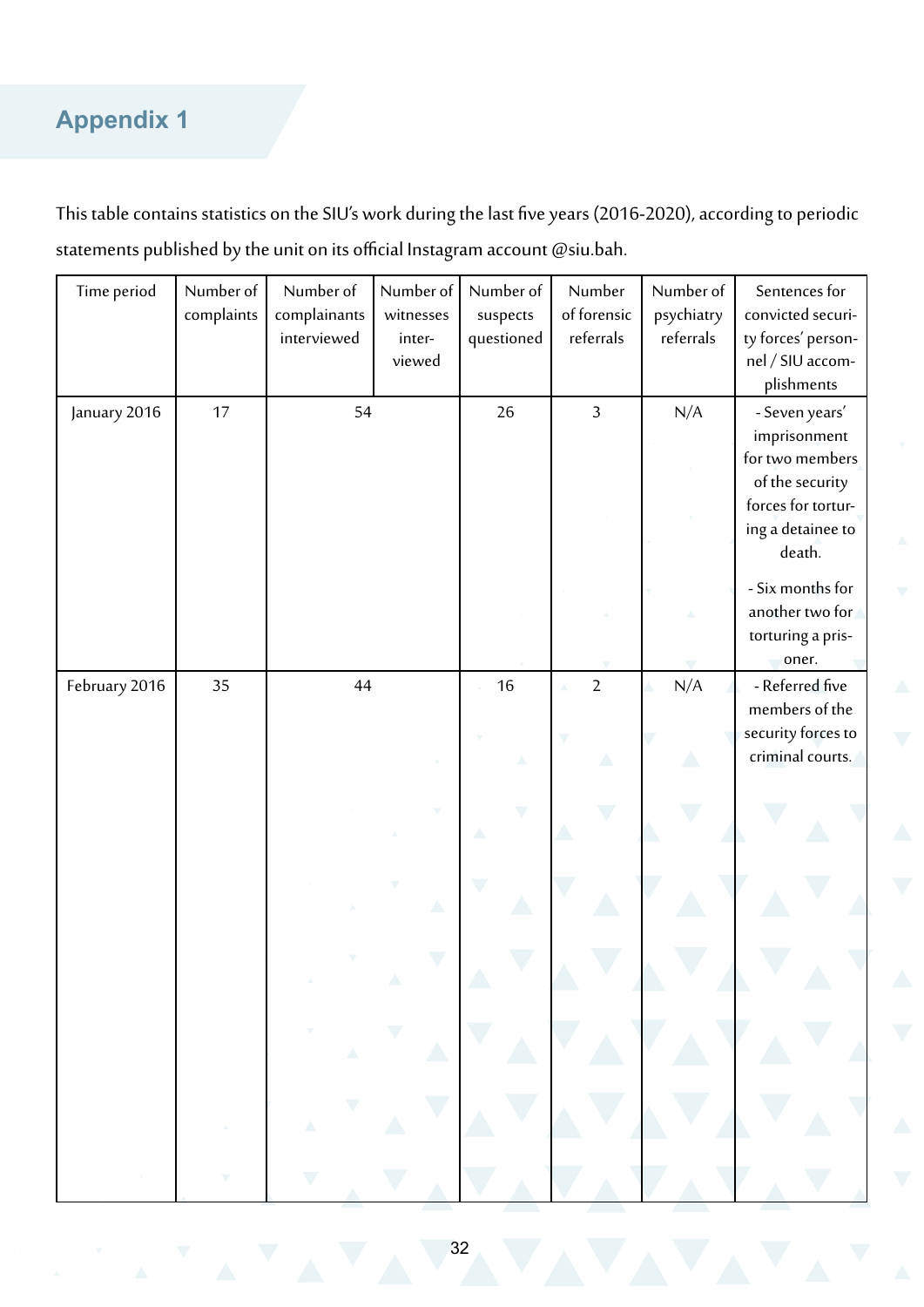| March 2016       | 27             | 57                      |    | 34              | $\overline{3}$ | $\mathbf{1}$     | - Two years'                            |
|------------------|----------------|-------------------------|----|-----------------|----------------|------------------|-----------------------------------------|
|                  |                |                         |    |                 |                |                  | imprisonment for                        |
|                  |                |                         |    |                 |                |                  | three members                           |
|                  |                |                         |    |                 |                |                  | of the security                         |
|                  |                |                         |    |                 |                |                  | forces for tortur-                      |
|                  |                |                         |    |                 |                |                  | ing a detainee to                       |
|                  |                |                         |    |                 |                |                  | death.                                  |
|                  |                |                         |    |                 |                |                  | - Three years'                          |
|                  |                |                         |    |                 |                |                  | imprisonment for                        |
|                  |                |                         |    |                 |                |                  | a member of the                         |
|                  |                |                         |    |                 |                |                  | security forces for                     |
|                  |                |                         |    |                 |                |                  | killing one person                      |
|                  |                |                         |    |                 |                |                  | and injuring                            |
|                  |                |                         |    |                 |                |                  | another during                          |
|                  |                |                         |    |                 |                |                  | arrest.                                 |
|                  |                |                         |    |                 |                |                  | - Three months'                         |
|                  |                |                         |    |                 |                |                  | imprisonment                            |
|                  |                |                         |    |                 |                |                  | for another one                         |
|                  |                |                         |    |                 |                |                  | for torturing a                         |
|                  |                |                         |    |                 |                |                  | detainee.                               |
| April 2016       | 17             | 22                      | 25 | 38              | $\overline{4}$ | $\mathbf{1}$     | - Referred a                            |
|                  |                |                         |    |                 |                |                  | member of the                           |
|                  |                |                         |    |                 |                |                  | security forces to                      |
|                  |                |                         |    |                 |                |                  | a criminal court                        |
|                  |                |                         |    |                 |                | V                | for beating two                         |
|                  |                |                         |    |                 |                |                  | prisoners.                              |
| May 2016         | 13             | 40                      |    | 58              | $\mathfrak{Z}$ | $\overline{2}$   | - Referred a                            |
|                  |                |                         |    | Δ               | Δ              | $\triangle$      | member of the                           |
|                  |                |                         |    |                 |                |                  | security forces to<br>a criminal court. |
| June 2016        | 24             | 14                      |    | 10 <sub>1</sub> | N/A            | N/A              | N/A                                     |
| July 2016        | 22             | 42                      |    | 47              | $\mathfrak{Z}$ | $\mathfrak{Z}$   | N/A                                     |
| August 2016      | 26             | 89                      |    | 60              | 5              | 3                | - Referred three                        |
|                  |                |                         |    |                 |                |                  | members of the                          |
|                  |                |                         | Δ  | $\sqrt{2}$      |                |                  | security forces to                      |
|                  |                |                         |    |                 |                |                  | criminal courts.                        |
| September        | $\overline{7}$ | 31                      |    | 29              | $\overline{1}$ | $\overline{1}$   | - Referred a                            |
| 2016             |                |                         | Δ  |                 |                |                  | member of the                           |
|                  |                |                         |    |                 |                |                  | security forces to                      |
|                  |                |                         |    |                 |                |                  | a criminal court.                       |
| October 2016     | 14             | 14                      | 22 | 23              | N/A            | $\left(1\right)$ | - Three months'                         |
|                  |                |                         |    |                 |                |                  | imprisonment for                        |
|                  |                | $\overline{\mathbf{v}}$ |    |                 |                |                  | a member of the                         |
|                  |                |                         |    |                 |                |                  | security forces for                     |
|                  |                |                         |    |                 |                |                  | beating a pris-                         |
|                  |                |                         |    |                 |                |                  | oner.                                   |
| November<br>2016 | 23             | 19                      |    | 27              | $6\phantom{a}$ | N/A              | N/A                                     |
|                  |                |                         |    | 33              |                |                  |                                         |
| $\triangle$      | $\triangle$    |                         |    |                 |                |                  |                                         |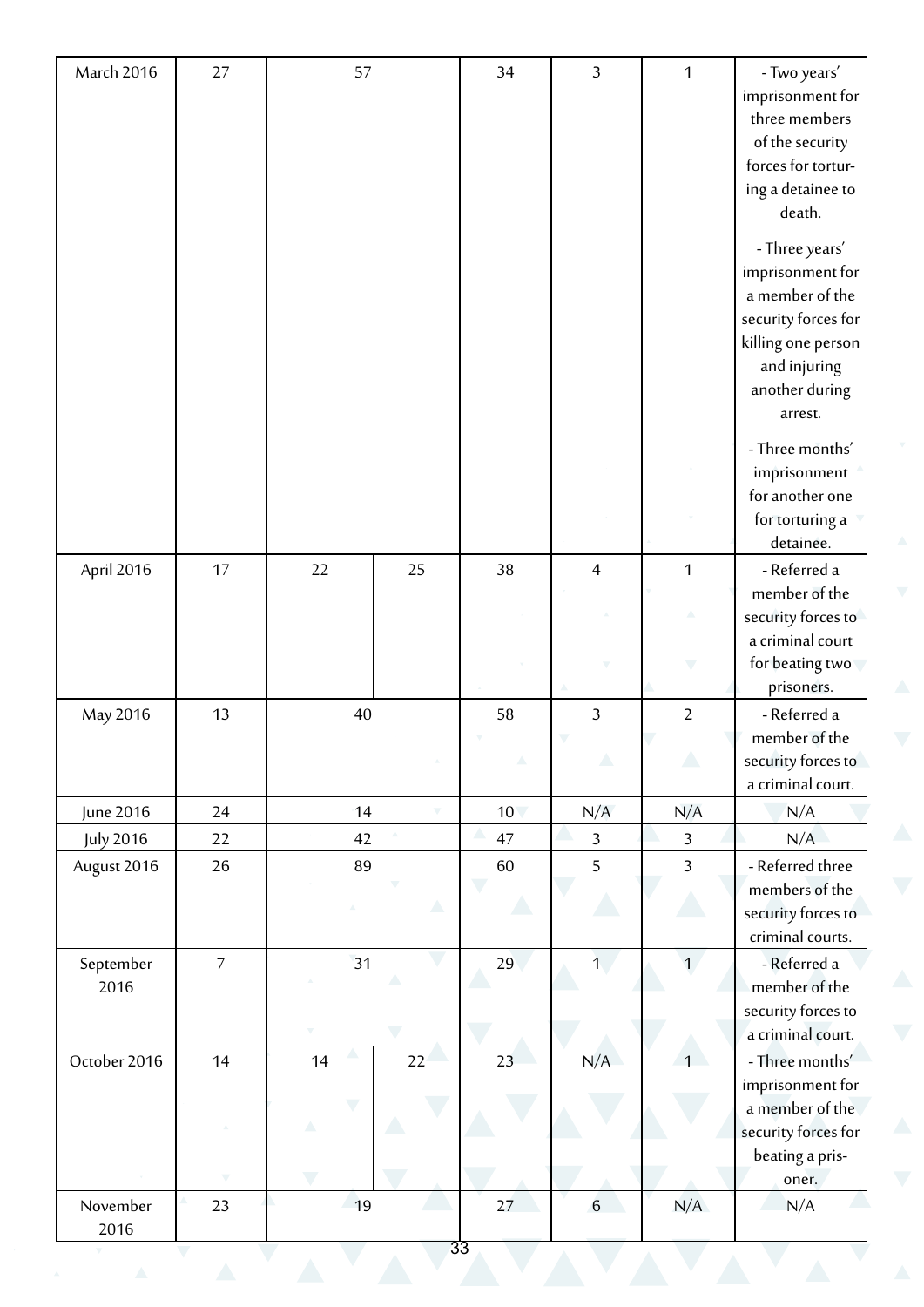| December<br>2016        |    |                          |         | N/A    |                          |                          |                                                                              |
|-------------------------|----|--------------------------|---------|--------|--------------------------|--------------------------|------------------------------------------------------------------------------|
| First third of<br>2017  | 53 | 64                       | 56      | 55     | 14                       | $\overline{2}$           | - Referred four<br>members of the<br>security forces to<br>criminal courts.  |
|                         |    |                          |         |        |                          |                          | - Referred anoth-<br>er two for disci-<br>plinary action.                    |
| Second third of<br>2017 | 52 | 54                       | 52      | 35     | 14                       | $\overline{2}$           | - Referred three<br>members of the<br>security forces to<br>criminal courts. |
| Last third of<br>2017   | 31 | 59                       | 65      | 53     | $\overline{4}$           | $\overline{2}$           | - Referred 13<br>members of the<br>security forces to                        |
|                         |    |                          |         |        |                          |                          | criminal courts,<br>ten of whom later<br>sentenced to six                    |
|                         |    |                          |         |        |                          |                          | months in prison.<br>- Referred two                                          |
|                         |    |                          |         |        |                          |                          | for disciplinary<br>action.                                                  |
|                         |    |                          |         |        |                          | $\overline{\phantom{0}}$ | - Three months'<br>imprisonment<br>for another two                           |
|                         |    |                          |         |        |                          |                          | for torturing a<br>prisoner.                                                 |
| First third of<br>2018  | 43 | 50                       | 113     | 37     | 10                       | 5                        | - Referred two<br>members of the<br>security forces to<br>criminal courts.   |
| Second third of<br>2018 | 30 | 50                       | 35<br>Δ | $46\,$ | $\overline{\mathcal{I}}$ | $\overline{2}$           | - Referred a<br>member of the<br>security forces to<br>a criminal court.     |
|                         |    |                          | Δ       |        |                          |                          | - Referred anoth-<br>er two for disci-                                       |
|                         |    | Δ                        |         |        |                          |                          | plinary action.<br>- Six months'<br>imprisonment for                         |
|                         |    | $\overline{\phantom{0}}$ |         |        |                          |                          | a member of the<br>security forces,<br>and three months                      |
|                         |    |                          |         |        |                          |                          | for another one.                                                             |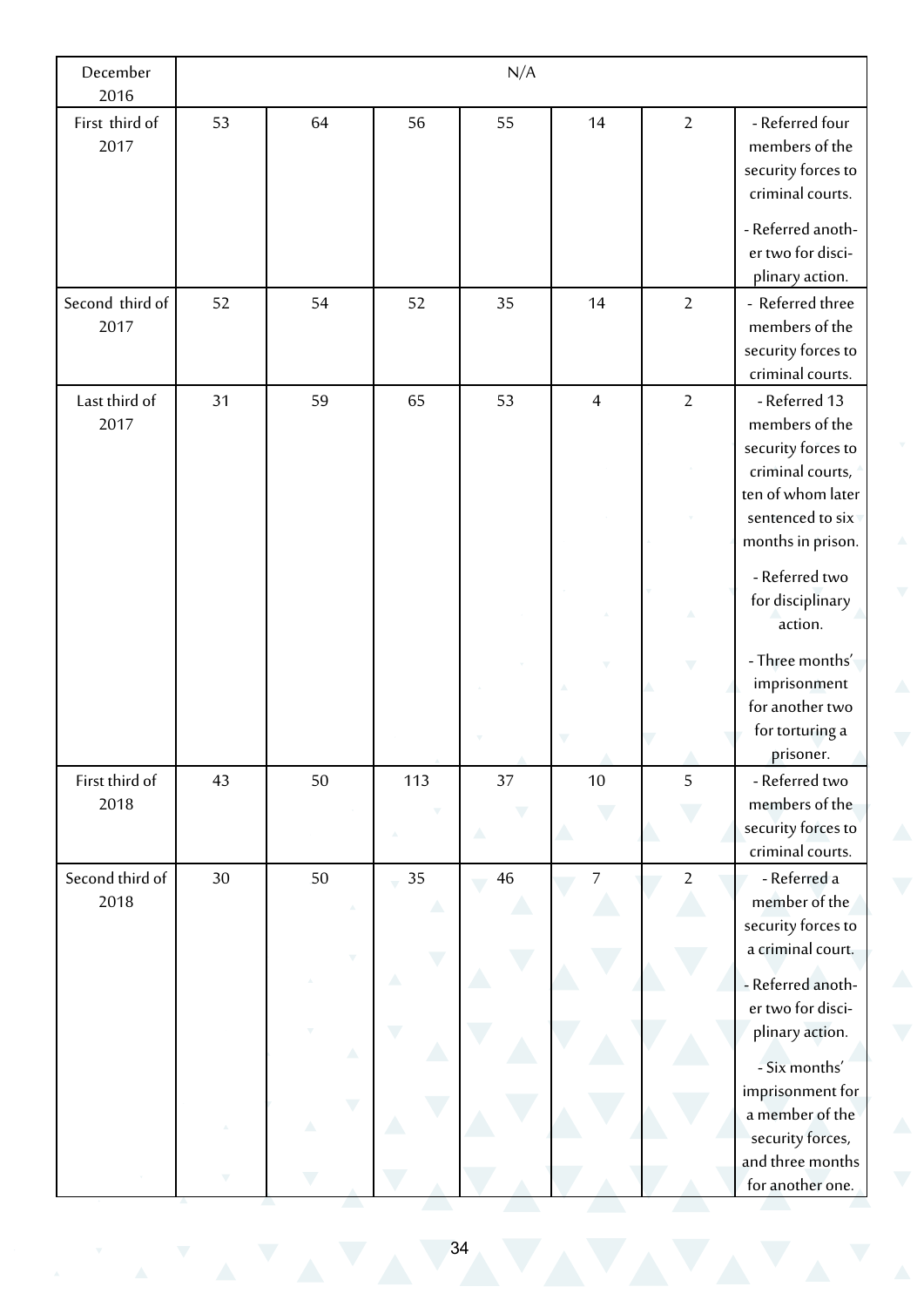| Last third of   | 29 | 52 | 56             | 66                       | 11               | N/A                     | - Referred three    |
|-----------------|----|----|----------------|--------------------------|------------------|-------------------------|---------------------|
| 2018            |    |    |                |                          |                  |                         | members of the      |
|                 |    |    |                |                          |                  |                         | security forces     |
|                 |    |    |                |                          |                  |                         | for disciplinary    |
|                 |    |    |                |                          |                  |                         | action.             |
|                 |    |    |                |                          |                  |                         | - Three months'     |
|                 |    |    |                |                          |                  |                         | imprisonment for    |
|                 |    |    |                |                          |                  |                         | another one for     |
|                 |    |    |                |                          |                  |                         | beating a person    |
|                 |    |    |                |                          |                  |                         | during arrest.      |
| First third of  | 29 | 63 | 41             | 67                       | $\overline{9}$   | $\overline{2}$          | - Referred 12       |
| 2019            |    |    |                |                          |                  |                         | members of the      |
|                 |    |    |                |                          |                  |                         | security forces to  |
|                 |    |    |                |                          |                  |                         | criminal courts,    |
|                 |    |    |                |                          |                  |                         | five of whom        |
|                 |    |    |                |                          |                  |                         | were later sen-     |
|                 |    |    |                |                          |                  |                         | tenced to three     |
|                 |    |    |                |                          |                  |                         | months' impris-     |
|                 |    |    |                |                          |                  |                         | onment.             |
|                 |    |    |                |                          |                  |                         |                     |
|                 |    |    |                |                          |                  |                         | - Referred one      |
|                 |    |    |                |                          |                  |                         | for disciplinary    |
|                 |    |    |                |                          |                  |                         | action.             |
|                 |    |    |                |                          |                  |                         | - Six months'       |
|                 |    |    |                |                          |                  |                         | imprisonment        |
|                 |    |    |                |                          |                  |                         | for another one     |
|                 |    |    |                |                          |                  |                         | for torturing a     |
|                 |    |    |                |                          |                  |                         | prisoner.           |
| Second third of | 24 | 29 | 23             | 30 <sub>1</sub>          | 12               | $\overline{\mathbf{c}}$ | - Referred a mem-   |
| 2019            |    |    |                |                          |                  |                         | ber of the security |
|                 |    |    |                |                          |                  |                         | forces for disci-   |
|                 |    |    |                | $\overline{\phantom{a}}$ |                  |                         | plinary action.     |
| Last third of   | 27 | 37 | 46             | 31                       | 11               | $\overline{4}$          | - Referred a        |
| 2019            |    |    |                |                          |                  |                         | member of the       |
|                 |    |    |                |                          |                  |                         | security forces to  |
|                 |    |    | Δ              |                          |                  |                         | a criminal court,   |
|                 |    |    |                |                          |                  |                         | who was later       |
|                 |    |    |                |                          |                  |                         | sentenced to one    |
|                 |    |    | Δ              |                          |                  |                         | years' imprison-    |
|                 |    |    |                |                          |                  |                         | ment.               |
|                 |    |    |                |                          |                  |                         |                     |
|                 |    | Δ  |                |                          |                  |                         | - Referred anoth-   |
|                 |    |    |                |                          |                  |                         | er for disciplinary |
|                 |    |    |                |                          |                  |                         | action.             |
| First third of  | 33 | 19 | $\mathfrak{Z}$ | 13                       | $6 \overline{6}$ | $\overline{4}$          | - Referred two      |
| 2020            |    |    |                |                          |                  |                         | members of the      |
|                 |    |    |                |                          |                  |                         | security forces     |
|                 |    |    |                |                          |                  |                         | for disciplinary    |
|                 |    |    |                |                          |                  |                         | action.             |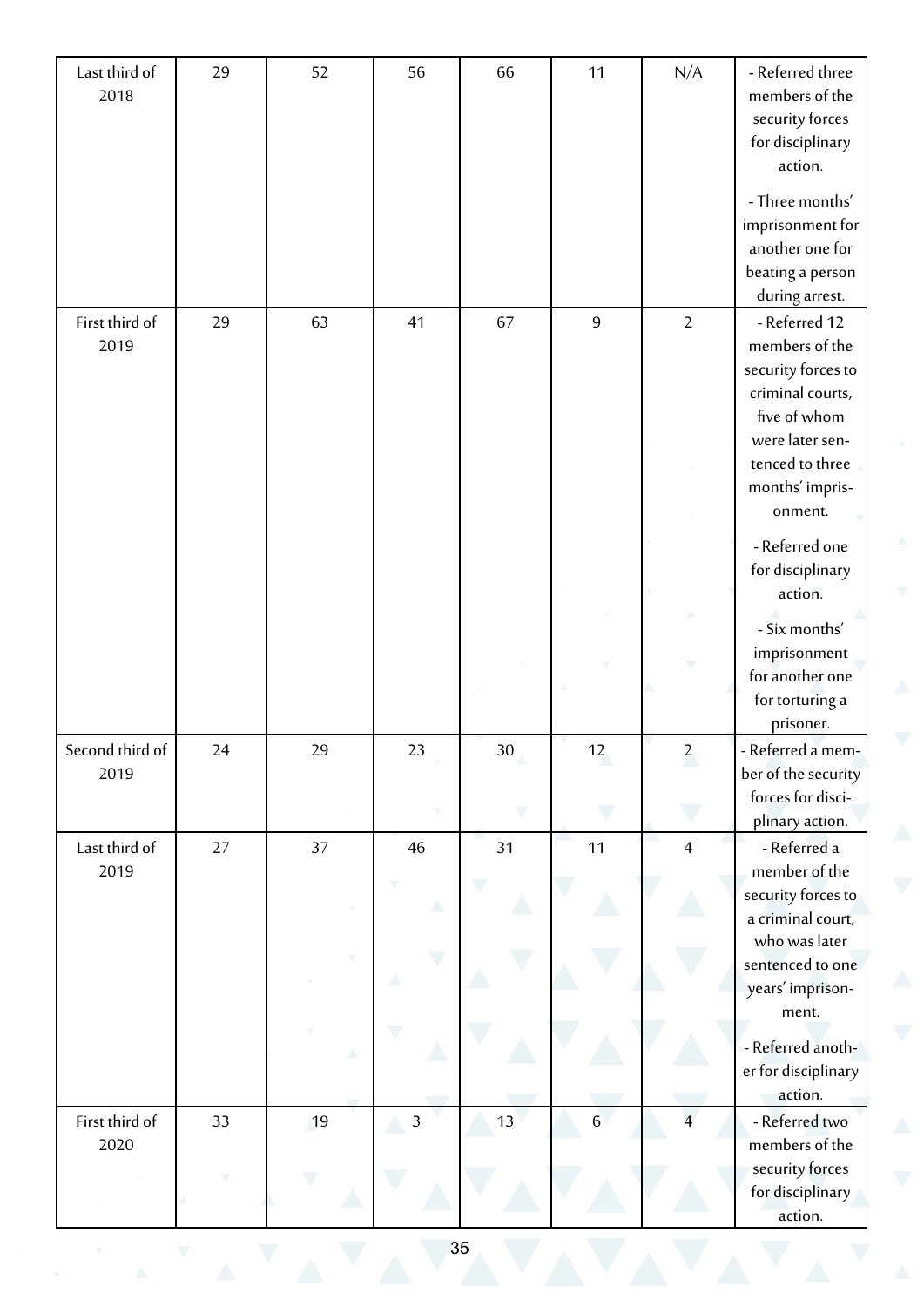| Second third of | 10 | 10  |     | 16  |  | - Referred a mem-   |
|-----------------|----|-----|-----|-----|--|---------------------|
| 2020            |    |     |     |     |  | ber of the security |
|                 |    |     |     |     |  | forces for disci-   |
|                 |    |     |     |     |  | plinary action.     |
| Last third of   | 23 | N/A | N/A | N/A |  | N/A                 |
| 2020            |    |     |     |     |  |                     |